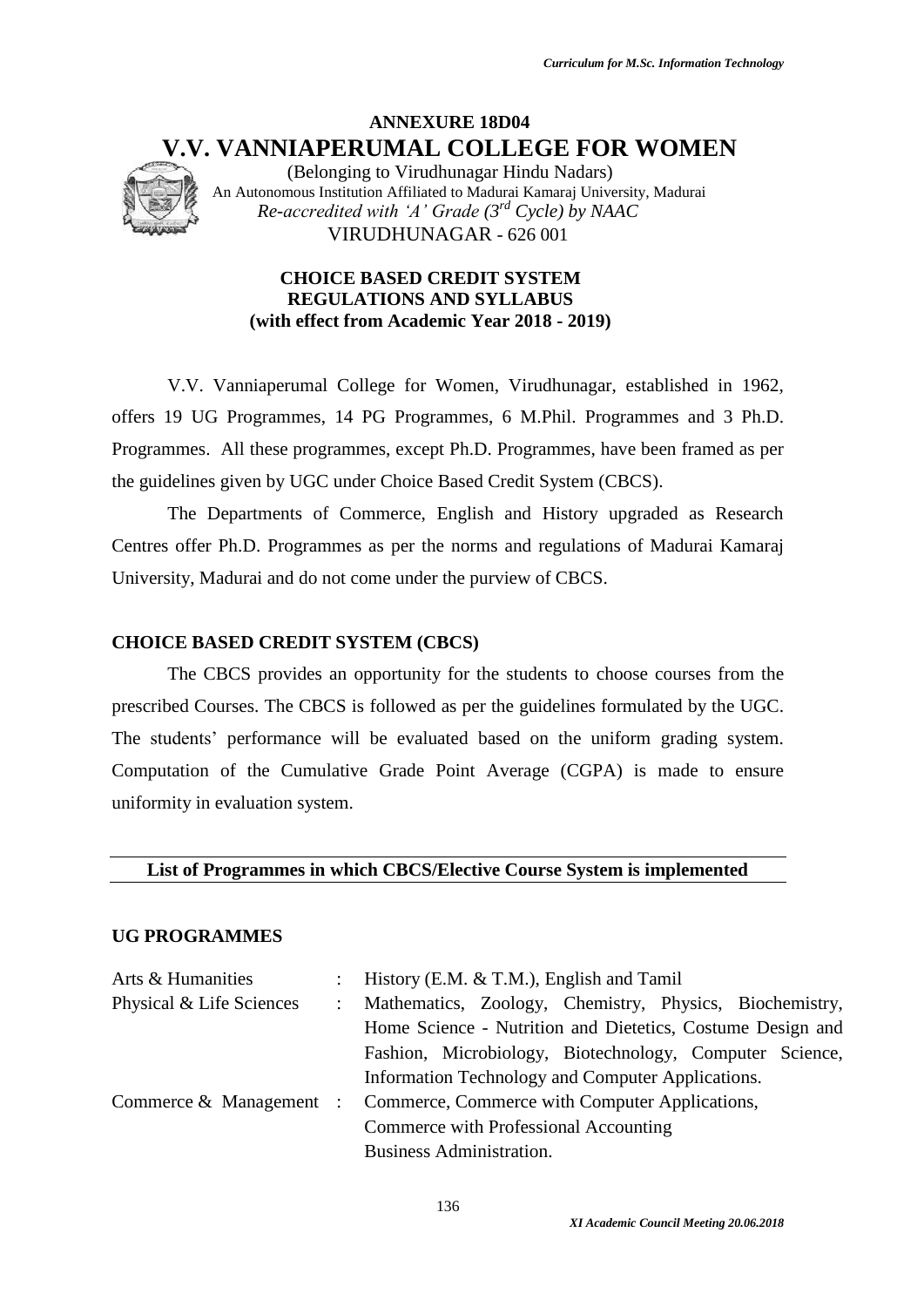# **PG PROGRAMMES**

| Arts & Humanities        | : History, English, Tamil                           |
|--------------------------|-----------------------------------------------------|
| Physical & Life Sciences | Mathematics, Physics, Biochemistry, Food Processing |
|                          | & Quality Control, Chemistry, Zoology, Computer     |
|                          | Information Technology,<br>Computer<br>Science,     |
|                          | Applications ( $MCA^*$ )                            |
| Commerce & Management    | Commerce, Business Administration (MBA*)            |
|                          | * AICTE approved Programmes                         |

# **PRE-DOCTORAL PROGRAMMES (M.Phil.)**

| Arts & Humanities        | : History, English, Tamil |
|--------------------------|---------------------------|
| Physical & Life Sciences | Mathematics, Biochemistry |
| Commerce & Management    | $:$ Commerce              |

# **OUTLINE OF CHOICE BASED CREDIT SYSTEM (PG)**

- 1. Core Courses
- 2. Discipline Specific Elective Courses (DSEC)
- 3. Non Major Elective Course (NMEC)

# **List of Non Major Elective Courses (NMEC) Offered**

### **PG PROGRAMMES**

| <b>Name of the Course</b>                     | <b>Semester</b> | <b>Department</b>                      |
|-----------------------------------------------|-----------------|----------------------------------------|
| History of Freedom Movement in India          | Ш               | <b>History</b>                         |
| $(A.D. 1885 - 1947)$                          |                 |                                        |
| <b>Functional and Communicative English</b>   | Ш               | English                                |
| jkpOk; gpwJiwfSk;                             | III             | Tamil                                  |
| <b>Taxation Concepts and Assessment</b>       | III             | Commerce                               |
| Entrepreneurship                              | Ш               | <b>Business Administration</b>         |
| <b>Mathematics For Competitive</b>            | Ш               | Mathematics                            |
| Examinations                                  |                 |                                        |
| Digital Electronics /Microprocessors $\&$     | Ш               | Physics                                |
| Microcontrollers                              |                 |                                        |
| <b>Industrial Chemistry</b>                   | Ш               | Chemistry                              |
| Apiculture                                    | Ш               | Zoology                                |
| <b>Nutrition and Health</b>                   | Ш               | Home Science – Nutrition and Dietetics |
| Clinical biochemistry<br>(Basics)             | Ш               | Biochemistry                           |
| Introduction to Internet and HTML             | Ш               | <b>Computer Science</b>                |
| <b>Fundamentals of Information Technology</b> | Ш               | <b>Information Technology</b>          |
| Principles of Information Technology          | Ш               | <b>Computer Applications</b>           |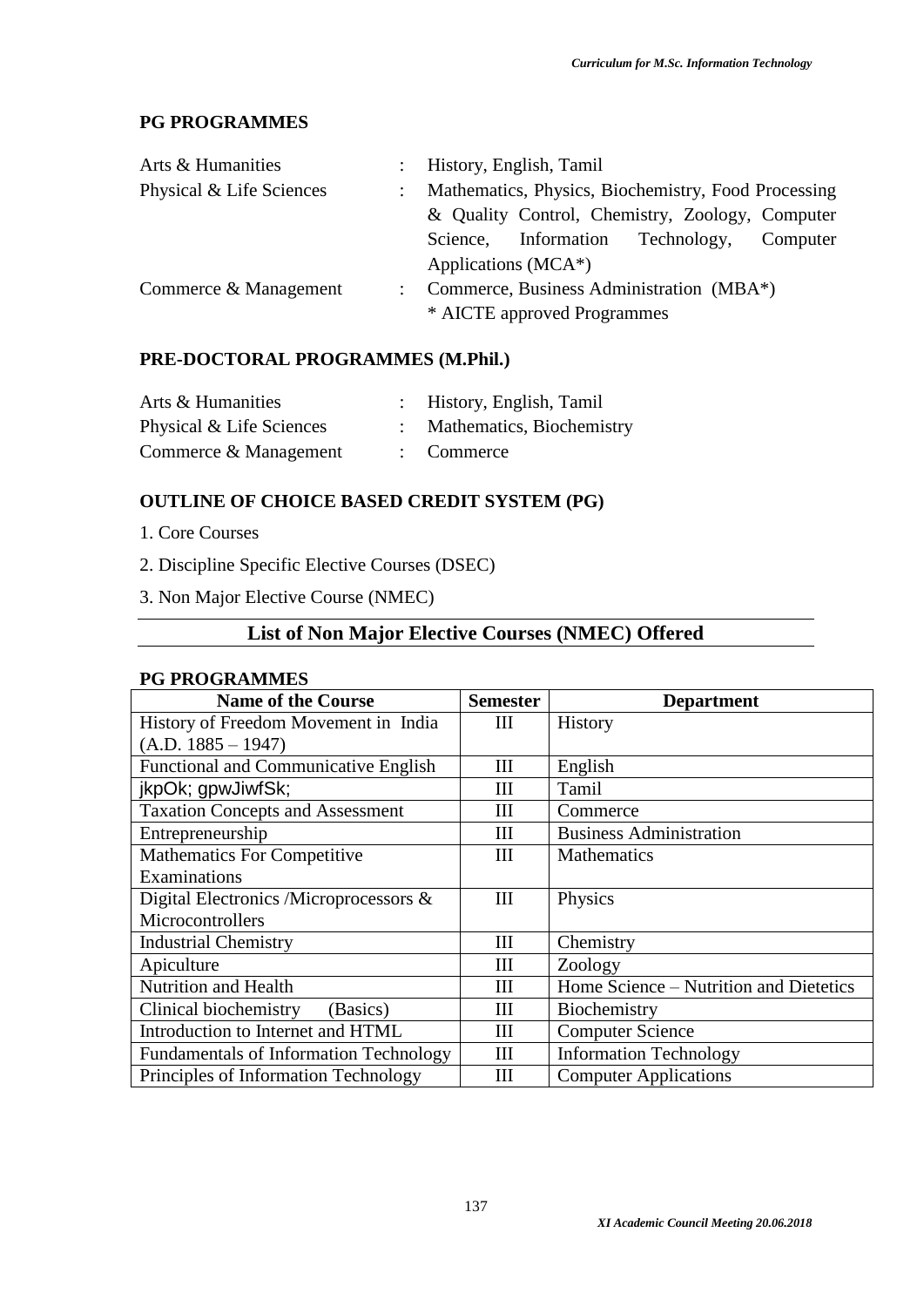### **ELIGIBILITY FOR ADMISSION**

The Candidate should have studied B.Sc. (Information Technology), B.Sc. (Computer Science) and BCA courses of Madurai Kamaraj University or any other University recognized by the syndicate of Madurai Kamaraj University as equivalent thereto.

Candidate should have passed the Degree with a minimum of 55% marks in Part III subjects. In case of SC/ST candidates, they should have passed the degree with a minimum of 50% marks in Part-III subjects.

# **DURATION OF THE PROGRAMME**

The candidates shall undergo the prescribed course of study for a period of two academic years (Four semesters)

### **MEDIUM OF INSTRUCTION**

English

### **EVALUATION SCHEME**

|                        | <b>Components   Internal Assessment</b><br><b>Marks</b> | <b>External Examination</b><br><b>Marks</b> | <b>Total</b><br><b>Marks</b> |
|------------------------|---------------------------------------------------------|---------------------------------------------|------------------------------|
| Theory                 | 40                                                      | 60                                          | 100                          |
| Practical /<br>Project | 40                                                      | 60                                          | 100                          |

# **Core Courses, Discipline Specific Elective Courses and Non Major Elective Course**

# **INTERNAL ASSESSMENT Distribution of Marks Theory**

| <b>Mode of Evaluation</b> | <b>Marks</b> |
|---------------------------|--------------|
| Periodic Test             |              |
| Seminar                   |              |
| Assignment                |              |
| <b>Total</b>              |              |

Three Periodic Tests - Average of the best two will be considered Two Assignments - Better of the two will be considered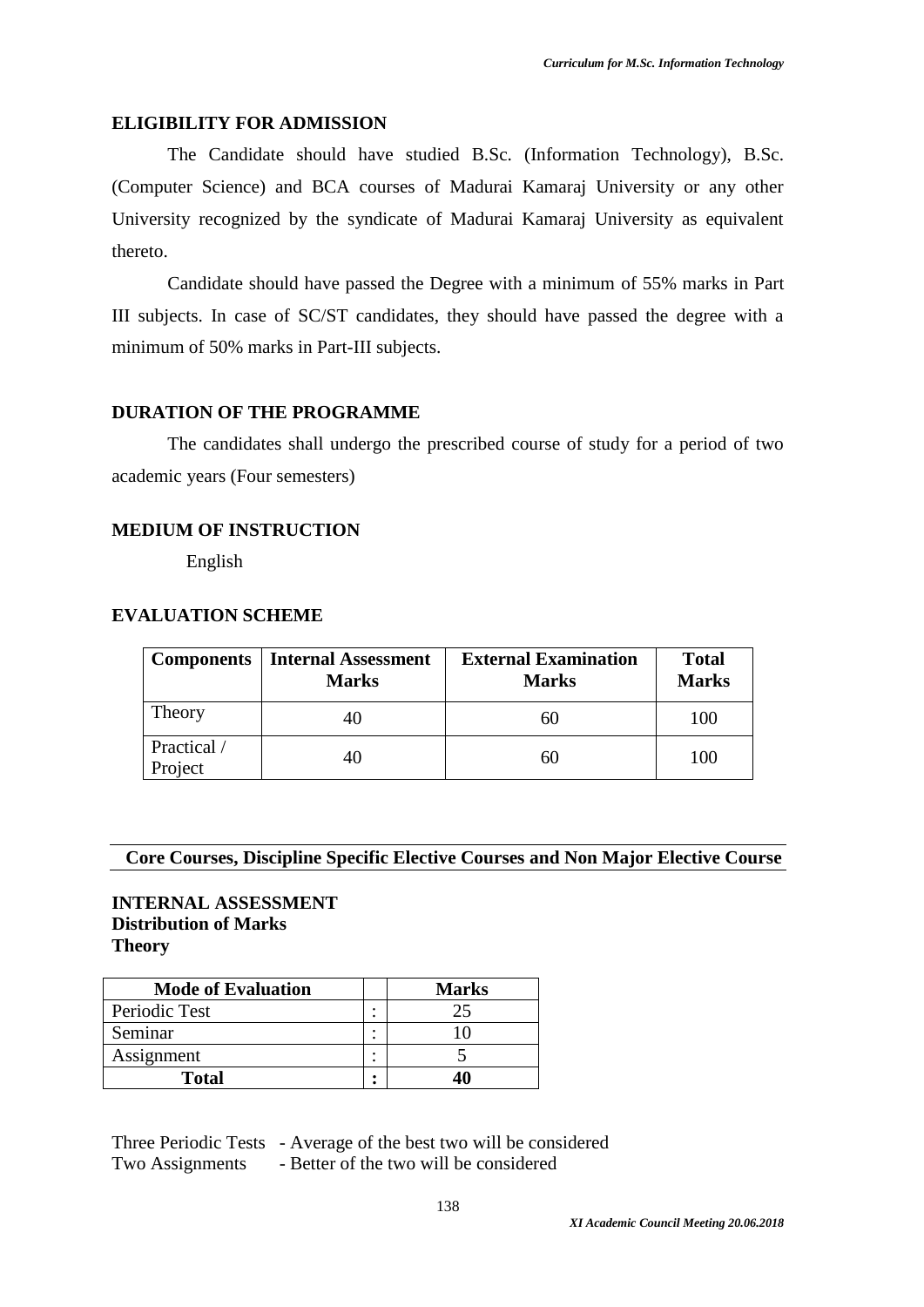# **Practical**

| <b>Mode of Evaluation</b> | <b>Marks</b> |
|---------------------------|--------------|
| Periodic Test             |              |
| Record                    |              |
| Performance               |              |
| <b>Total</b>              |              |

Three Periodic Tests - Average of the best two will be considered

# **Question Pattern for Periodic Tests Duration: 2 Hours**

| <b>Section</b>        | <b>Types of</b><br>Question              | No. of<br><b>Questions</b> | No. of<br><b>Questions</b><br>to be<br>answered | <b>Marks</b><br>for each<br><b>Question</b> | Max.<br><b>Marks</b> |
|-----------------------|------------------------------------------|----------------------------|-------------------------------------------------|---------------------------------------------|----------------------|
| A<br>$Q.No.(1 - 5)$   | Multiple<br>Choice                       | 5                          | 5                                               |                                             | 5                    |
| B<br>$Q.No.(6-10)$    | <b>Internal Choice</b><br>Either or Type | 5                          | 5                                               | 5                                           | 25                   |
| C<br>$Q.No.(11 - 13)$ | Open Choice                              | 3                          | $\overline{2}$                                  | 10                                          | 20                   |
|                       |                                          |                            |                                                 | <b>Total</b>                                | 50                   |

# **EXTERNAL EXAMINATION Question Pattern Duration: 3 Hours**

| <b>Section</b>      | <b>Types of Question</b>                 | No. of<br><b>Questions</b> | No. of<br><b>Questions to</b><br>be answered | <b>Marks</b> for<br>each<br>question | <b>Total</b><br><b>Marks</b> |
|---------------------|------------------------------------------|----------------------------|----------------------------------------------|--------------------------------------|------------------------------|
| A                   | Multiple Choice                          |                            |                                              |                                      |                              |
| $Q.No.(1 - 5)$      | (Atleast one question<br>from each unit) | 5                          | 5                                            |                                      |                              |
| B<br>$Q.No.(6-10)$  | <b>Internal Choice</b><br>Either Or Type | 5                          | 5                                            | 5                                    | 25                           |
| C<br>$Q.No.(11-15)$ | Open Choice<br>(one from each unit)      | 5                          | 3                                            | 10                                   | 30                           |
|                     |                                          | <b>Total</b>               |                                              |                                      | 60                           |

**ON LINE ASSESSMENT** (SET/NET Preparation – General Paper)

Online Test with Multiple Choice Question Pattern for 100 marks will be conducted

in III Semester.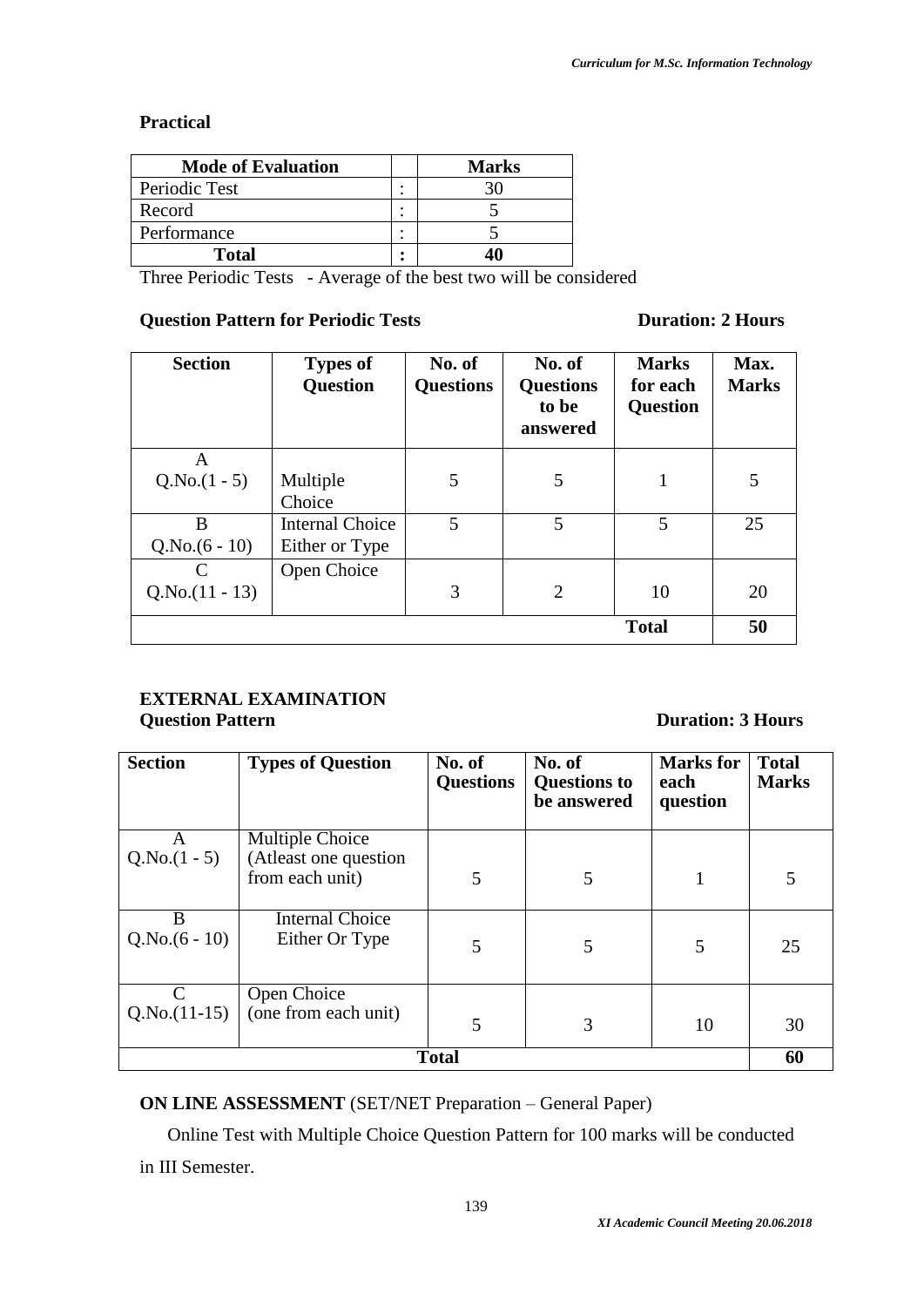#### **ELIGIBILITY FOR THE DEGREE**

- 1. The candidate will not be eligible for degree without completing the prescribed Courses of study, lab work etc., and a minimum of 50% Pass marks in all the **Courses**
- 2. Attendance, progress and conduct certification from the Head of the Institution will be required for the students to write the examination.
	- $\triangleright$  No Pass minimum for Internal Assessment.
	- Pass minimum for External Examination is 27 marks out of 60 for Core Courses, Discipline Specific Elective Courses and Non Major Elective Courses.

#### **ATTENDANCE**

The following rules are applicable to the students of all UG, PG and M.Phil. Programmes with effect from 2018-2019.

- a) The students with an attendance of 85% and above are permitted to appear for the Summative Examinations without any condition.
- b) The students with 78% 84 % of attendance are permitted to appear for the Summative Examinations by paying a fine of  $\text{\textsterling}500/-$
- c) The students with 66% 77% of attendance can appear for the Summative Examinations only after getting special permission from the Principal. Special permission shall be granted by the Principal only on medical grounds and those students should also pay a fine of  $\overline{5}1000$ /- along with the application form for exemption. If permission is not granted, they have to appear for the Summative Examinations in the next Semester by paying a fine of  $\overline{\tau}1000/-$
- d) The students who have less than 65% of attendance cannot appear for the Summative Examinations and have to repeat the whole semester.
- e) For Part V Courses, the students require 75% of attendance to get the required credit.
- f) For Certificate, Diploma, Advanced Diploma and Post Graduate Diploma Programmes, the students require 75% of attendance to appear for the Theory/Practical Examinations.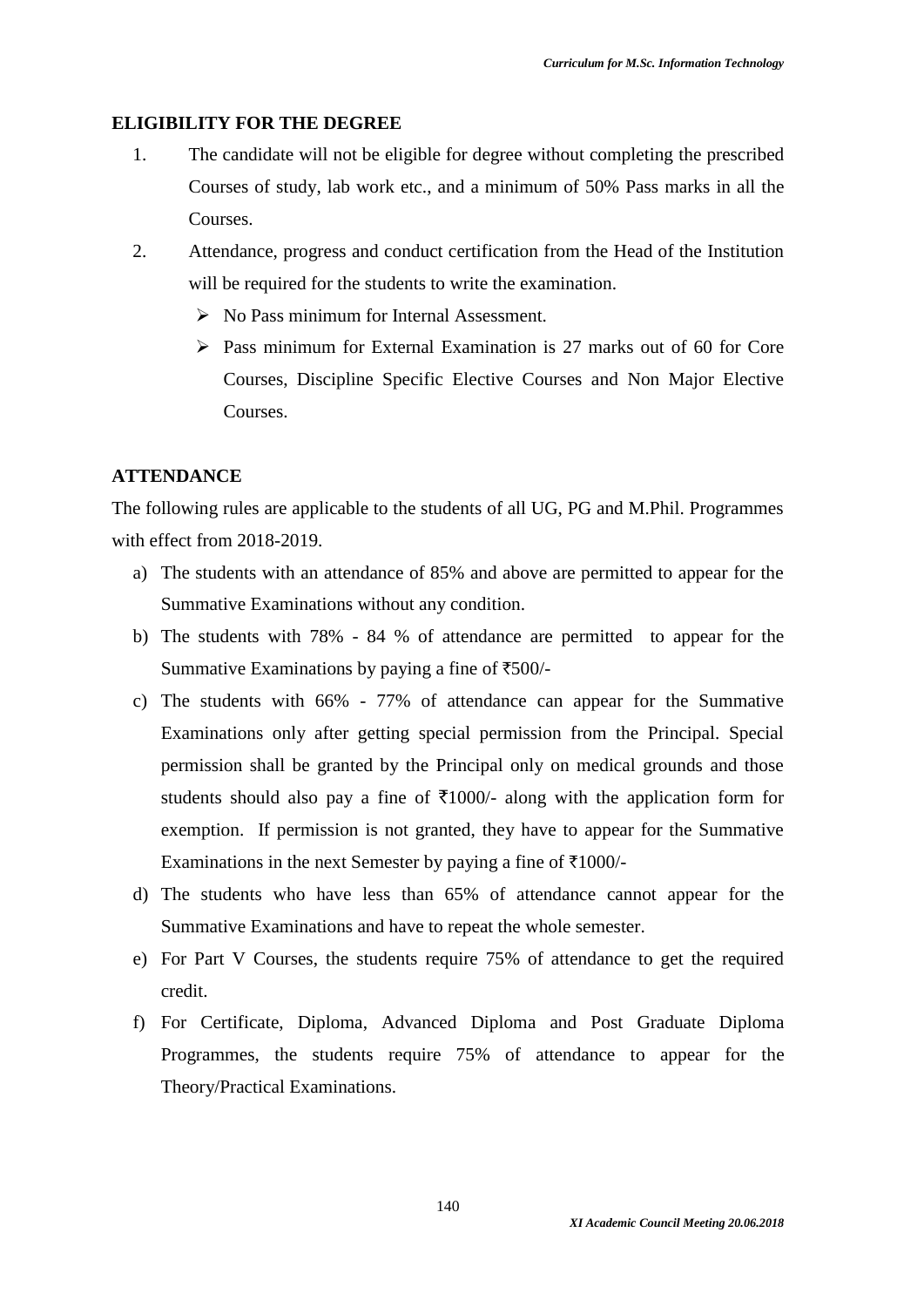# **M.SC. INFORMATION TECHNOLOGY Program Code - 7021**

### **PROGRAMME OUTCOMES**

- Empower self-disciplined, self-monitored and self-esteemed thinking.
- $\triangleright$  Practice intellectual conception of information, analytical observation, intelligent perception, systematic evaluation and active execution.
- $\triangleright$  Enhance virtual and non-virtual communication, technical and technological bondage with the society.
- $\triangleright$  Spread scientific temperament to the Nation, while dealing with the various issues of the society.
- $\triangleright$  Volunteer in the civic life with values, morality, responsibility and justice.
- $\triangleright$  Preserve nature in its original form amidst all the natural and artificial calamities.
- $\triangleright$  Develop the self-sustained and infinite learning to meet the challenges of the contemporary socio-technological scenario.

# **PROGRAMME SPECIFIC OUTCOMES**

- Analyze and recommend the appropriate IT infrastructure required for the implementation of a project
- ↓ Design, develop and test software systems for world-wide network of computers to provide solutions to real world problems.
- $\overline{\phantom{a}}$  Design and develop software projects given their specifications and within performance and cost constraints.
- $\pm$  Extend the state of art in some of the areas of interest and create new knowledge.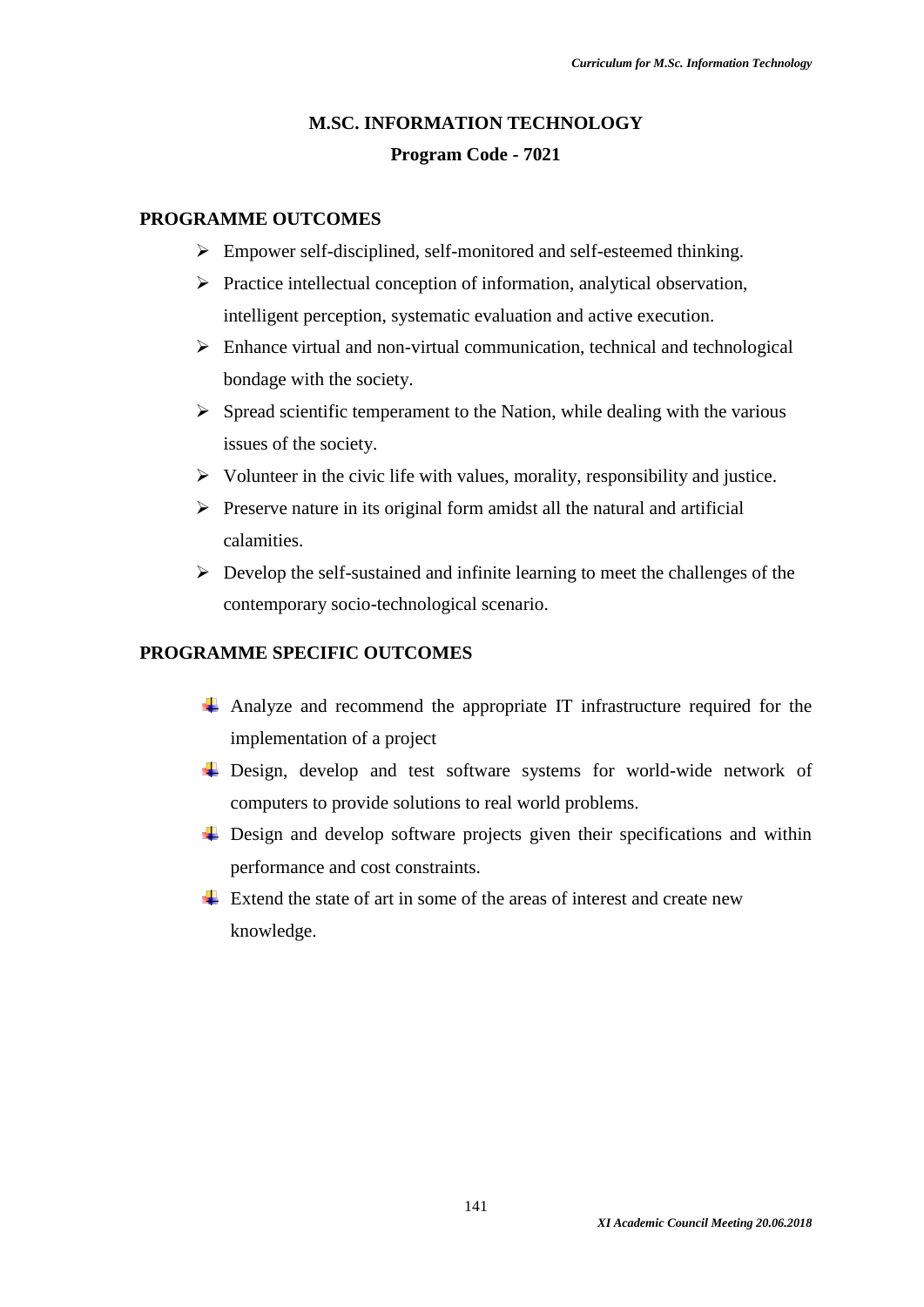

(Belonging to Virudhunagar Hindu Nadars) An Autonomous Institution Affiliated to Madurai Kamaraj University, Madurai *Re-accredited with 'A' Grade (3rd Cycle) by NAAC* VIRUDHUNAGAR - 626 001

**MASTER OF INFORMATION TECHNOLOGY**

Programme Structure - Allotment of Hours and Credits For those who join in the Academic Year 2018-2019

|                                     |             | <b>Total</b> |        |        |                                         |
|-------------------------------------|-------------|--------------|--------|--------|-----------------------------------------|
| <b>Components</b>                   | $\mathbf I$ | $\mathbf{I}$ | III    | IV     | <b>Number of</b><br>Hours/<br>(Credits) |
| Core Course                         | 5(5)        | 5(5)         | 6(5)   |        | 16(15)                                  |
| Core Course                         | 5(5)        | 5(5)         | 6(5)   |        | 16(15)                                  |
| Core Course                         | 5(5)        | 5(5)         |        |        | 10(10)                                  |
| <b>Core Practical</b>               | 5(3)        | 5(3)         | 6(3)   | 6(3)   | 22(12)                                  |
| <b>Core Practical</b>               | 5(3)        | 5(3)         | 6(3)   |        | 16(9)                                   |
| Discipline Specific Elective Course | 5(5)        | 5(5)         |        | 6(5)   | 16(15)                                  |
| Non Major Elective Course           |             |              | 5(4)   |        | 5(4)                                    |
| <b>Online Assessment</b>            |             |              |        |        |                                         |
| (SET/NET Preparation - General      |             |              | 1(1)   |        | 1(1)                                    |
| Paper)                              |             |              |        |        |                                         |
| Project                             |             |              |        | 18(9)  | 18(9)                                   |
| <b>Total</b>                        | 30(26)      | 30(26)       | 30(21) | 30(17) | 120 (90)                                |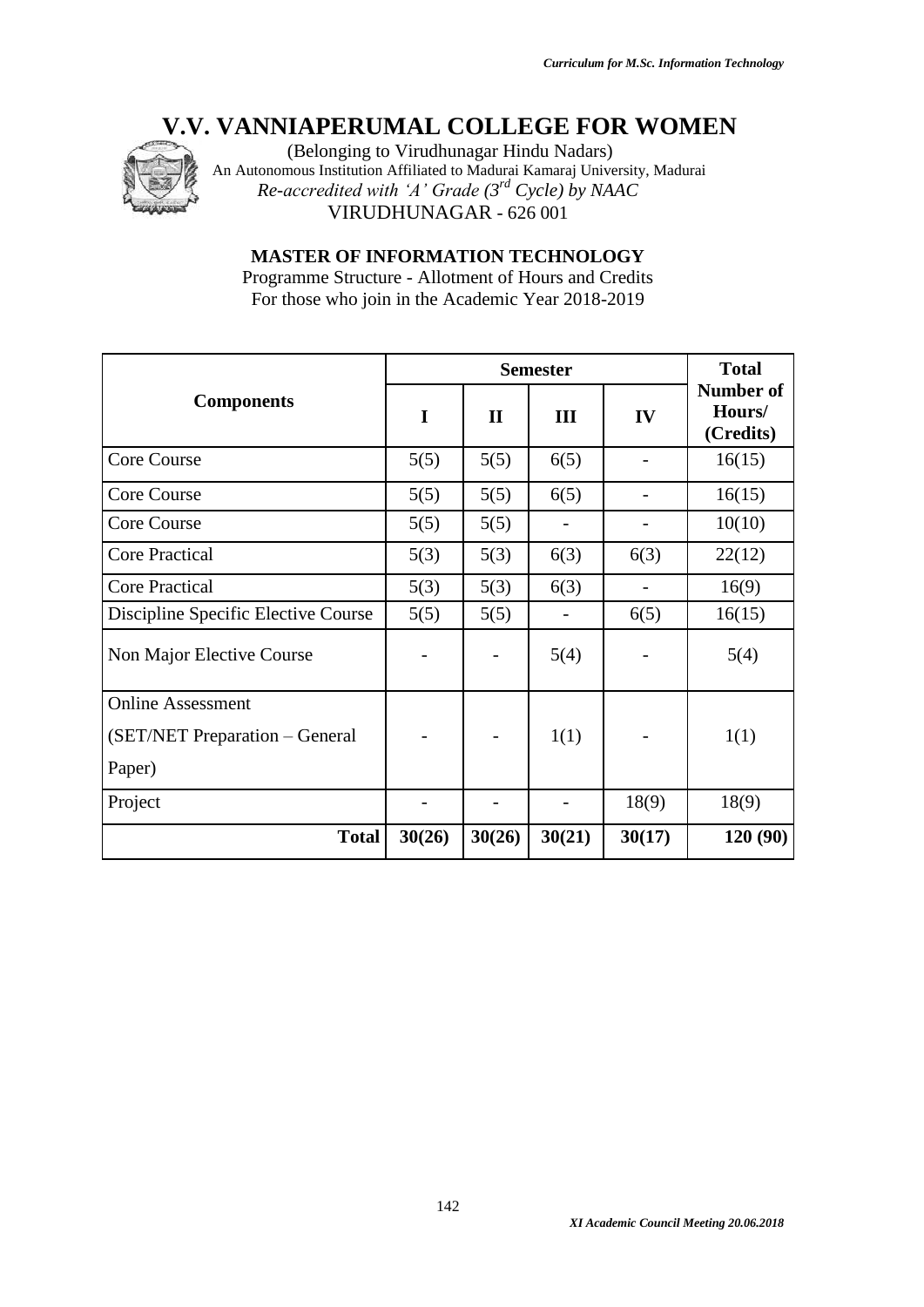### V.V. VANNIAPERUMAL COLLEGE FOR WOMEN (AUTONOMOUS)



(Belonging to Virudhunagar Hindu Nadars) Affiliated to Madurai Kamaraj University, Madurai *Re-accredited with 'A' Grade by NAAC* Virudhunagar - 626 001

# **M.Sc. INFORMATION TECHNOLOGY (SEMESTER) Programme Code - 7021 PROGRAMME CONTENT SEMESTER I**

| S.No.          | <b>Components</b>       | <b>Title of the Course</b><br><b>Course</b><br>Code |           | <b>Hours</b> | <b>Credits</b> | Exam.<br><b>Hours</b> |      | <b>Marks</b> |              |
|----------------|-------------------------|-----------------------------------------------------|-----------|--------------|----------------|-----------------------|------|--------------|--------------|
|                |                         |                                                     |           | per<br>Week  |                |                       | Int. | Ext.         | <b>Total</b> |
| $\bf{l}$       | Core Course-1           | Data Structures and Algorithms                      | 18PITC11  | 5            | 5              | 3                     | 40   | 60           | 100          |
| 2              | Core Course-2           | <b>Advanced Java Programming</b>                    | 18PITC12  | 5            | 5              | 3                     | 40   | 60           | 100          |
| 3              | Core Course-3           | Cryptography and Network Security                   | 18PITC13  | 5            | 5              | 3                     | 40   | 60           | 100          |
| $\overline{4}$ | Core Practical-1        | Data Structures using C Pointers Lab                | 18PITC11P | 5            | 3              | 3                     | 40   | 60           | 100          |
| 5              | <b>Core Practical-2</b> | Advanced Java Programming Lab                       | 18PITC12P | 5            | 3              | 3                     | 40   | 60           | 100          |
| 6              | DSEC-1                  | Distributed Operating Systems/                      | 18PITE11/ | 5            | 5              | 3                     | 40   | 60           | 100          |
|                |                         | Cloud Computing/                                    | 18PITE12/ |              |                |                       |      |              |              |
|                |                         | <b>TCP/IP Protocols</b>                             | 18PITE13  |              |                |                       |      |              |              |
| <b>Total</b>   |                         |                                                     | 30        | 26           |                |                       |      | 600          |              |

DSEC **-** Discipline Specific Elective Course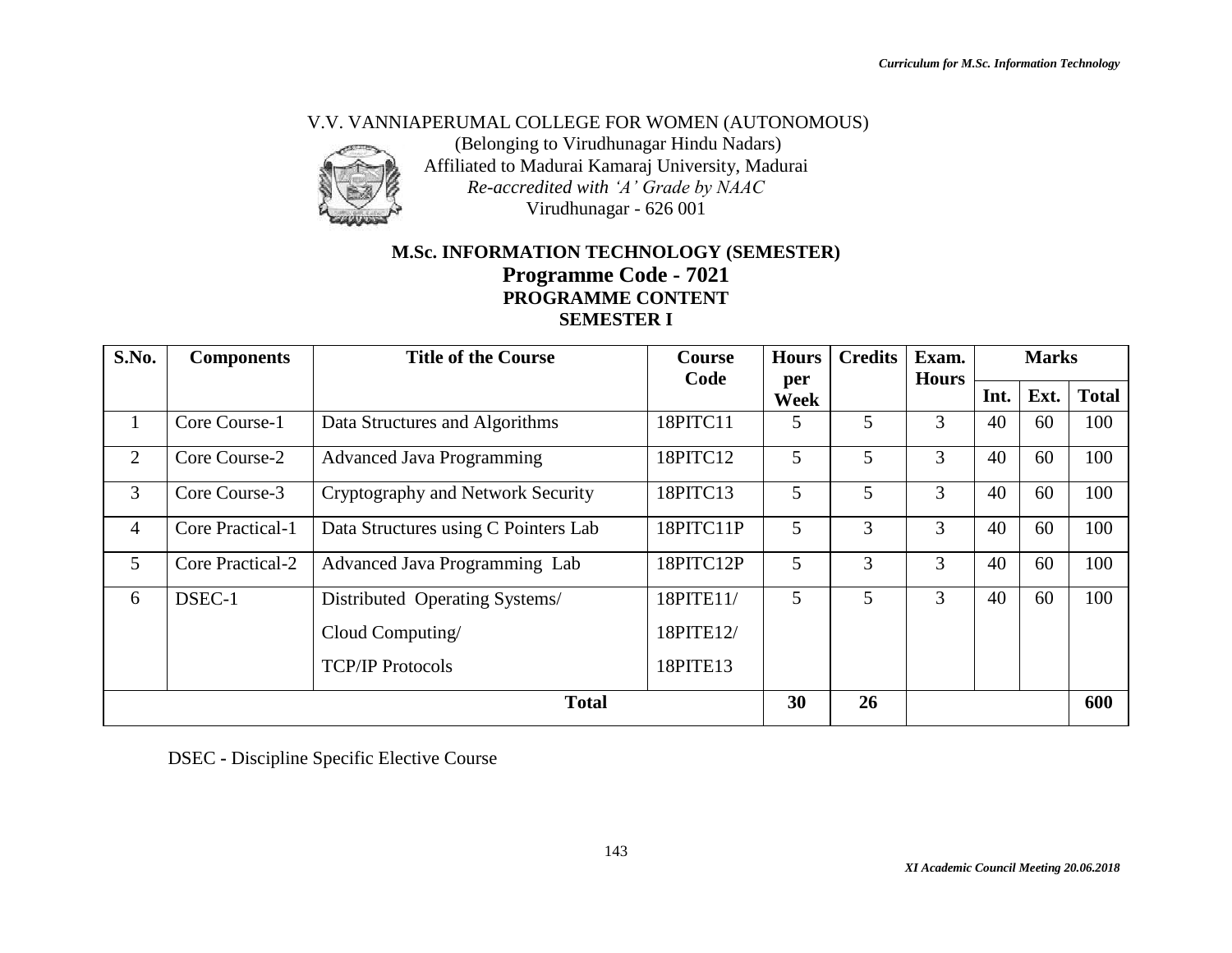| S.No. | <b>Components</b> | <b>Title of the Course</b>             | <b>Hours</b><br>Course<br>Code |             | <b>Credits</b> | Exam.<br><b>Hours</b> |      | <b>Marks</b> |              |
|-------|-------------------|----------------------------------------|--------------------------------|-------------|----------------|-----------------------|------|--------------|--------------|
|       |                   |                                        |                                | per<br>Week |                |                       | Int. | Ext.         | <b>Total</b> |
|       | Core Course-4     | <b>Distributed Database Systems</b>    | 18PITC21                       | 5           | 5              | 3                     | 40   | 60           | 100          |
| 2     | Core Course-5     | Artificial Intelligence                | 18PITC22                       | 5           | 5              | 3                     | 40   | 60           | 100          |
| 3     | Core Course-6     | <b>Mobile Applications Development</b> | 18PITC23                       | 5           | 5              | 3                     | 40   | 60           | 100          |
| 4     | Core Practical-3  | Mobile Applications Lab                | 18PITC21P                      | 5           | 3              | 3                     | 40   | 60           | 100          |
| 5     | Core Practical-4  | Net Lab.                               | 18PITC22P                      | 5           | 3              | 3                     | 40   | 60           | 100          |
| 6     | DSEC-2            | Internet Of Things/                    | 18PITE21/                      | 5           | 5              | 3                     | 40   | 60           | 100          |
|       |                   | Data Mining/                           | 18PITE22/                      |             |                |                       |      |              |              |
|       |                   | <b>Advanced Software Engineering</b>   | 18PITE23                       |             |                |                       |      |              |              |
|       |                   |                                        | <b>Total</b>                   | 30          | 26             |                       |      |              | 600          |

# **M.Sc. INFORMATION TECHNOLOGY - SEMESTER II**

DSEC- Discipline Specific Elective Course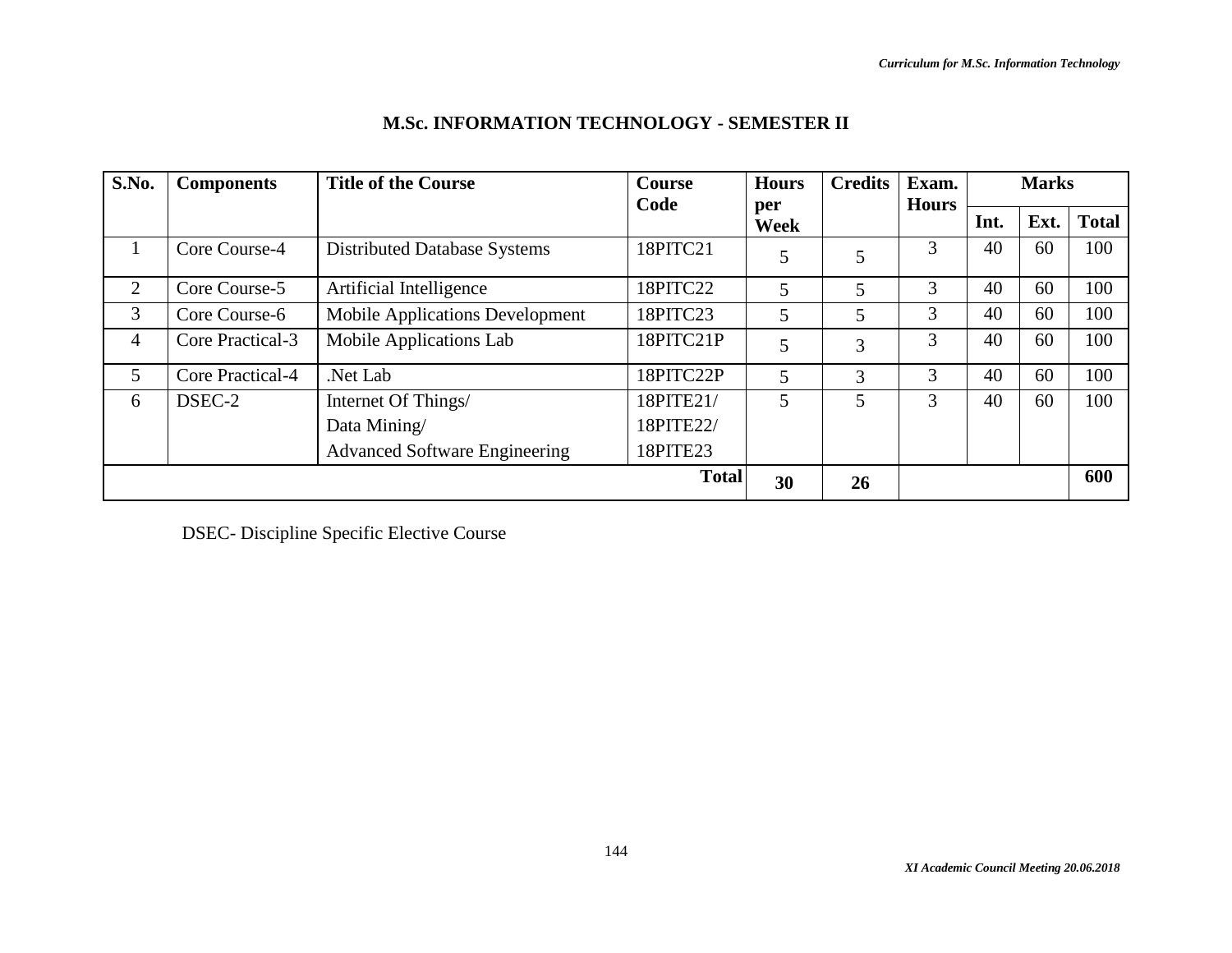| S.No.          | <b>Components</b>    | <b>Title of the Course</b>                    | Course<br>Code<br>per | <b>Hours</b> | <b>Credits</b> |              |      | <b>Marks</b>             |              |
|----------------|----------------------|-----------------------------------------------|-----------------------|--------------|----------------|--------------|------|--------------------------|--------------|
|                |                      |                                               |                       | Week         |                | <b>Hours</b> | Int. | Ext.                     | <b>Total</b> |
| 1              | Core Course-7        | <b>Open Source Technology</b>                 | 18PITC31              | 6            | 5              | 3            | 40   | 60                       | 100          |
| 2              | Core Course-8        | <b>Digital Image Processing</b>               | 18PITC32              | 6            | 5              | 3            | 40   | 60                       | 100          |
| 3              | Core Practical-5     | PHP and MYSQL Lab                             | 18PITC31P             | 6            | 3              | 3            | 40   | 60                       | 100          |
| $\overline{4}$ | Core Practical-6     | Image Processing Lab                          | 18PITC32P             | 6            | 3              | 3            | 40   | 60                       | 100          |
| 5              | <b>NMEC</b>          | <b>Fundamentals of Information Technology</b> | 18PITN31              | 5            | 4              | 3            | 40   | 60                       | 100          |
| 6              | <b>Online Course</b> | <b>SET/NET Preparation- General</b>           | 18POLS31              | л.           |                |              | 100  | $\overline{\phantom{0}}$ | 100          |
|                |                      | <b>Total</b>                                  |                       | 30           | 21             |              |      |                          | 600          |

# **M.Sc. INFORMATION TECHNOLOGY - SEMESTER III**

**DSEC: Discipline Specific Elective Course NMEC : Non Major Elective Course**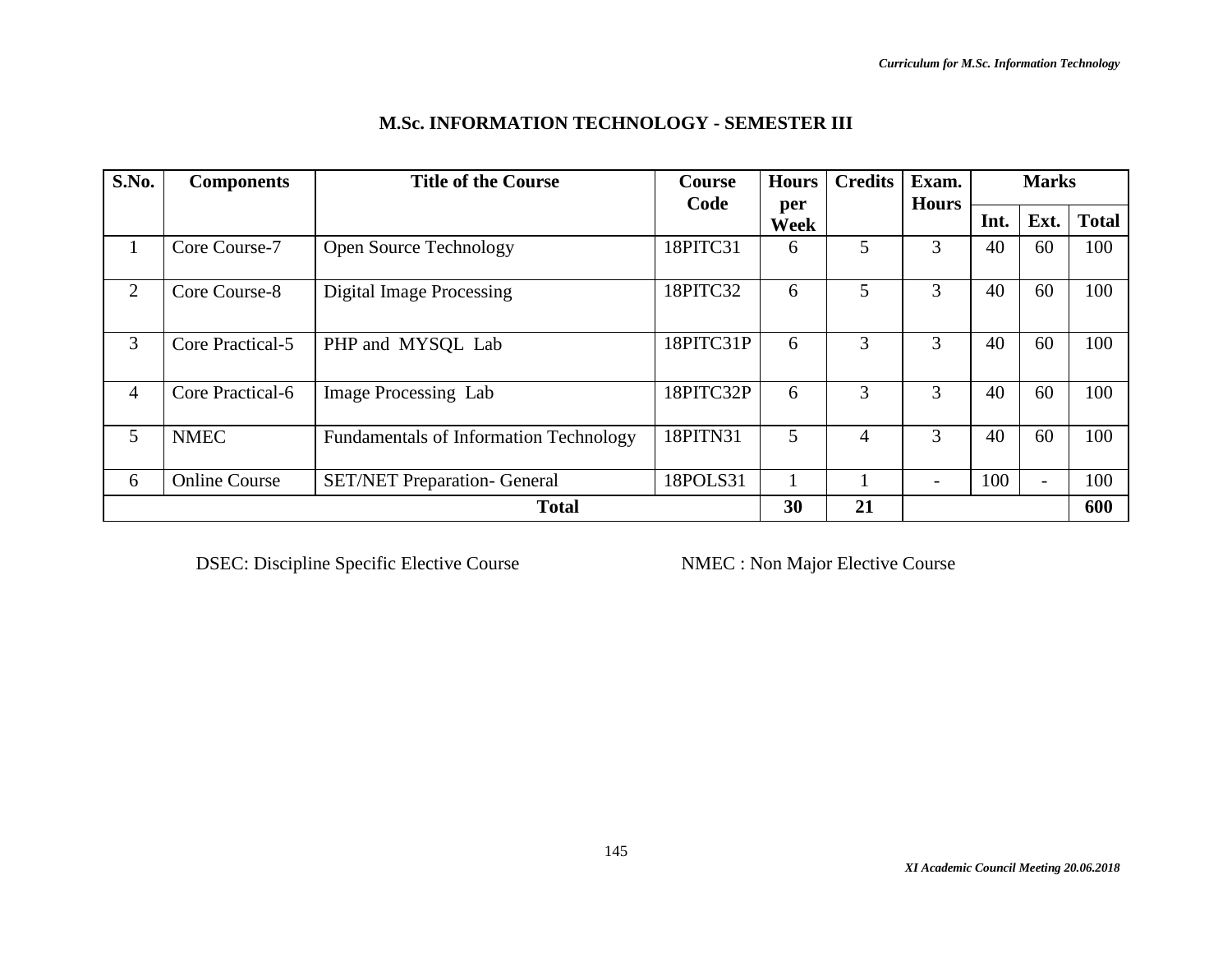| S.No. | <b>Components</b> | <b>Title of the Course</b>                                                        | Course                             | <b>Hours</b> | <b>Credits</b> | Exam.        |      | <b>Marks</b> |              |
|-------|-------------------|-----------------------------------------------------------------------------------|------------------------------------|--------------|----------------|--------------|------|--------------|--------------|
|       |                   |                                                                                   | Code                               | per<br>Week  |                | <b>Hours</b> | Int. | Ext.         | <b>Total</b> |
|       | Core Practical-7  | R Programming Lab                                                                 | 18PITE41                           | 6            |                |              | 40   | 60           | 100          |
| 2     | Project-1         | Project Work and Viva Voce                                                        | 18PITC41PR                         | 18           | 9              | 3            | 40   | 60           | 100          |
| 3     | DSEC-4            | Big Data Analytics/<br>Text Mining/<br><b>Wireless Communication and Networks</b> | 18PITE41/<br>18PITE42/<br>18PITE43 | 6            | 5              | 3            | 40   | 60           | 100          |
|       | <b>Total</b>      |                                                                                   |                                    | 30           | 17             |              |      |              | 300          |

# **M.Sc. INFORMATION TECHNOLOGY - SEMESTER IV**

DSEC: Discipline Specific Elective Course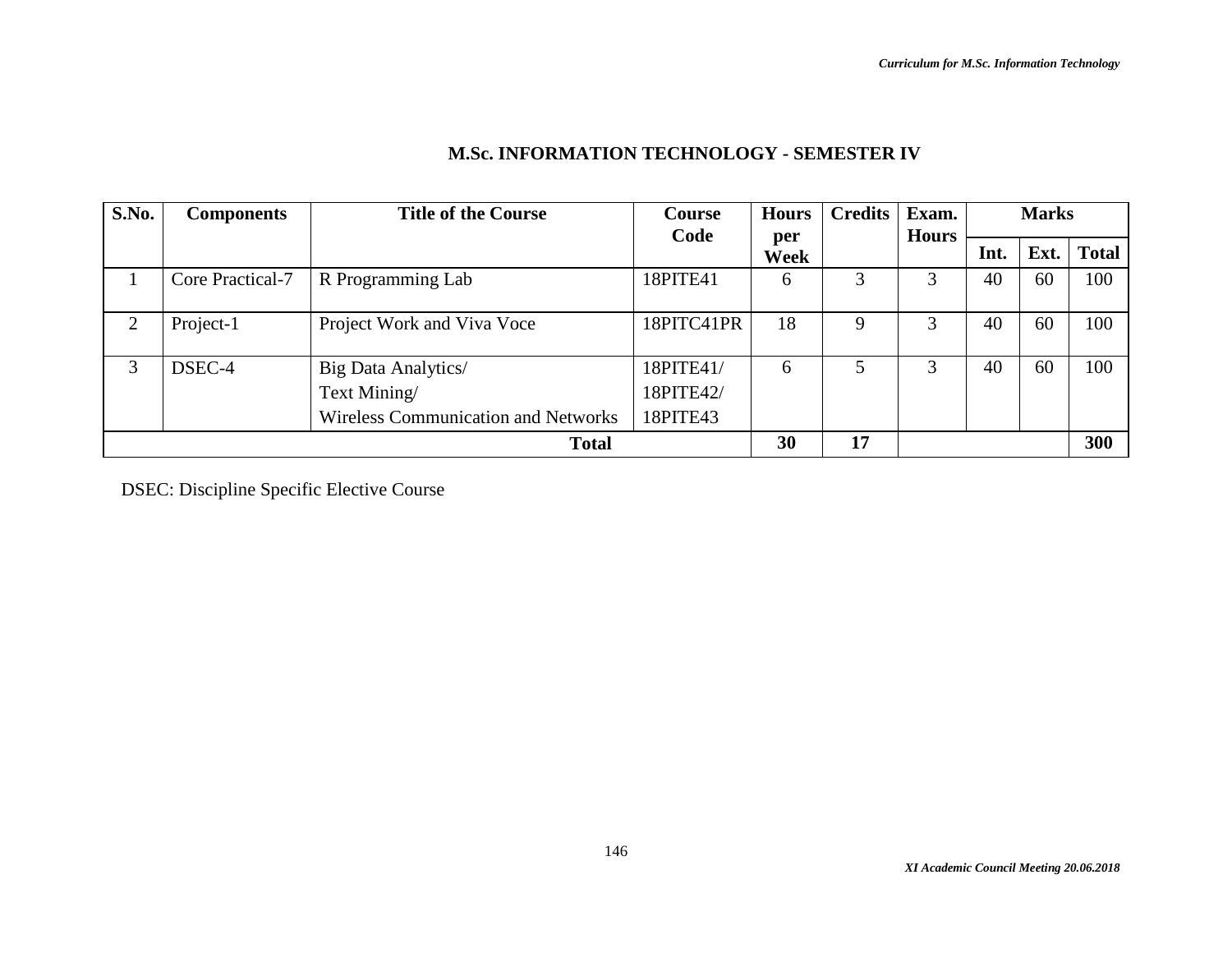

(Belonging to Virudhunagar Hindu Nadars) An Autonomous Institution Affiliated to Madurai Kamaraj University, Madurai *Re-accredited with 'A' Grade (3rd Cycle) by NAAC* VIRUDHUNAGAR - 626 001

# **M.Sc. INFORMATION TECHNOLOGY (2018 -19 onwards)**

| Semester I      |                                       |            | Hours/Week: 5 |  |  |
|-----------------|---------------------------------------|------------|---------------|--|--|
| Core Course-1   | <b>DATA STRUCTURES AND ALGORITHMS</b> | Credits: 5 |               |  |  |
| Course Code     |                                       | Internal   | External      |  |  |
| <b>18PITC11</b> |                                       | 40         | 60            |  |  |

# **COURSE OUTCOMES**

On completion of the course, the students will be able to

- access the choice of data structures and algorithm design methods that impacts the performance of programs.
- solve problems using data structures such as binary trees, heaps, binary search trees, and graphs.
- understand the performance of the implementations of basic linear data structures.
- understand prefix, infix, and postfix expression formats.
- use stacks to evaluate postfix expressions.
- analyze the asymptotic performance of algorithms.

# **UNIT I**

**Introduction and Overview**: Definition - Concept of Data Structures – Overview of Data Structures – Implementation of Data Structures.

**Trees:** Basic Terminology - Definition and Concepts – Binary Trees – Properties of Binary Tree - Representation of Binary Tree – Linear Representation of a Binary Tree- Linked Representation of Binary Tree - Physical Implementation of Binary Tree in Memory – Operations on Binary Tree – Insertion – Deletion – Traversal – Merging of Two Binary Trees

147

(15 Hours)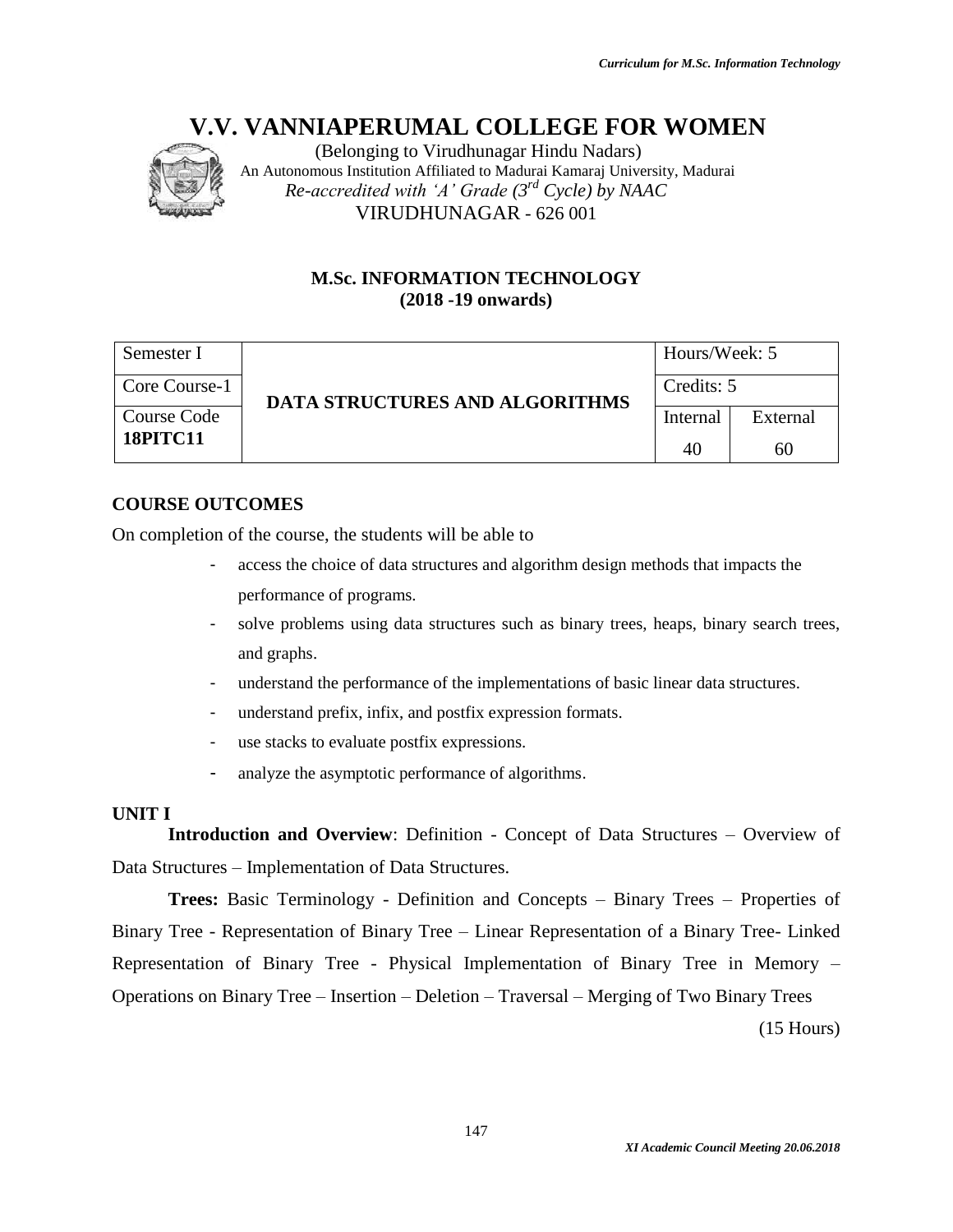#### **UNIT II**

**Trees:** Types of Binary Trees – Expression Tree – Binary Search Tree – Heap Trees – Threaded Binary Trees – Height Balanced Binary Tree, Red-Black tree, Splay tree- B-tree, B+ tree indexing. (20 Hours)

#### **UNIT III**

**Graph**: Introduction – Graph Terminologies – Representation of Graphs – Set Representation – Linked Representation – Matrix Representation – Operations on Graphs – Operations on Linked List Representation of Graphs – Operations on Matrix Representation of Graphs – Applications of Graph Structures – Shortest Path Problem – Topological Sorting– Minimum Spanning Trees – Connectivity in a Graph – Euler's and Hamiltonian Circuits.

#### **UNIT IV**

**Dynamic Programming General Method:** All Pairs Shortest Path, Single Source Shortest Path, 0 / 1 Knapsack Problem, Reliability Design, Traveling Sales Persons Problem.

(15 Hours)

(15 Hours)

#### **UNIT V**

**Back Tracking and Branch – and – Bound General Method**: 8 – Queens Problem, Graph Coloring. Branch – and – Bound: The Method, LC Search, Control Abstraction, Bounding,  $0/1$  Knapsack Problem. (10 Hours)

#### **TEXT BOOKS**

- 1. Samantha.D (2009). *Classic Data Structures*, PHI.
- 2. Ellis Horowitz, Sartaj Sahni and Sanguthevar Rajasekaran, *Fundamentals of Computer Algorithms,* 2nd edition*,* University Press.

- 1. Chitra.A, Rajan.D.T. (2007), *Data Structures*, VNI Publication.
- 2. Seymour Lipschutz (2006), *Data Structures*, Mc-Graw Hill Companies.
- 3. Robert Lafore, *Data Structures and Algorithms in JAVA*, Second Edition, SAMS Publications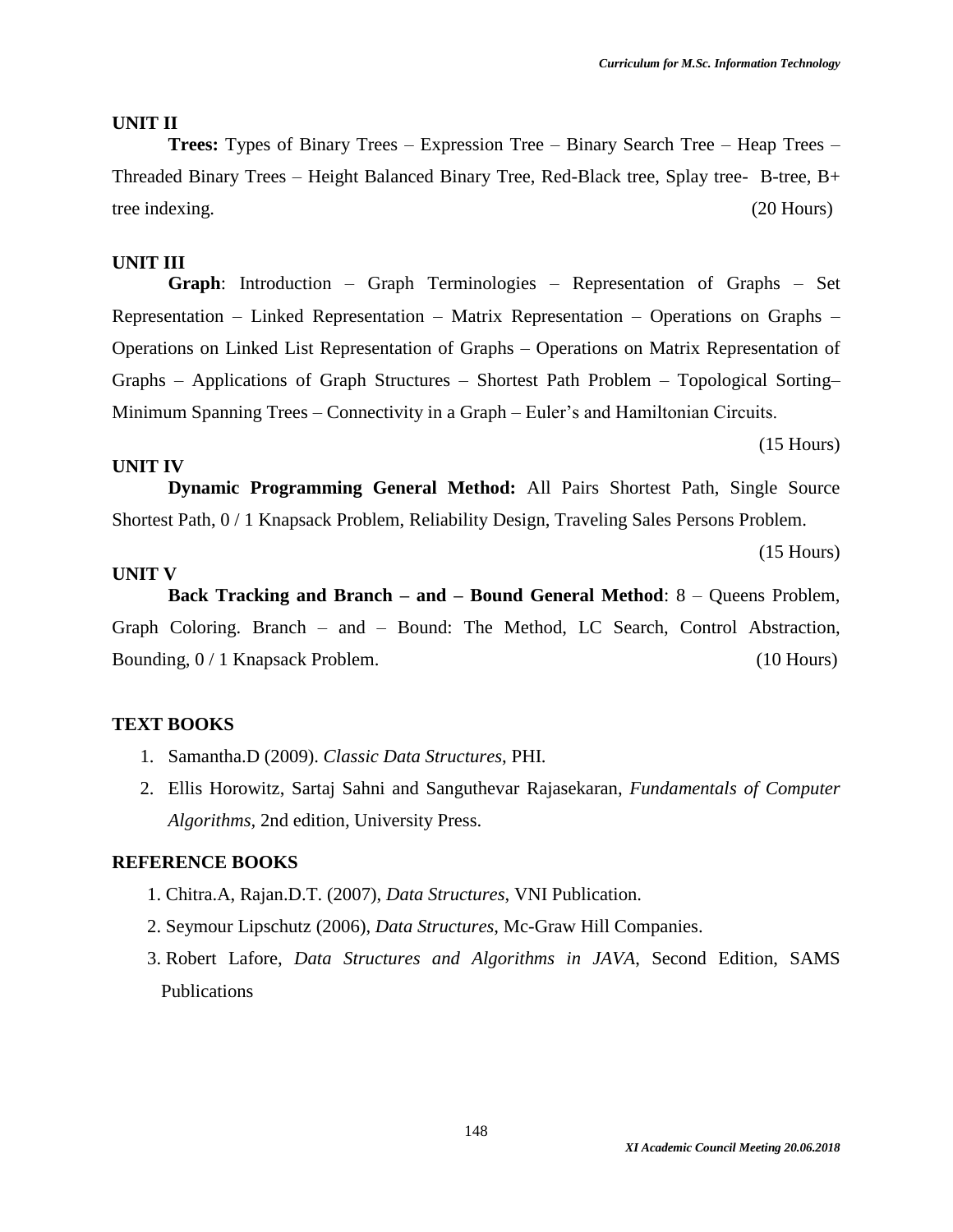

(Belonging to Virudhunagar Hindu Nadars) An Autonomous Institution Affiliated to Madurai Kamaraj University, Madurai *Re-accredited with 'A' Grade (3rd Cycle) by NAAC* VIRUDHUNAGAR - 626 001

# **M.Sc. INFORMATION TECHNOLOGY (2018 -19 onwards)**

| Semester I      |                                  | Hours/Week: 5 |          |  |
|-----------------|----------------------------------|---------------|----------|--|
| Core Course-2   | <b>ADVANCED JAVA PROGRAMMING</b> | Credits: 5    |          |  |
| Course Code     |                                  | Internal      | External |  |
| <b>18PITC12</b> |                                  | 40            | 60       |  |

# **COURSE OUTCOMES**

On completion of the course, the students will be able to

- have an overview of uses of class and inheritance in Java.
- have a thorough knowledge of networking and Applet class.
- have a thorough knowledge of Event Handling and AWT.
- develop Swing-based GUI
- develop client/server applications and TCP/IP socket programming
- update and retrieve the data from the databases using SQL.
- develop distributed applications using RMI.
- develop component-based Java software using JavaBeans.

# **UNIT I**

Classes, Objects and Methods – Interfaces: Multiple Inheritance – Packages: Putting Classes Together – Multithreaded Programming – Managing Errors and Exception.

(15 Hours)

# **UNIT II**

**Event Handling**: Two Event Handling Mechanisms-The Delegation Event Model-Event Classes-Sources of Events-Event Listener Interfaces.

**Introducing the AWT: Working with windows, Graphics**: AWT Classes-Window Fundamentals-Working with Frame Windows.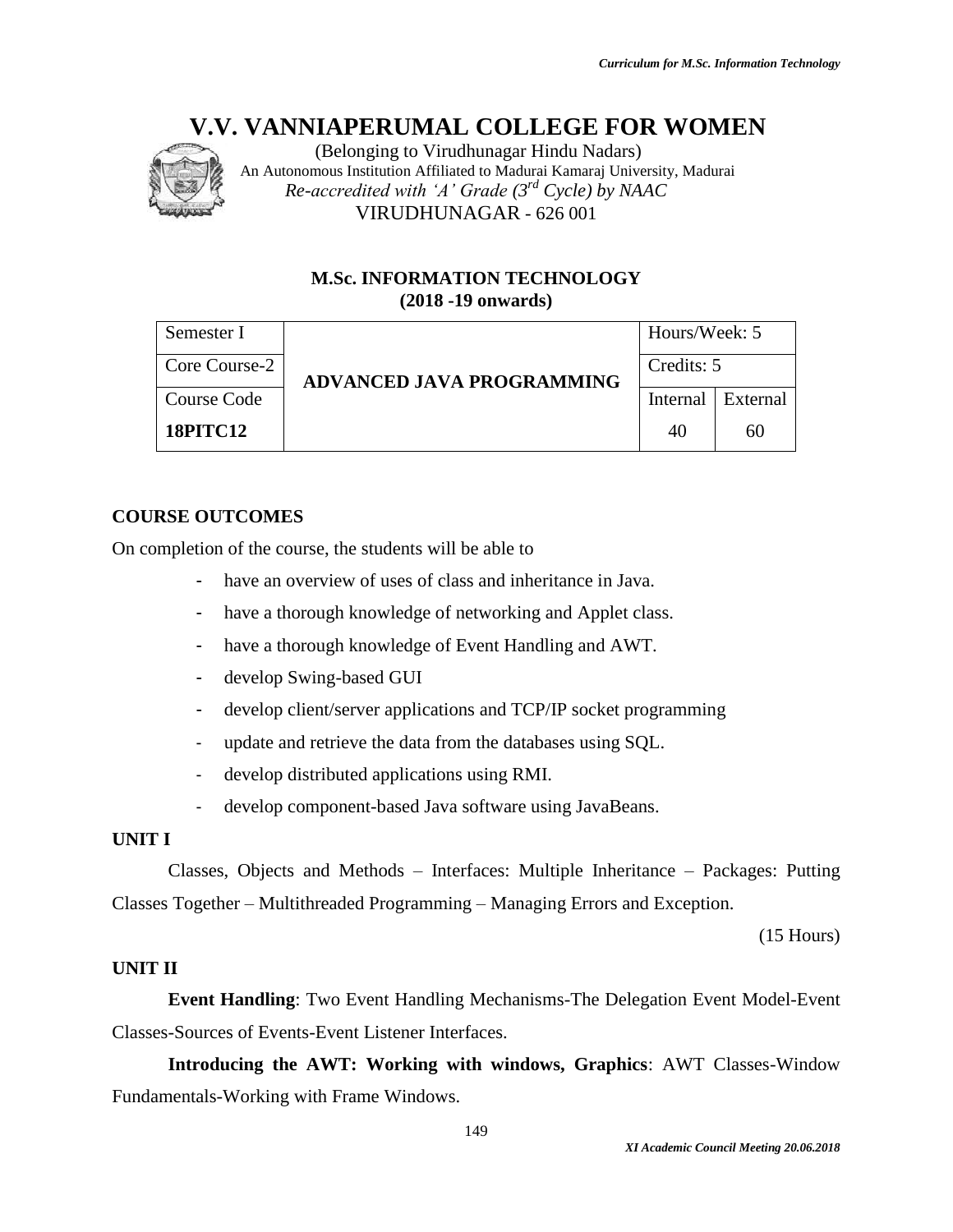**The Applet Class**: Applet Basics-Applet Architecture-An Applet Skeleton-Simple Applet Display Methods-Requesting Repainting-Using the Status window-The HTML APPLET Tag-Passing parameters to Applets-getDocumentbase() and getCodeBase()-AppletContext and showDocument(). (20 Hours)

#### **UNIT III**

**A Tour of Swing**: JApplet-Icons and Labels-Text Fields-Buttons-Combo Boxes-Tabbed Panes-Scroll Panes-Trees-Tables-Exploring Swing`.

**JDBC Objects:** The concept of JDBC – JDBC Driver types – JDBC Packages – A Brief overview of the JDBC process – Database Connection – associating the JDBC/ODBC bridge with Database – Statement objects – Result sets. (15 Hours)

#### **UNIT IV**

**Java Remote Method Invocation:** Remote Method Invocation Concept – Server side – Client side.

**Networking**: Networking Basics – Java and the Net-Inetaddress-TCP/IP Client Sockets-URL- URL Connection - Datagrams. (15 Hours)

#### **UNIT V**

**Java Beans:** What is a Java Bean? – Advantages of Java Beans – Application Builder Tools – Using the Bean Developer Kit (BDK) – JAR Files – Introspection – Developing a Simple Bean Using the BDK – Using Bound Properties – Using the Bean Info Interface – Constrained Properties – Persistence – Customizers – The Java Beans API – Using Bean Builder. (10 Hours)

#### **TEXT BOOKS**

- 1. Balagurusamy.E (2012), *Programming with Java A Primer*, Fourth Edition, Tata Mc Graw Hill Education Private Limited.
- 2. Herbert Schildt (2002), *The Complete Reference Java 2*, Fifth edition, PEARSON Education, Tata McGraw-Hill Publication.
- 3. Jim Keogh (2002), *The Complete Reference J2EE*, Tata Mc Graw Hill Education Private Limited.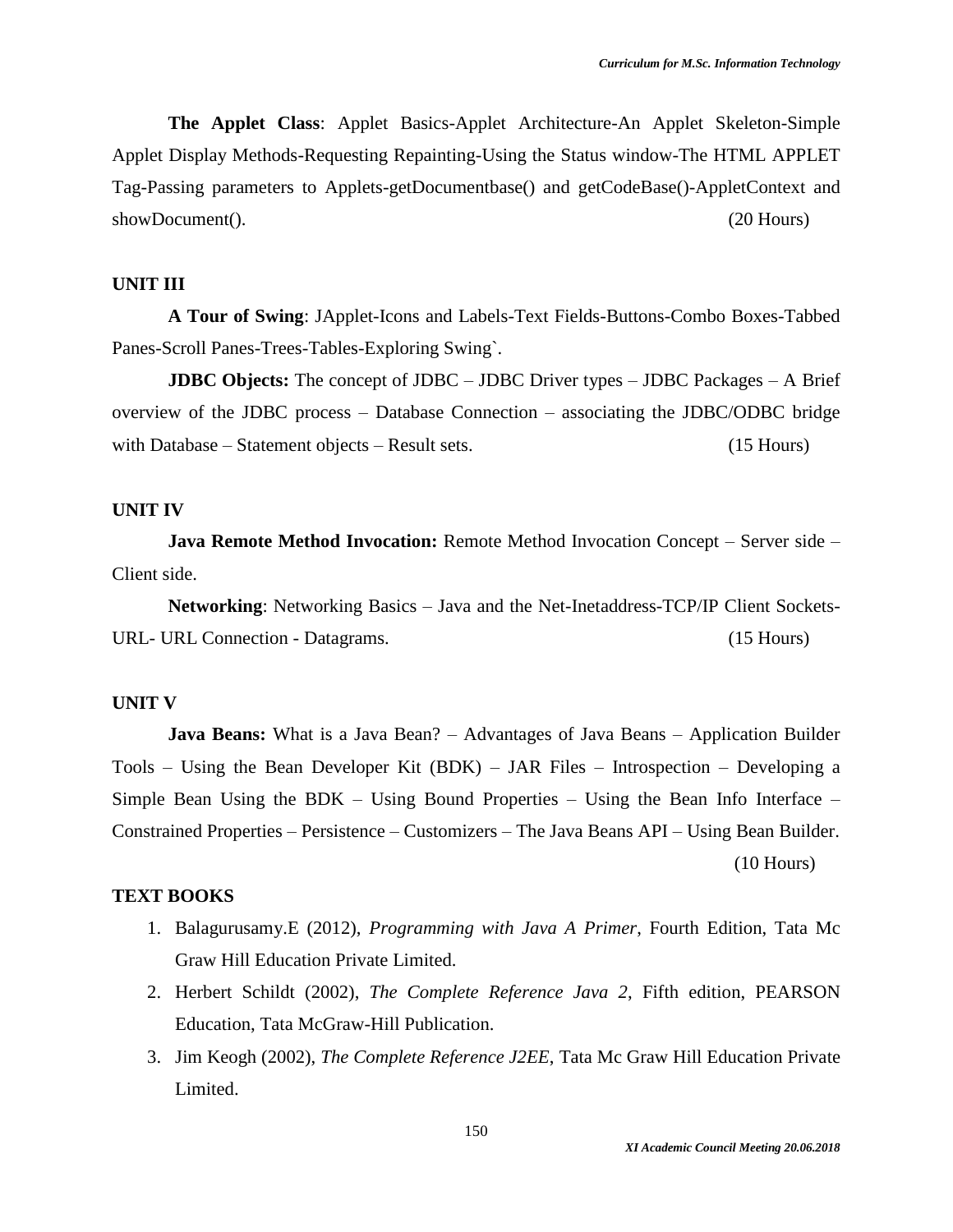- 1. Paul J.Deitel, Harvey M.Deitel (2009), *Internet & World Wide Web: How to Program*, Pearson Education International.
- 2. Herbert Schildt (2007), *Swing: A Beginner's Guide*, Tata Mc Graw Hill Publishing Company Limited.
- 3. Steven Holzner et al (2002), *Java 2 Programming Black Book*, Dreamtech Press.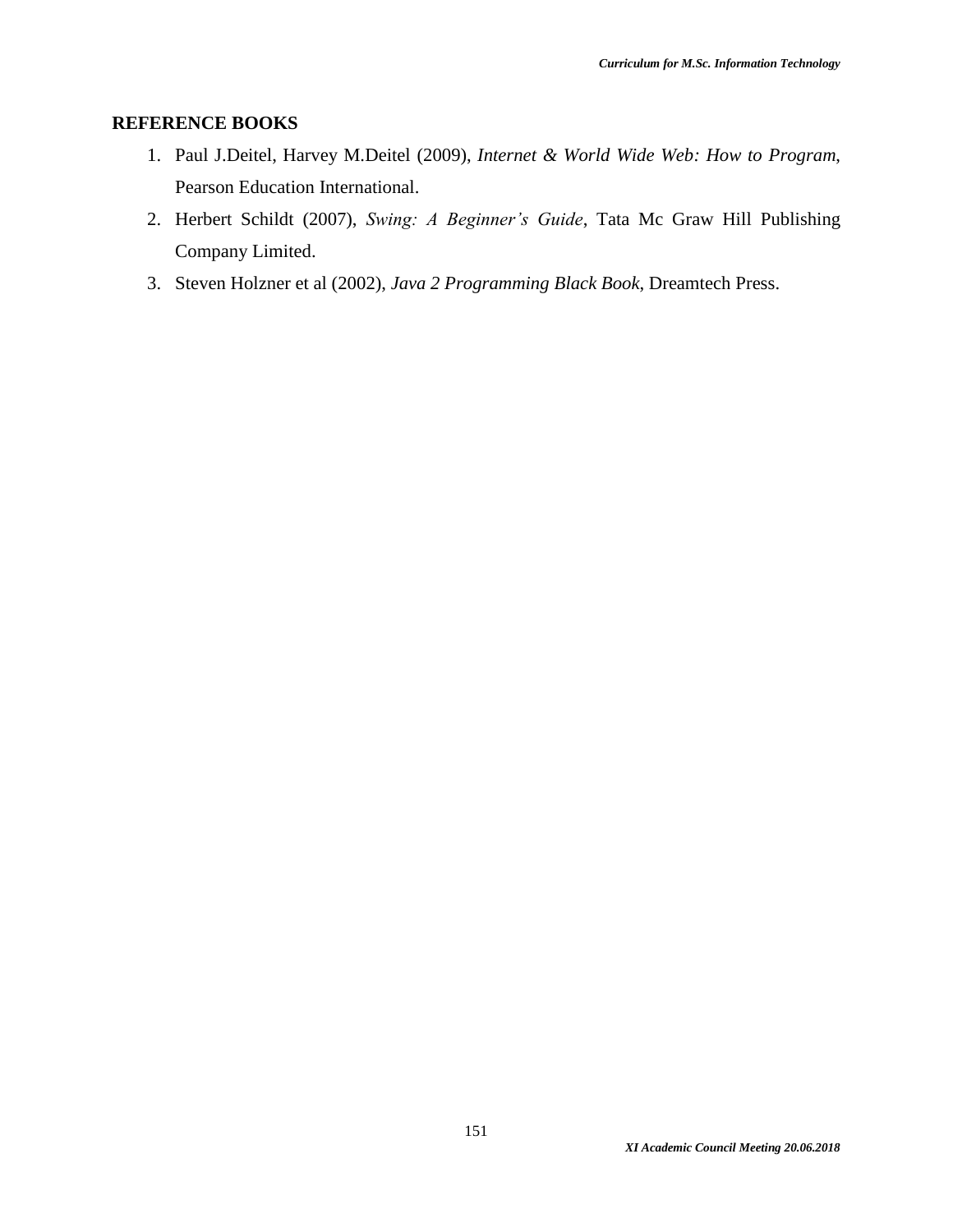

(Belonging to Virudhunagar Hindu Nadars) An Autonomous Institution Affiliated to Madurai Kamaraj University, Madurai *Re-accredited with 'A' Grade (3rd Cycle) by NAAC* VIRUDHUNAGAR - 626 001

# **M.Sc. INFORMATION TECHNOLOGY (2018 -19 onwards)**

| Semester I      |                                                        | Hours/Week: 5 |          |  |
|-----------------|--------------------------------------------------------|---------------|----------|--|
| Core Course-3   | Credits: 5<br><b>CRYPTOGRAPHY AND NETWORK SECURITY</b> |               |          |  |
| Course Code     |                                                        | Internal      | External |  |
| <b>18PITC13</b> |                                                        | 40            | 60       |  |

# **COURSE OUTCOMES**

On completion of the course, the students will be able to

- know the methods of conventional encryption.
- understand the concepts of public key encryption and number theory.
- understand authentication and Hash functions.
- understand the system level security usage.
- comprehend the concept of digital signature for security.
- know the authentication mechanism for system security.

#### **UNIT I**

**Introduction:** Security Goals – Attacks – Services and Mechanism – Techniques. **Traditional Symmetric – Key Ciphers:** Introduction –Substitution Ciphers – Transposition Ciphers – Stream and Block Ciphers.

**Introduction to Modern Symmetric Key Ciphers:** Modern Block Ciphers. **Data Encryption Standard (DES):** Introduction – DES Structure – DES Analysis. (14 Hours)

# **UNIT II**

**Advanced Encryption Standards (AES):** Introduction – Transformations – Key Expansion – Ciphers. **Asymmetric Key Cryptography:** Introduction – RSA Cryptosystem.

(18 Hours)

*XI Academic Council Meeting 20.06.2018*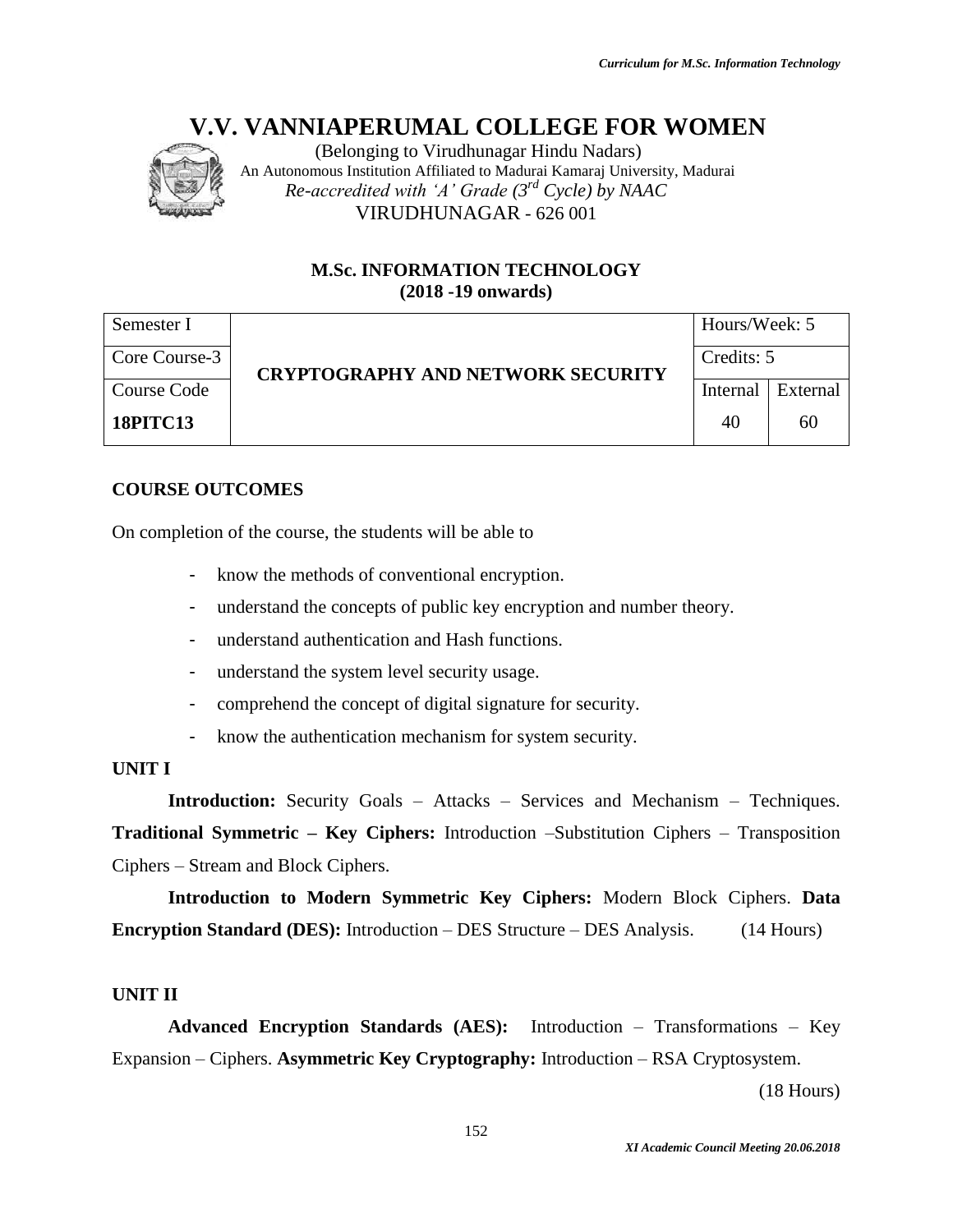#### **UNIT III**

**Message Integrity and Message Authentication:** Message Integrity – Random Oracle Model – Message Authentication. **Cryptographic Hash Functions:** Introduction – SHA-512 - WHIRLPOOL. (12 Hours)

#### **UNIT IV**

**Digital Signature:** Process – Attacks on Digital Signature – Digital Signature Schemes – RSA Digital Signature Scheme – ElGamal Digital Signature Scheme – Digital Signature Standard. **Entity Authentication:** Introduction – Passwords – Challenge – Response – Zero-Knowledge. **Key Management:** Symmetric- Key Distribution – Symmetric-Key Agreement – Public Key Distribution. (15 Hours)

#### **UNIT V**

**Security at the Application Layer: PGP and S/MIME:** E-Mail – PGP - S/MIME. **Security at the Transport layer: SSL AND TLS :** SSL Architecture – Four Protocols – SSL Message Formats – Transport Layer Security. (10 Hours)

#### **TEXT BOOK**

Behrouz A. Forouzan (2015), *Cryptography and Network Security*, Special Indian Edition, Third Edition, TATA McGraw Hill Publishing Company Limited.

- 1. Bruce Schneier (2002), *Applied Cryptography*, Second Edition, John Willey and Sons Publications.
- 2. Wenbo Mao (2004), *Modern Cryptography*, First Edition, Pearson Education.
- 3. Roberta Bragg, Mark Rhodes, Keith Strassberg (2004), *Network Security*, Tata McGraw Hill Edition.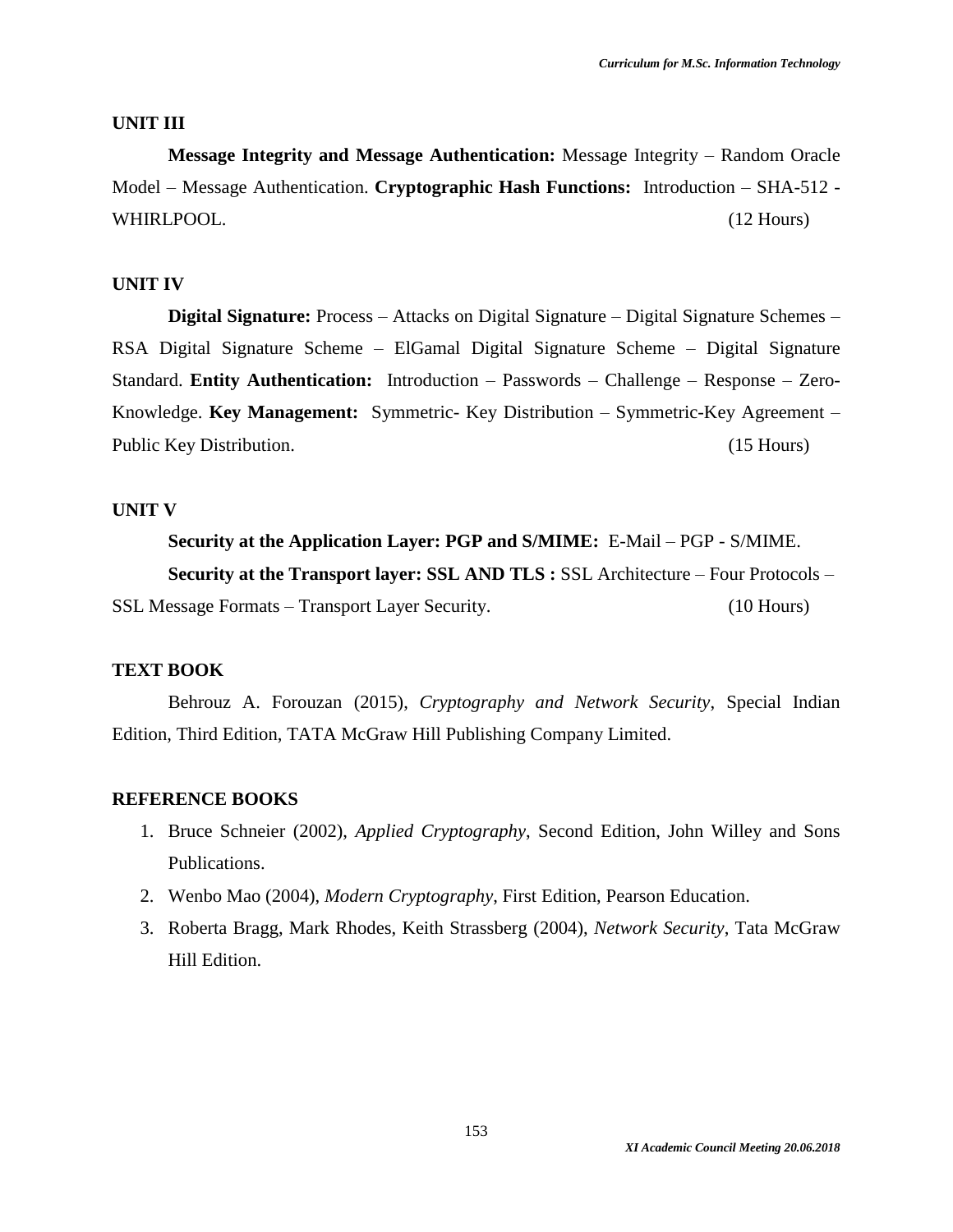

(Belonging to Virudhunagar Hindu Nadars) An Autonomous Institution Affiliated to Madurai Kamaraj University, Madurai *Re-accredited with 'A' Grade (3rd Cycle) by NAAC* VIRUDHUNAGAR - 626 001

# **M.Sc. INFORMATION TECHNOLOGY (2018 -19 onwards)**

| Semester I       |                                      | Hours/Week: 5 |            |  |
|------------------|--------------------------------------|---------------|------------|--|
| Core Practical-1 | DATA STRUCTURES USING C POINTERS LAB |               | Credits: 3 |  |
| Course Code      |                                      | Internal      | External   |  |
| 18PITC11P        |                                      | 40            | 60         |  |

- 1. Implementing Data Structures Programs with Pointers concept.
- 2. Implementation of Heap Tree
- 3. Implementation of Tree Traversal
- 4. Implementation of BFS
- 5. Implementation of DFS
- 6. Implementation of Arithmetic Evaluation using Pointers
- 7. Implementation of Sparse Matrix.
- 8. Implementation of Shortest Path.
- 9. Implementation of Spanning Tree
- 10. Implementation of 8-Queens Problem.
- 11. Implementation of Travelling Salesman Problem
- 12. Implementation of Tower of Hanoi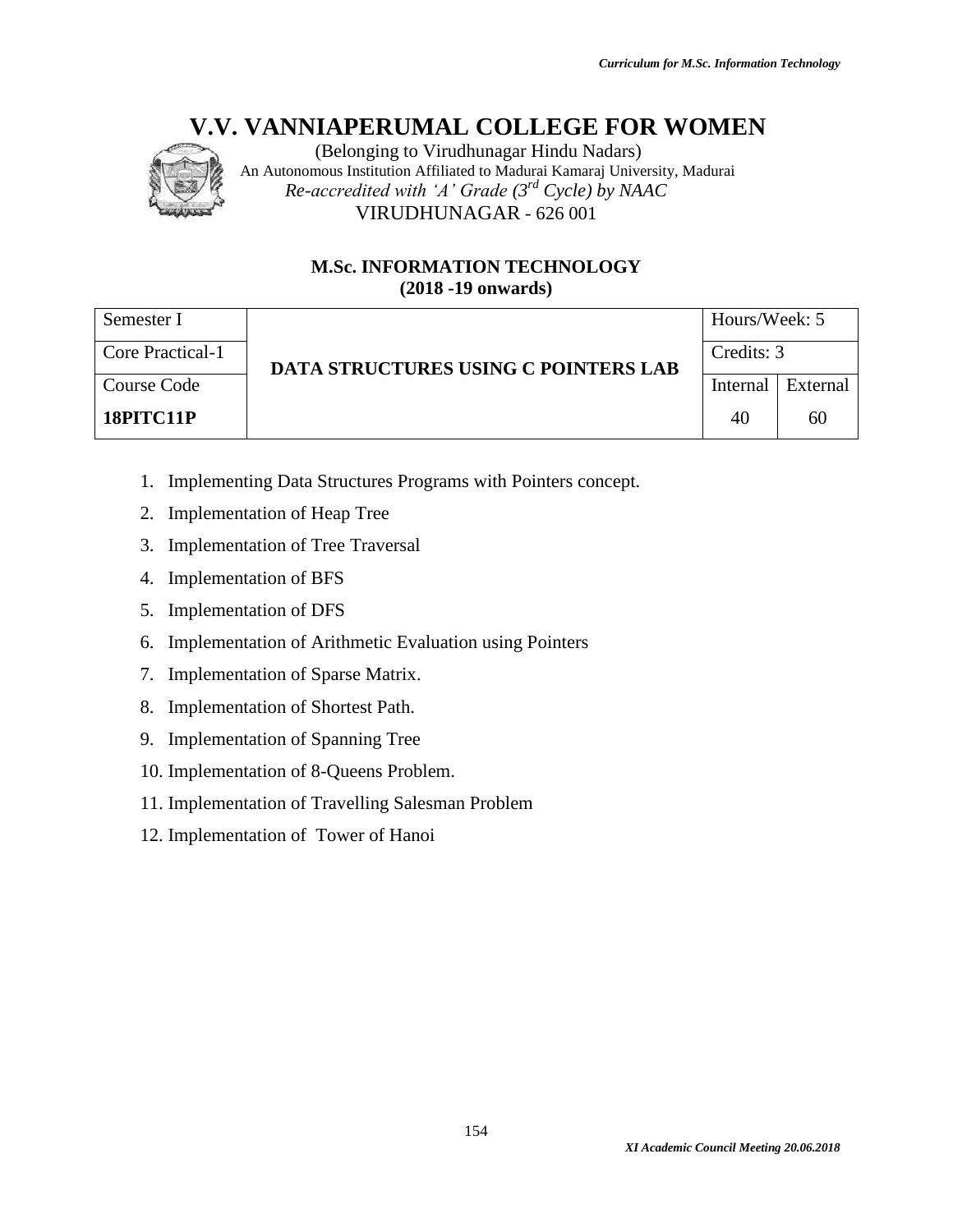

(Belonging to Virudhunagar Hindu Nadars) An Autonomous Institution Affiliated to Madurai Kamaraj University, Madurai *Re-accredited with 'A' Grade (3rd Cycle) by NAAC* VIRUDHUNAGAR - 626 001

# **M.Sc. INFORMATION TECHNOLOGY (2018 -19 onwards)**

| Semester I       |                               | Hours/Week: 5 |                   |
|------------------|-------------------------------|---------------|-------------------|
| Core Practical-2 | ADVANCED JAVA PROGRAMMING LAB | Credits: 3    |                   |
| l Course Code    |                               |               | Internal External |
| <b>18PITC12P</b> |                               |               | 61                |

- 1. Write a Java program to Prepare Hotel Bill Management using Interface
- 2. Write a Java program to Perform EB-Bill calculation using Package
- 3. Write a Java program to Prepare Student mark sheet preparation using database connectivity of ODBC
- 4. Write a Java program to Prepare Library book details using database connectivity of ODBC
- 5. Write a Java program to Prepare Employee pay bill details using database connectivity of Oracle
- 6. Write a Java program to Prepare Banking operations using database connectivity of **Oracle**
- 7. Write a Java program for sending messages from server to client using TCP/IP
- 8. Write a Java program for Sending messages from client to server using TCP/IP
- 9. Write a Java program for Chatting with same host using TCP/IP
- 10. Write a Java program for Chatting with different host using TCP/IP
- 11. Write a Java program for Sending messages from server to client using UDP
- 12. Write a Java program for Sending messages from client to server UDP
- 13. Write a Java program for Chatting with same host UDP
- 14. Write a Java program for Chatting with different host UDP
- 15. Write a Java program to perform String operations using Applet.
- 16. Write a Java program to perform Text formatting using Net Beans
- 17. Write a Java program to perform Image slide show using Image Slider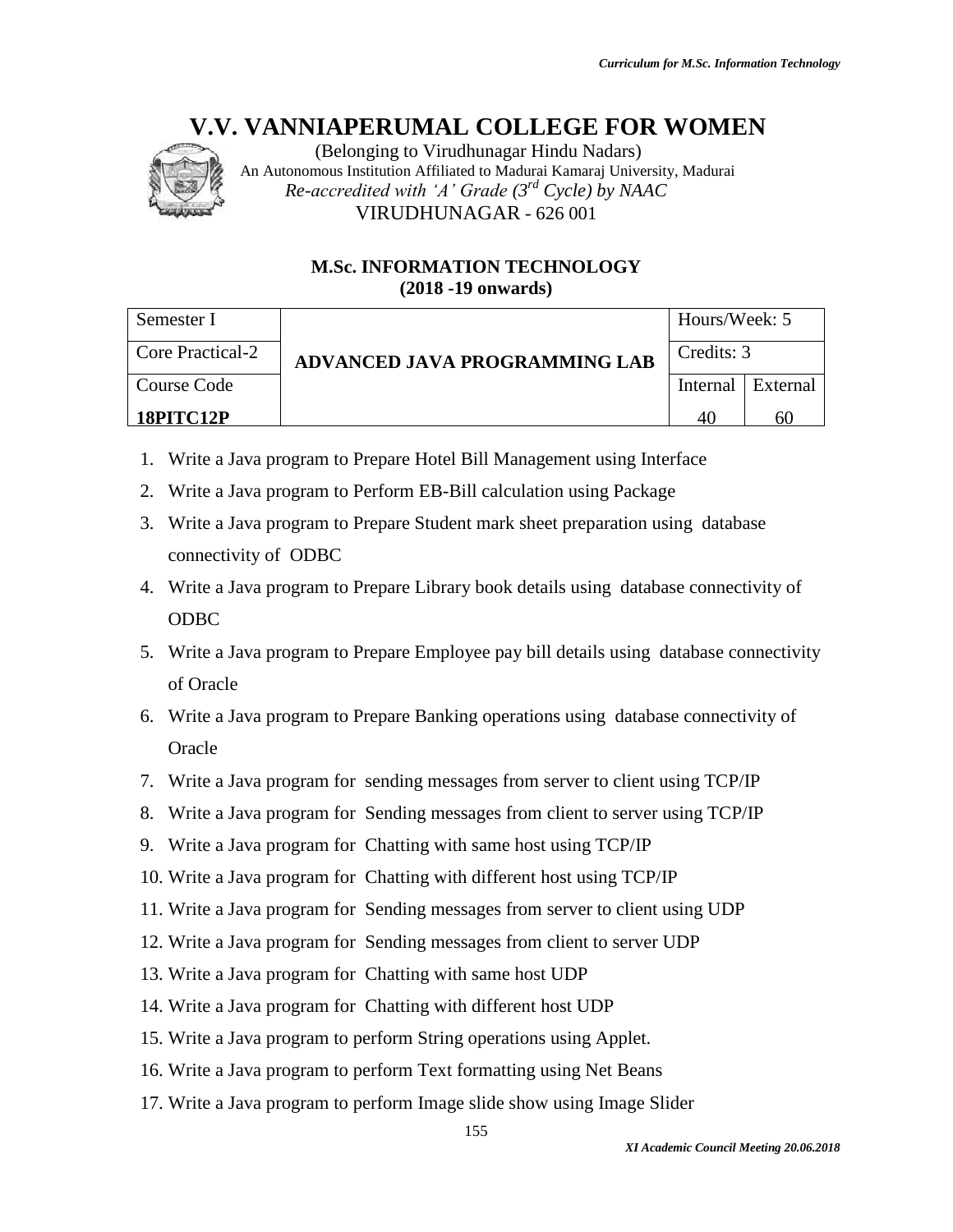- 18. Write a Java program to perform Color Pallets using Swing.
- 19. Write a Java program to perform Arithmetic operations using RMI.
- 20. Write a Java program to perform Restart your own system using RMI.
- 21. Write a Java program to perform Shutdown a system in a Network using RMI.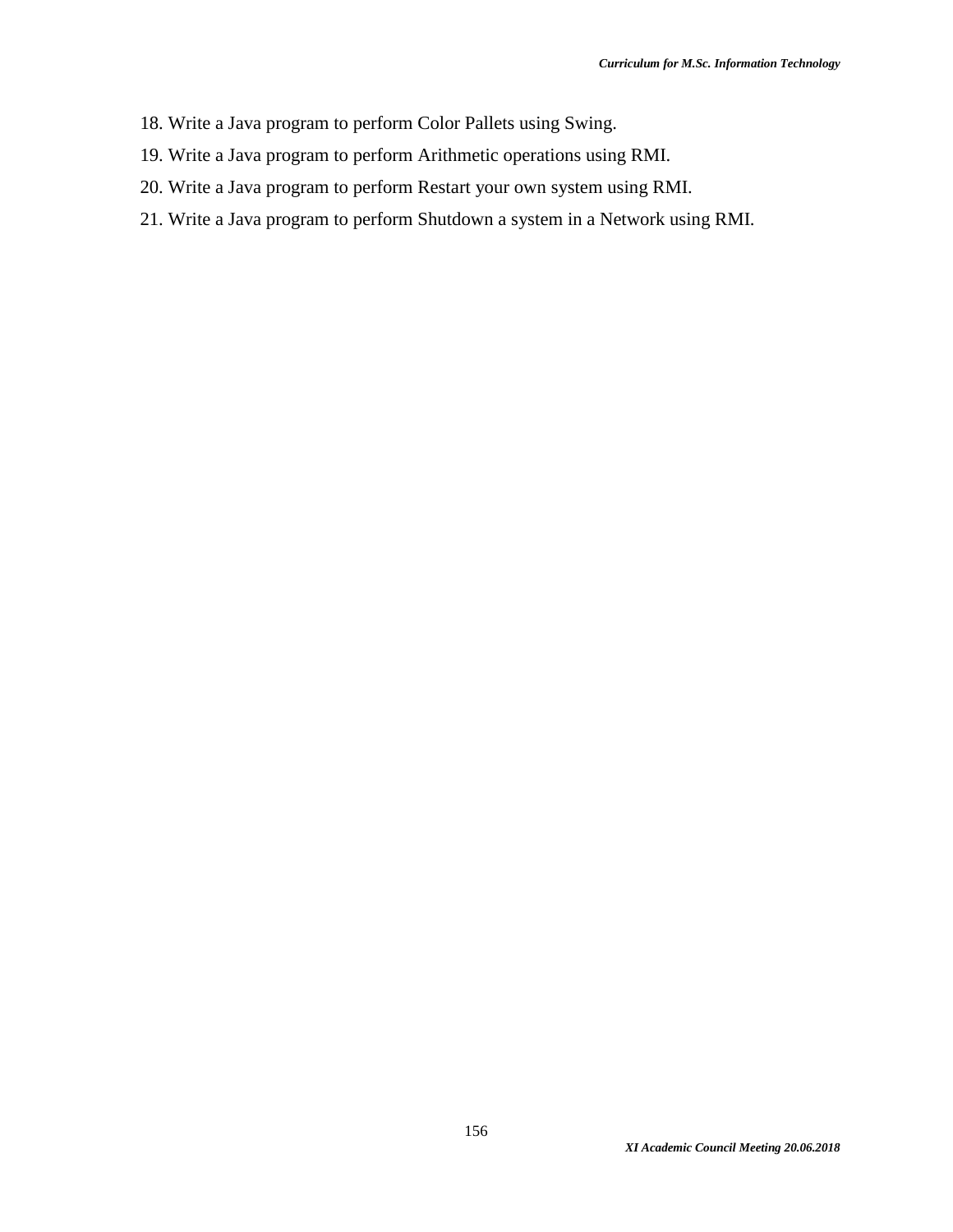

(Belonging to Virudhunagar Hindu Nadars) An Autonomous Institution Affiliated to Madurai Kamaraj University, Madurai *Re-accredited with 'A' Grade (3rd Cycle) by NAAC* VIRUDHUNAGAR - 626 001

# **M.Sc. INFORMATION TECHNOLOGY (2018 -19 onwards)**

| Semester I      |                                      | Hours/Week: 5 |          |  |
|-----------------|--------------------------------------|---------------|----------|--|
| DSEC-1          | <b>DISTRIBUTED OPERATING SYSTEMS</b> | Credits: 5    |          |  |
| Course Code     |                                      | Internal      | External |  |
| <b>18PITE11</b> |                                      | 40            | 60       |  |

# **COURSE OUTCOMES**

On completion of the course, the students will be able to

- understand the concepts of Distributed Operating System
- know about various communication techniques.
- apprehend the management of resources in Distributed Systems.
- comprehend the shared memory concepts.
- deal with the process management issues.
- know the File system in Distributed Systems.

# **UNIT I**

**Fundamentals:** Distributed Computer System – Evolution of Distributed Computing Systems – Distributed Computing Systems Models –Distributed Computing Systems Gaining Popularity –Distributed Operating System – Issues in Designing a Distributed Operating System – Introduction to Distributed Computing Environment (DCE). (12 Hours)

# **UNIT II**

**Message Passing:** Introduction – Desirable Features of a Good Message – Passing System – Issues in IPC by Message Passing – Synchronization – Buffering – Multi datagram Messages – Encoding and Decoding of Message Data – Process Addressing – Failure handling – Group Communication. (15 Hours)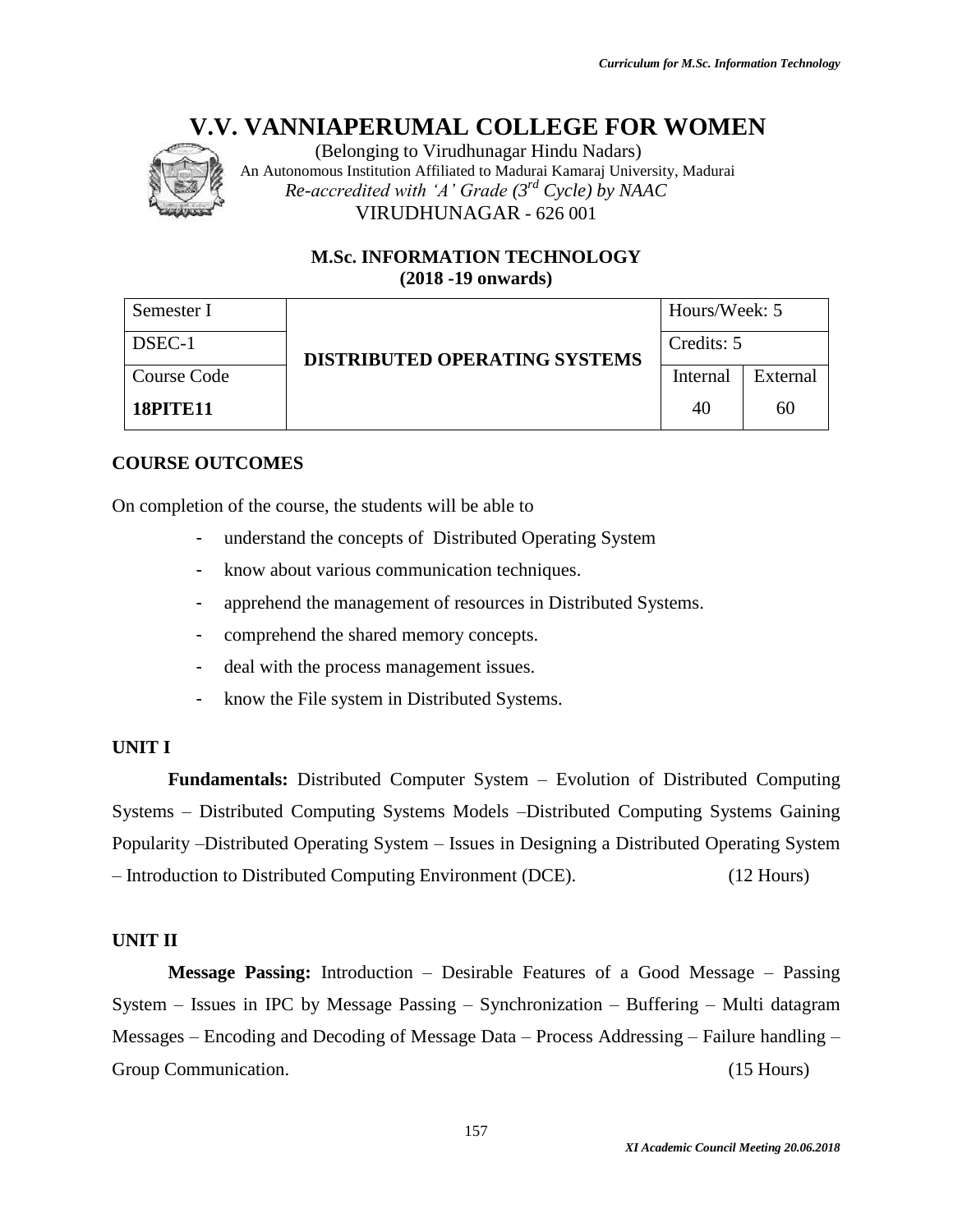#### **UNIT III**

**Distributed Shared Memory:** Introduction – General Architecture of DSM Systems – Design and implementation issues of DSM – Granularity – Structure of Shared Memory Space – Consistency Models – Replacement Strategy – Thrashing – Other Approaches to DSM Heterogeneous DSM – Advantages DSM. (18 Hours)

#### **UNIT IV**

**Resource Management:** Introduction – Desirable Features of a Good Global Scheduling Algorithm – Task Assignment Approach – Load-Balancing Approach – Load Sharing Approach. **Process Management:** Introduction – Process Migration – Threads. (16 Hours)

#### **UNIT V**

**Distributed File System:** Introduction – Desirable Features of a Good Distributed File System – File Models – File-Accessing Models – File Sharing Semantics – File Caching Schemes – File Replication – Fault Tolerance – Atomic Transactions – Design Principles.

**Naming:** Introduction – Desirable Features of a Good Naming System – Fundamental Terminologies and Concepts – Systems-Oriented Names. (14 Hours)

#### **TEXT BOOK**

Pradeep.K.Sinha (2008), *Distributed Operating Systems Concepts and Design*, Prentice Hall of India Publications.

- 1. Andrews S.Tanenbaum, *Distributed Operating Systems*, First edition PHI.
- 2. Randy Chow, Theodore (2009), *Distributed Operating System and Algorithms and Analysis*, Pearson Education India.
- 3. [Doreen L. Galli](https://www.google.co.in/search?tbo=p&tbm=bks&q=inauthor:%22Doreen+L.+Galli%22) (2000), *Distributed Operating Systems Concepts and Design*, Prentice Hall.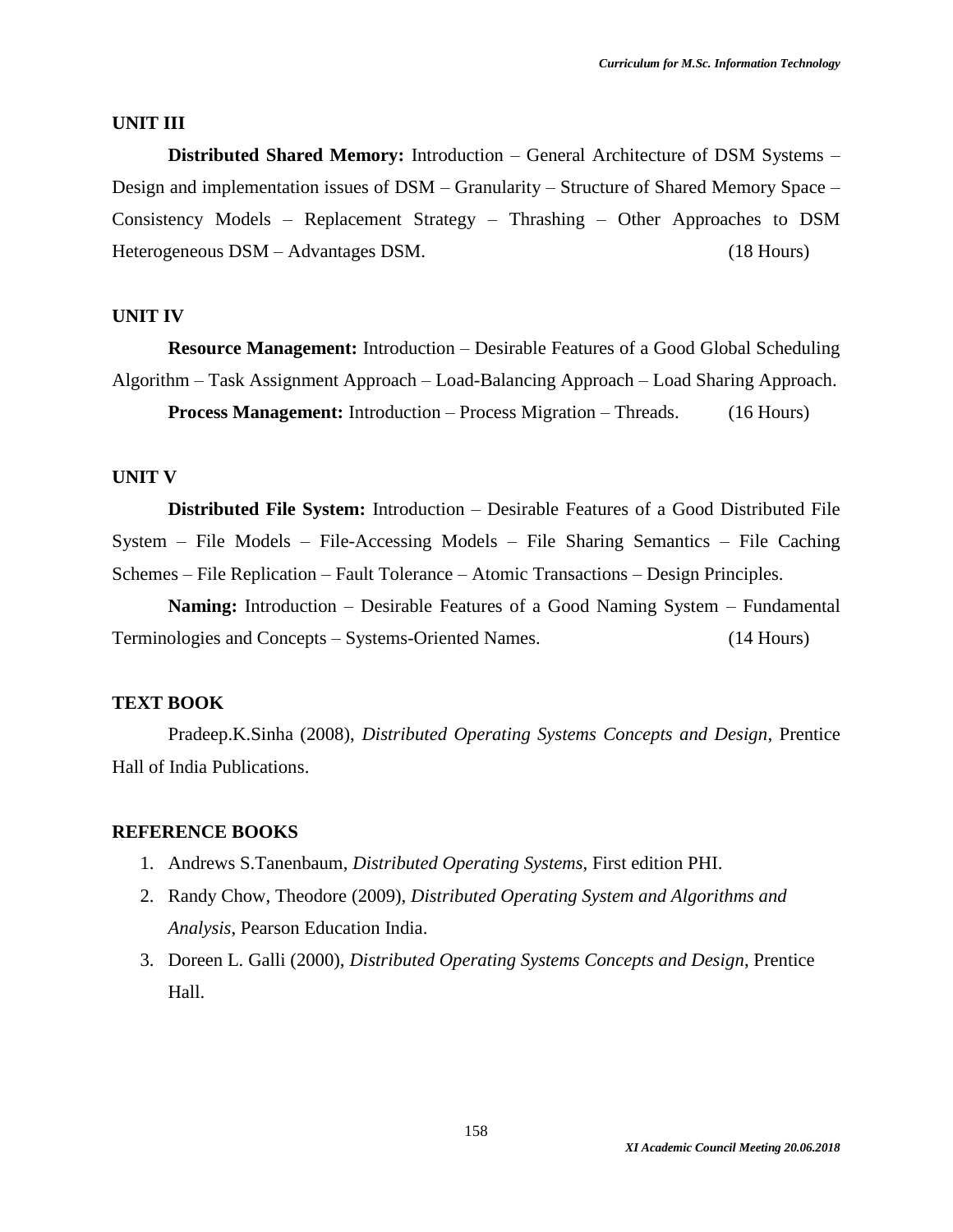

(Belonging to Virudhunagar Hindu Nadars) An Autonomous Institution Affiliated to Madurai Kamaraj University, Madurai *Re-accredited with 'A' Grade (3rd Cycle) by NAAC* VIRUDHUNAGAR - 626 001

# **M.Sc. INFORMATION TECHNOLOGY (2018 -19 onwards)**

| Semester I      |                        | Hours/Week: 5 |          |
|-----------------|------------------------|---------------|----------|
| DSEC-1          | <b>CLOUD COMPUTING</b> | Credits: 5    |          |
| Course Code     |                        | Internal      | External |
| <b>18PITE12</b> |                        | 40            | 60       |

# **COURSE OUTCOMES**

On completion of the course, the students will be able to

- which may led to the design and development of simple cloud service.
- focused on some key challenges and issues around cloud computing.
- Automatic security.
- Collaborating using Cloud Services.
- Security, Standards and Applications

# **UNIT I**

**Introduction :** Cloud-definition, benefits, usage scenarios, History of Cloud Computing - Cloud Architecture - Types of Clouds - Business models around Clouds – Major Players in Cloud Computing - issues in Clouds - Eucalyptus - Nimbus - Open Nebula, Cloud Sim. (14 Hours) **UNIT II**

**Cloud Services :** Types of Cloud services: Software as a Service - Platform as a Service – Infrastructure as a Service - Database as a Service - Monitoring as a Service –Communication as services. Service providers- Google, Amazon, Microsoft Azure, IBM, Sales force. (18 Hours)

# **UNIT III**

**Collaborating using Cloud Services:** Email Communication over the Cloud - CRM Management - Project Management-Event Management - Task Management – Calendar - Schedules - Word Processing – Presentation – Spreadsheet - Databases – Desktop - Social Networks and Groupware. (16 Hours)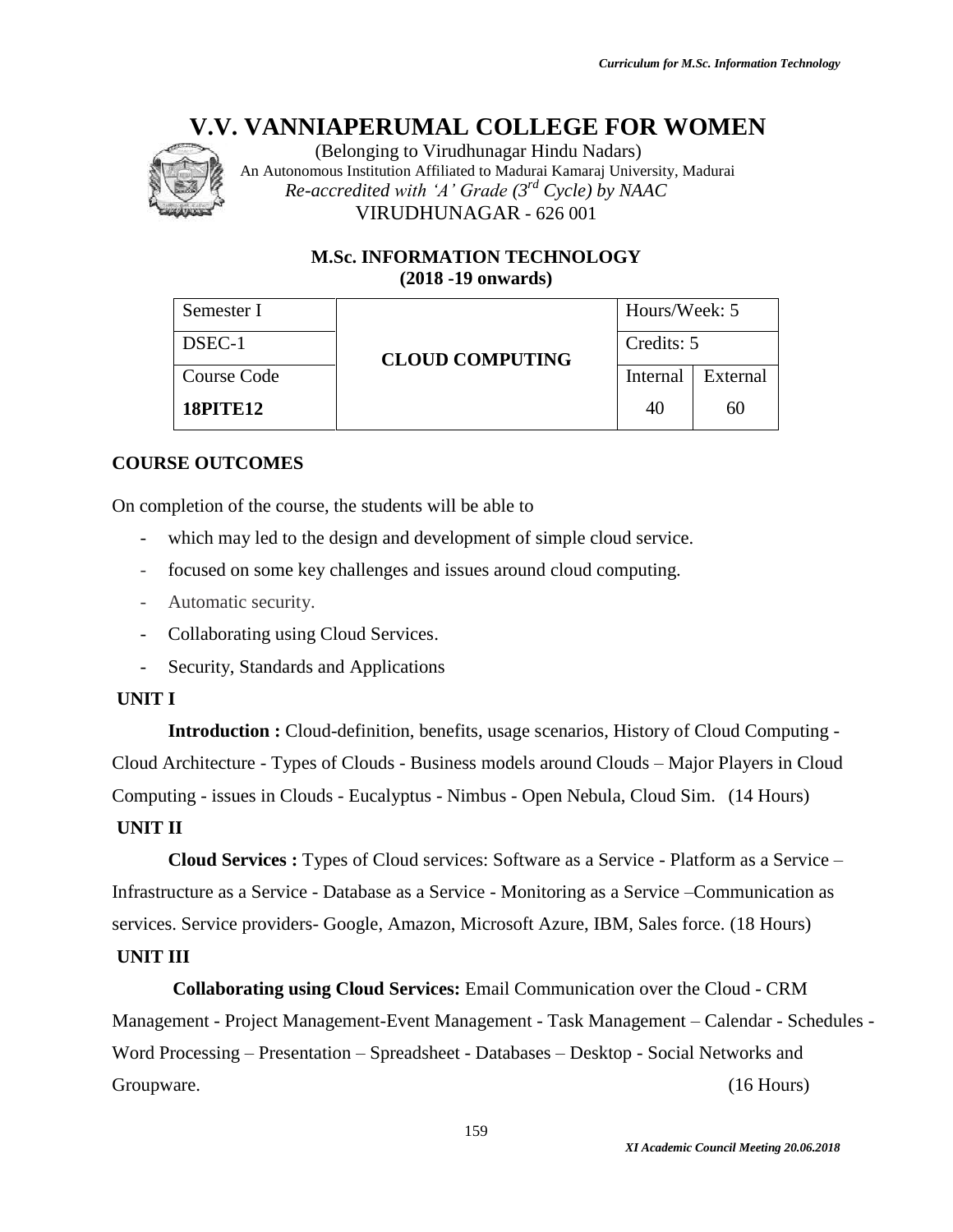#### **UNIT IV**

**Virtualization for Cloud:** Need for Virtualization – Pros and cons of Virtualization – Types of Virtualization –System Vm, Process VM, Virtual Machine monitor – Virtual machine properties - Interpretation and binary translation, HLL VM - Hypervisors – Xen, KVM , VMWare, Virtual Box, Hyper-V. (12 Hours)

#### **UNIT V**

**Security, Standards and Applications:** Security in Clouds: Cloud security challenges – Software as a Service Security, Common Standards: The Open Cloud Consortium – The Distributed management Task Force – Standards for application Developers – Standards for Messaging – Standards for Security, End user access to cloud computing, Mobile Internet devices and the cloud.

(15 Hours)

### **TEXT BOOKS**

- 1. John Rittinghouse & James Ransome (2010), *Cloud Computing, Implementation, Management and Strategy*, CRC Press.
- 2. Michael Miller (August 2008), *Cloud Computing: Web-Based Applications That Change the Way You Work and Collaborate*, Que Publishing.
- 3. James E Smith, Ravi Nair (2006), *Virtual Machines*, Morgan Kaufmann Publishers.

- 1. David E.Y. Sarna (2011), *Implementing and Developing Cloud Application*, CRC press.
- 2. Lee Badger, Tim Grance, Robert Patt-Corner, Jeff Voas (May 2011), *Draft cloud computing synopsis and recommendation*, NIST.
- 3. Anthony T Velte, Toby J Velte, Robert Elsenpeter (2010), *Cloud Computing : A Practical Approach*, Tata McGraw-Hill.
- 4. Haley Beard (July 2008), *Best Practices for Managing and Measuring Processes for Ondemand Computing, Applications and Data Centers in the Cloud with SLAs*, Emereo Pty Limited.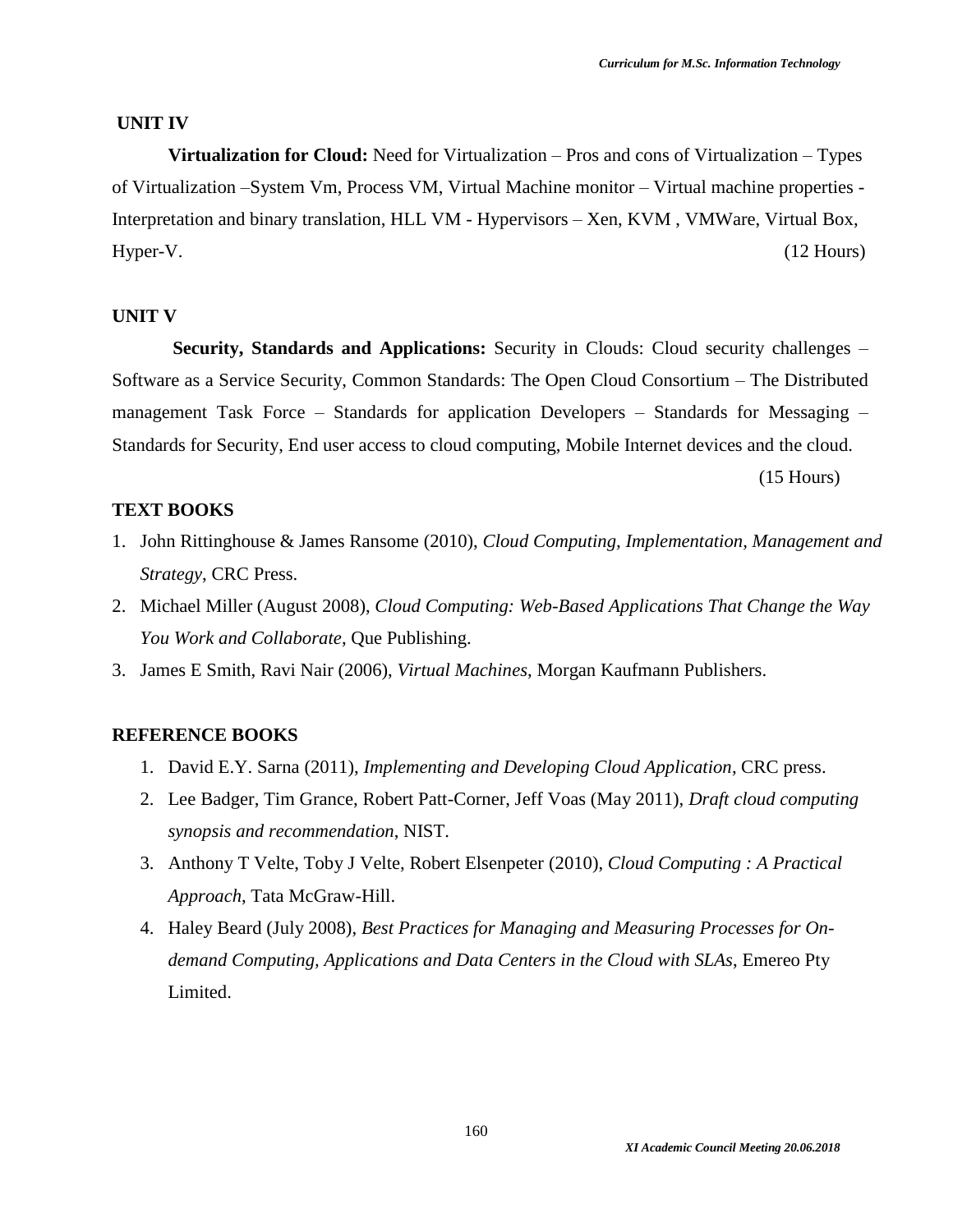

(Belonging to Virudhunagar Hindu Nadars) An Autonomous Institution Affiliated to Madurai Kamaraj University, Madurai *Re-accredited with 'A' Grade (3rd Cycle) by NAAC* VIRUDHUNAGAR - 626 001

# **M.Sc. INFORMATION TECHNOLOGY (2018 -19 onwards)**

| Semester I      |                         | Hours/Week: 5 |          |
|-----------------|-------------------------|---------------|----------|
| DSEC-1          | <b>TCP/IP PROTOCOLS</b> | Credits: 5    |          |
| Course Code     |                         | Internal      | External |
| <b>18PITE13</b> |                         | 40            | 60       |

# **COURSE OUTCOMES**

On completion of the course, the students will be able to

- understand the concepts of TCP/IP Protocols.
- gain the knowledge of IP routing.
- get deep into the networking protocols such as ARP, ICMP, TFTP, BOOTP.
- know the structure and features of TCP.
- study the message format of DNS.
- know the applications of the Protocols.

# **UNIT I**

**IP: Internet Protocol:** Introduction – IP Header – IP Routing – Subnet Addressing – Subnet Mask – Special case IP addresses – Subnet Example – ifconfig command – net stat command.

**ARP: Resolution Protocol:** Introduction – An Example – ARP cache – ARP packet format – ARP examples – Proxy ARP.

**ICMP: Internet Control Message Protocol:** Introduction – ICMP Message types- ICMP Address Mask Request and Reply – ICMP Timestamp Request and Reply – ICMP Port Unreachable Error. (15 Hours)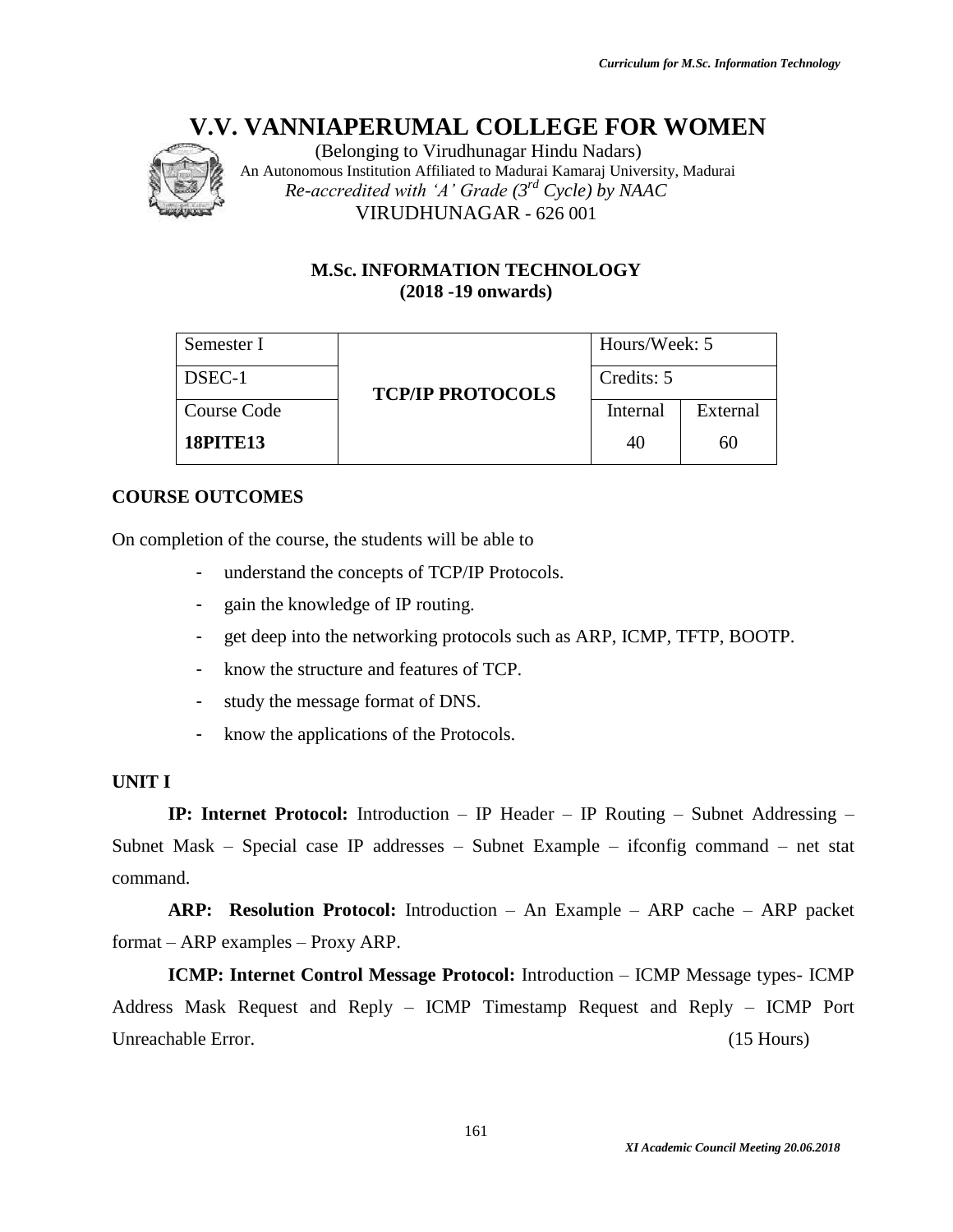#### **UNIT II**

**IP Routing:** Introduction – Routing Principles – ICMP Host and Network Unreachable Error – ICMP Redirect Errors – ICMP Router Discovery Messages.

**TFTP: Trivial File Transfer Protocol and BOOTP**: Introduction – Protocol – An Example – Security – BOOTP Packet Format – An Example – BOOTP Server Design – BOOTP Through a Router. (10 Hours) (10 Hours)

#### **UNIT III**

**TCP: Transmission Control Protocol:** Introduction – TCP Services – TCP Header – TCP Connection Establishment and Termination – Time out of Connection Establishment – Maximum Segment Size – TCP Half-Close – TCP State Transition Diagram – Reset Segments – Simultaneous Open – Simultaneous Close – TCP Options.

**TCP Interactive Data Flow and Bulk Data Flow :** Introduction – Interactive input – Delayed acknowledgement – Nagle Algorithm – Window size Advertisement – Normal Data Flow – Sliding Windows – Window Size – PUSH Flag – Slow start – Bulk Data Throughput – Urgent Mode. (15 Hours)

#### **UNIT IV**

**TCP Timeout and Retransmission:** Introduction – Simple Timeout and Retransmission Example – Round-Trip Time Management – An RTT Example – Congestion Example – Congestion Avoidance Algorithm – Fast Retransmit and Fast Recovery algorithm – Congestion Example – Per-Route Metrics – ICMP Errors – Repacketization.

**DNS: Domain Name System:** Introduction – DNS Basics – DNS Message Format – A Simple Example – Pointer Queries – Resource Records – Caching – UDP or TCP – Another Example. (20 Hours)

#### **UNIT V**

**FTP: File Transfer Protocol:** Introduction – FTP Protocol – FTP Examples.

**SMTP: Simple Mail Transfer Protocol:** Introduction – SMTP Protocol – SMTP Examples – SMTP Futures.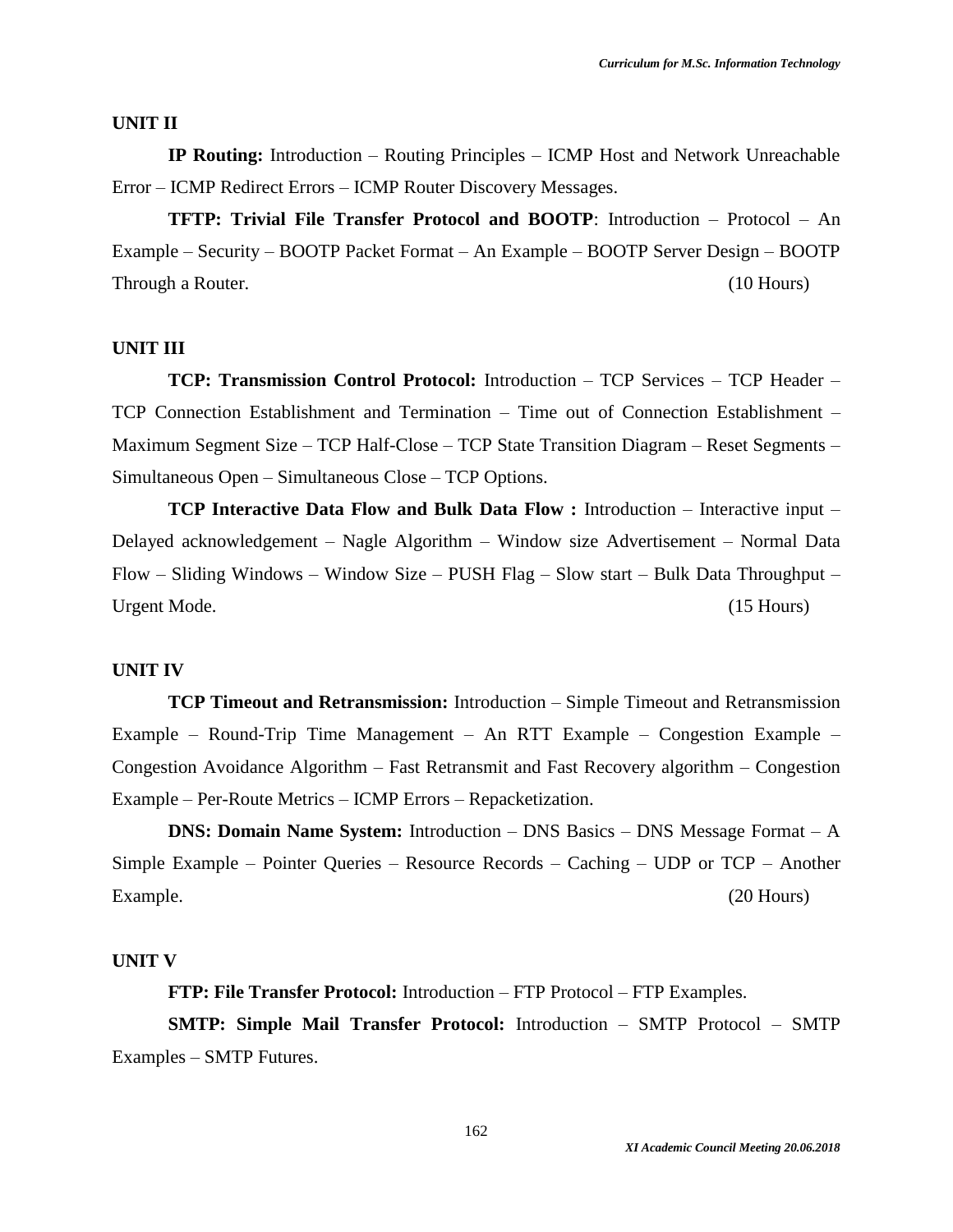**SNMP: Simple Network Management Protocol:** Introduction – Protocol – Structure of Management Information – Object Identifiers – Introduction to the Management Information Base – Instance Identification – Simple Examples – Management Information Base – Additional Examples – Traps.

**Other TCP/IP Applications:** Introduction – Finger Protocol – Who is Protocol – Archie, WAIS, Gopher, Veronica and WWW – X-Window System. (15 Hours)

#### **TEXT BOOK**

W.Richard Stevens & G.Gabrani (2006), *TCP/IP Illustrated Volume 1 – The Protocols*, Pearson Education.

- 1. Parker , *Guide yourself TCP/IP*, Second Edition Pearson Education.
- 2. Karanjit S.Siyan (1997), *Inside TCP/IP*, Third Edition, Techmedia.
- 3. Douglas E.Comer (2003), *Networking With TCP/IP Principles, Protocols, and Architectures*, Sixth Edition, Prentice Hall India.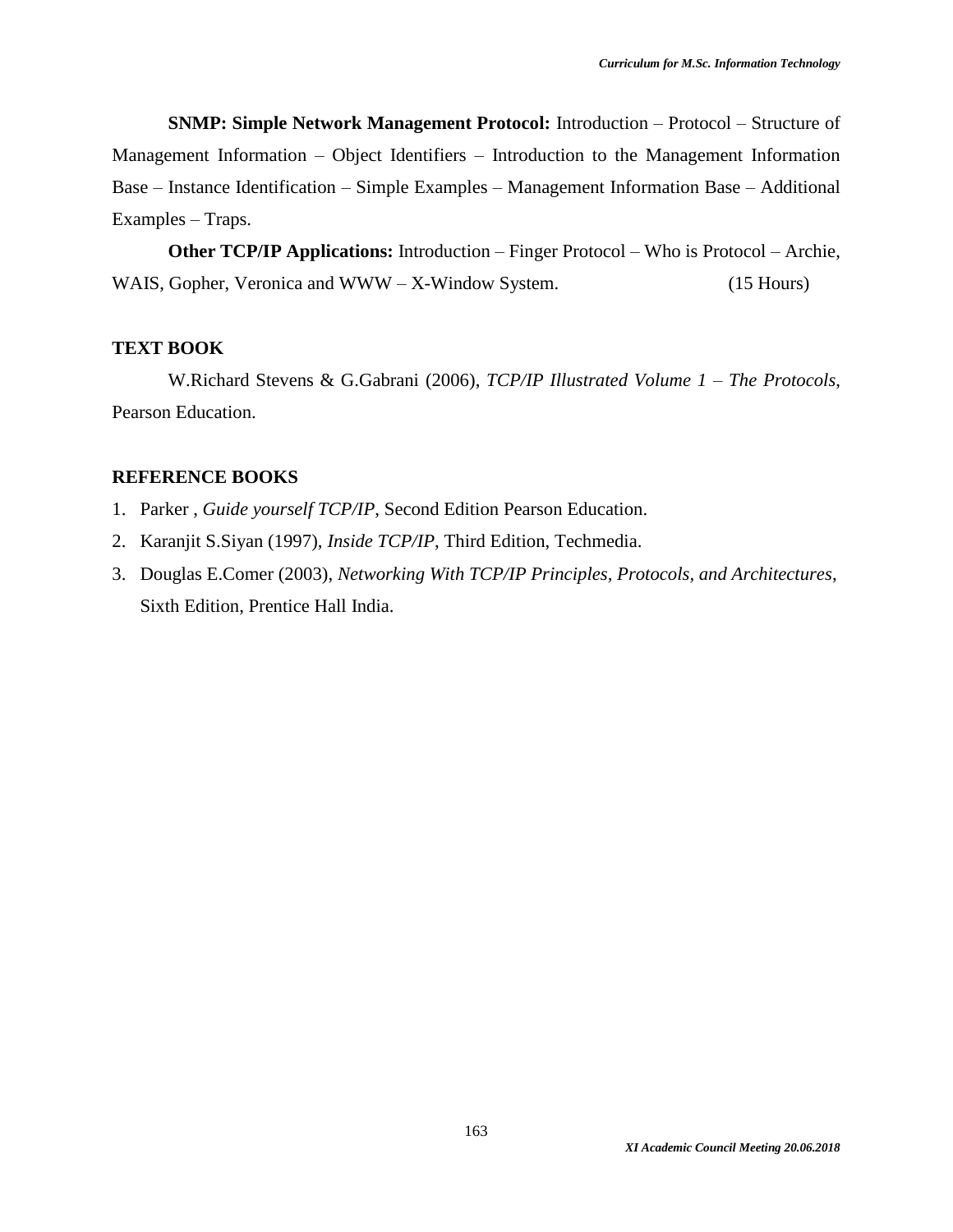

(Belonging to Virudhunagar Hindu Nadars) An Autonomous Institution Affiliated to Madurai Kamaraj University, Madurai *Re-accredited with 'A' Grade (3rd Cycle) by NAAC* VIRUDHUNAGAR - 626 001

# **M.Sc. INFORMATION TECHNOLOGY (2018 -19 onwards)**

| Semester II     |                             | Hours/Week: 5 |          |
|-----------------|-----------------------------|---------------|----------|
| Core Course-4   | <b>DISTRIBUTED DATABASE</b> | Credits: 5    |          |
| Course Code     | <b>SYSTEMS</b>              | Internal      | External |
| <b>18PITC21</b> |                             | 40            | 60       |

# **COURSE OUTCOMES**

On completion of the course, the students will be able to

- introduce principles and foundations of distributed databases
- develop skills on Concurrency and Transaction Management
- prepare Flow Charts for Manufacturing and Service sector
- design and implement distributed database for enterprise application.
- provide solutions for heterogeneous database.
- know Distributed Recovery Protocol

# **UNIT I**

**Distributed Database Concepts**: Fundamentals of Distributed Database – Features of a Distributed DBMS – Advantages and Disadvantages Distributed DBMS – An example of Distributed DBMS - Homogeneous and Heterogeneous Distributed DBMS - Functions of Distributed DBMS - Components of a Distributed DBMS -Date's 12 Objectives S for Distributed Database Systems - Distributed Database Design.

**Distributed Database Design Concepts**: Alternative Approaches for Distributed Database Design.

**Objectives of Data Distribution:** Alternative Strategies for Data Allocation.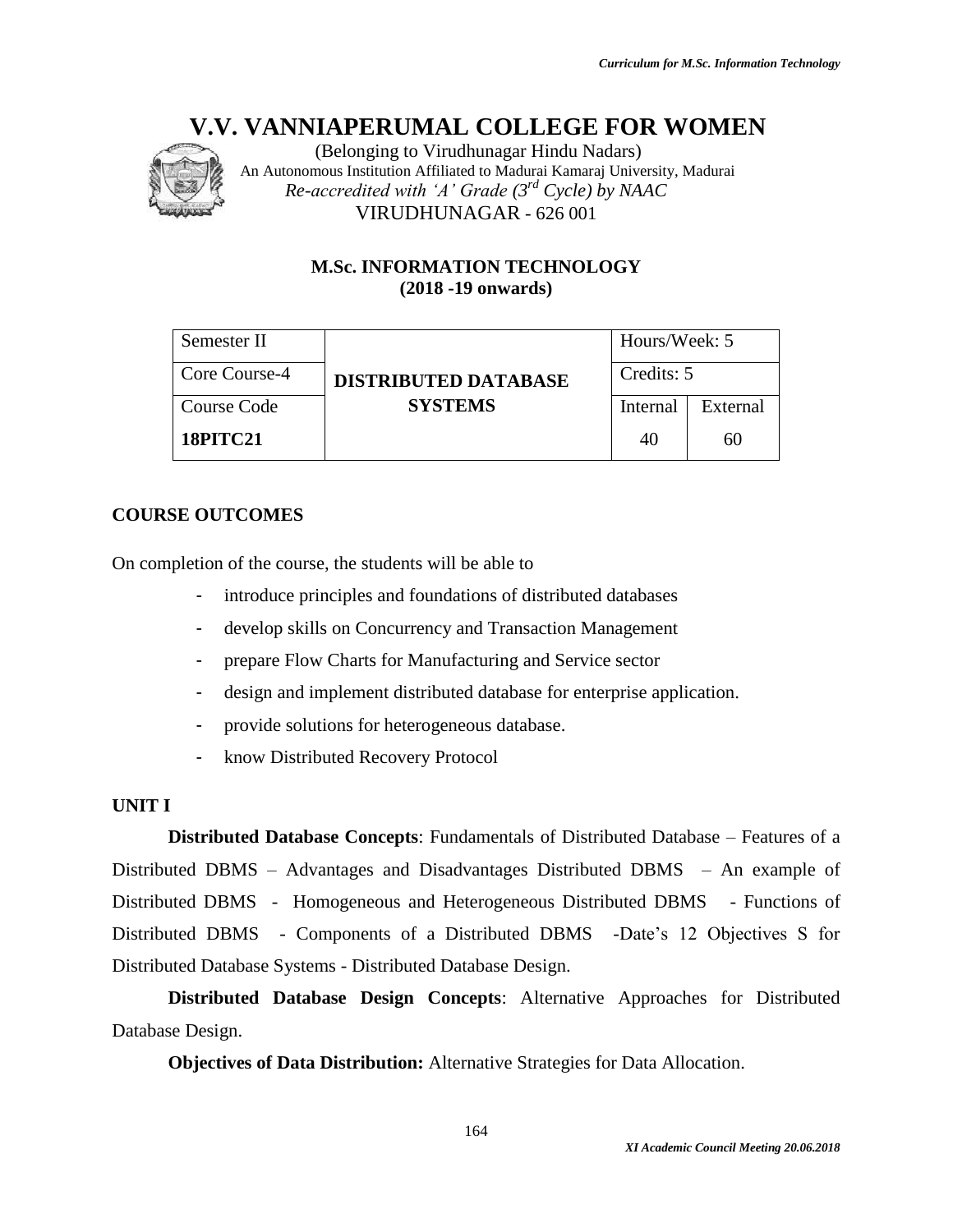**Data Fragmentation** - Benefits of Data Fragmentation - Correctness Rules for Data Fragmentation – Different types of Fragmentation - The Allocation of Fragments – Measure of Costs and benefits for Fragment Allocation – Horizontal Fragments –Vertical Fragments.

(10 Hours)

### **UNIT II**

**Transparencies in Disturbed Database Design:** Data Distribution Transparency – Transaction Transparency – Performance Transparency – DBMS Transparency.

**Distributed DBMS Architecture** – Introduction – Client Server System - Advantages and Disadvantages of Client/Server System - Architecture of Client/Server Distributed Systems - Architectural Alternatives for Client/Server Systems - Peer-to-Peer Distributed System - Reference Architecture of Distributed DBMSs - Component Architecture of Distributed DBMSs - Distributed Data Independence - Multi-Database System (MDBS) – Five-Level Schema Architecture of federated MDBS - Reference Architecture of Tightly Coupled Federated MDBS - Reference Architecture of loosely Coupled Federated MDBS. (15 Hours)

#### **UNIT III**

**Distributed Transaction Management** - Basic Concepts of Transaction Management - ACID Properties of Transactions - Objectives of Distributed Transaction Management - A Model for Transaction Management in a Distributed System - Classification of Transactions.

**Distributed Concurrency Control:** Objectives of Distributed Concurrency Control - Concurrency Control Anomalies - Distributed Serializability - Classification of Concurrency Control Techniques - Locking-based Concurrency Control Protocols - Centralized 2PL-Primary Copy 2PL - Distributed 2PL - Majority Locking Protocol - Biased Protocol -Quorum Consensus Protocol.

**Timestamp – Based Concurrency Control Protocols** - Basic Timestamp Ordering (TO) Algorithm - Conservative TO Algorithm - Multi-version TO Algorithm - Optimistic Concurrency Control Technique. (15 Hours)

#### **UNIT IV**

**Distributed Recovery Management:** Introduction to Recovery Management - Failures in a Distributed Database System - Steps Followed after a Failure - Local Recovery Protocols -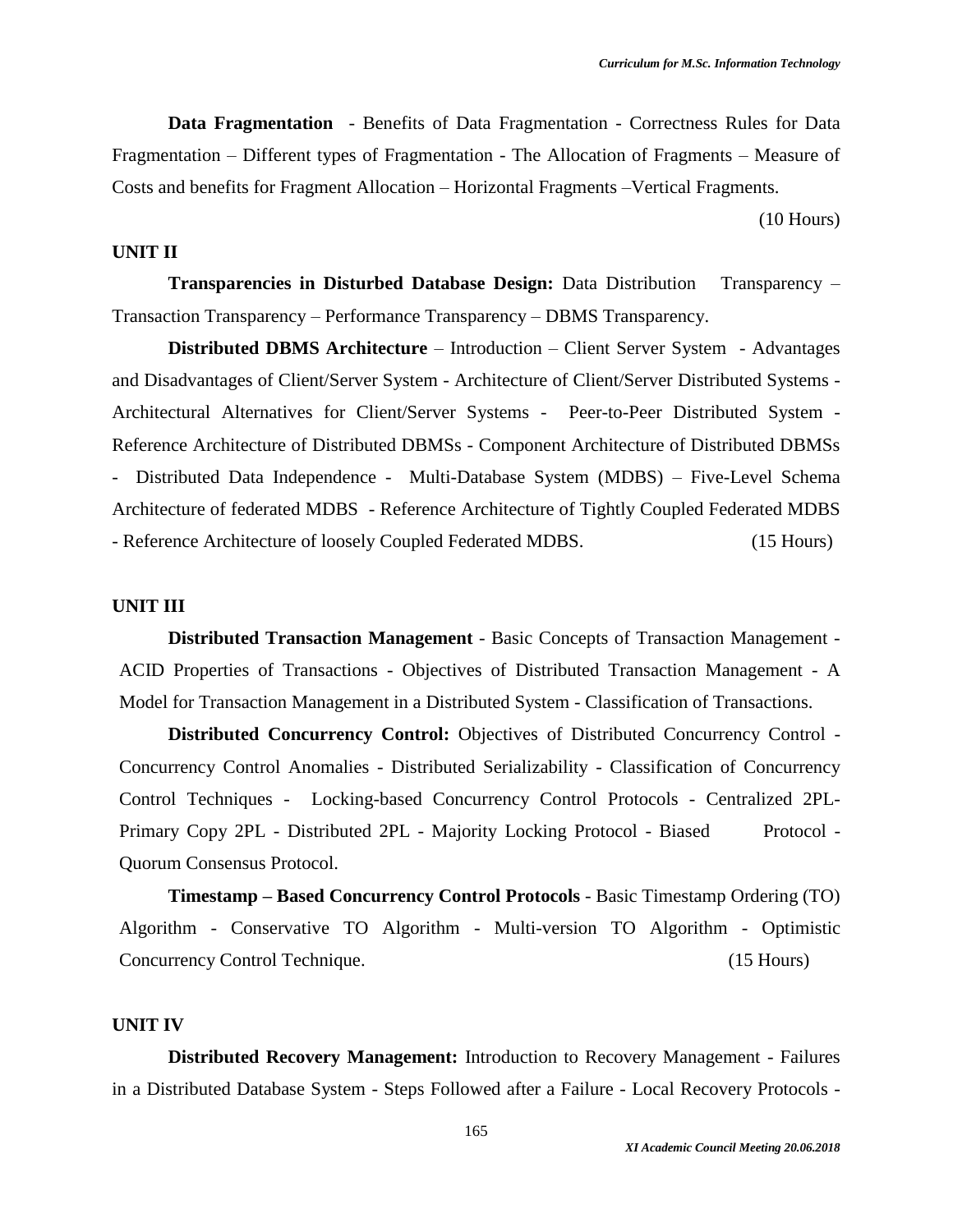Immediate Modification Technique - Shadow Paging – Check pointing and Cold Restart - Distributed Recovery Protocols - Two-Phase Commit Protocol (2PC) - Termination protocols for 2PC - Coordinator - Participant - Recovery Protocols for R2PC - Coordinator failure - Participant failure - Communication schemes for 2PC - Three-Phase Commit Protocol - Termination Protocols for 3PC - Coordinator - Participant - Recovery Protocols for 3PC - Election Protocol.

**Distributed Query Processing** -Concepts of Query Processing - Objectives of Distributed Query Processing - Phases in Distributed Query Processing - Query Decomposition - Normalization - Analysis - Simplification - Query Restructuring -Query Fragmentation - Reduction for Horizontal Fragmentation - Reduction for Vertical Fragmentation - Reduction for Derived Fragmentation - Reduction for Mixed Fragmentation - Global Query Optimization - Search space - Optimization Strategy - Distributed Cost Model - Cost Functions - Database Statistics - Cardinalities of intermediate results - Local Query Optimization - Global Query Optimization Algorithm - INGRES Algorithm-Distributed INGRES Algorithm – Distributed R\* Algorithm – SDD -1 Algorithm. (20 Hours)

#### **UNIT V**

**Distributed Database Security and Catalog Management**: Distributed Database Security -View Management - View Updatability - Views in Distributed DBMS - Authorization and Protection - Centralized Authorization Control -Distributed Authorization Control - Semantic Integrity Constraints - Global System Catalog - Contents of Global System Catalog - Catalog Management in Distributed Systems.

**Distributed Database Systems** - SDD-1 Distributed Database System - General Architecture of SDD-1 Database System - Distributed Concurrency Control in SDD-1 - Conflict graph analysis - Timestamp-based protocols - Distributed Query Processing in SDD-1 - Access planning - Distributed execution - Distributed Reliability and Transaction Commitment in SDD-1 - Guaranteed delivery - Transaction control - The Write Rule - Catalog Management in SDD-1 -R\* Distributed Database System - Architecture of R\* - Query Processing in R\* -Transaction Management in R\* - The Presumed Abort Protocol - The Presumed Commit Protocol. (15 Hours)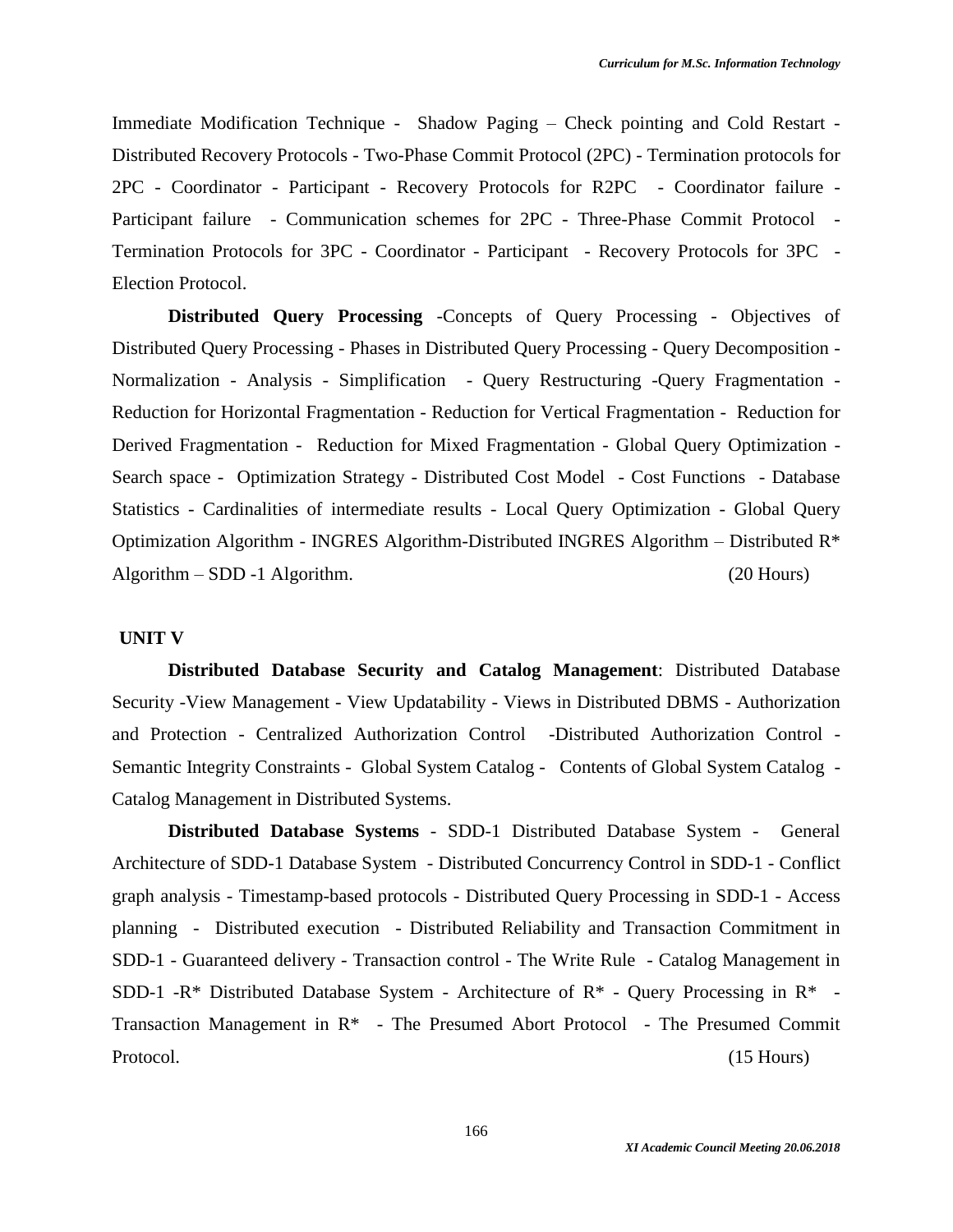# **TEXT BOOK**

Chanda Ray (2009), *Distributed Database System*, Pearson Education India.

- 1. Tamer Ozsu.M, Patrick Valduriez, *Principles of Distributed Database*, Second Edition, Pearson Education, India.
- 2. Elmasri and Navathe, *Fundamentals of Database Systems*, Sixth Edition, Pearson Education India.
- 3. Seed K. Rahimi and Frank S. Haug (Aug 2010), *Distributed Database Management System*, Wiley, India.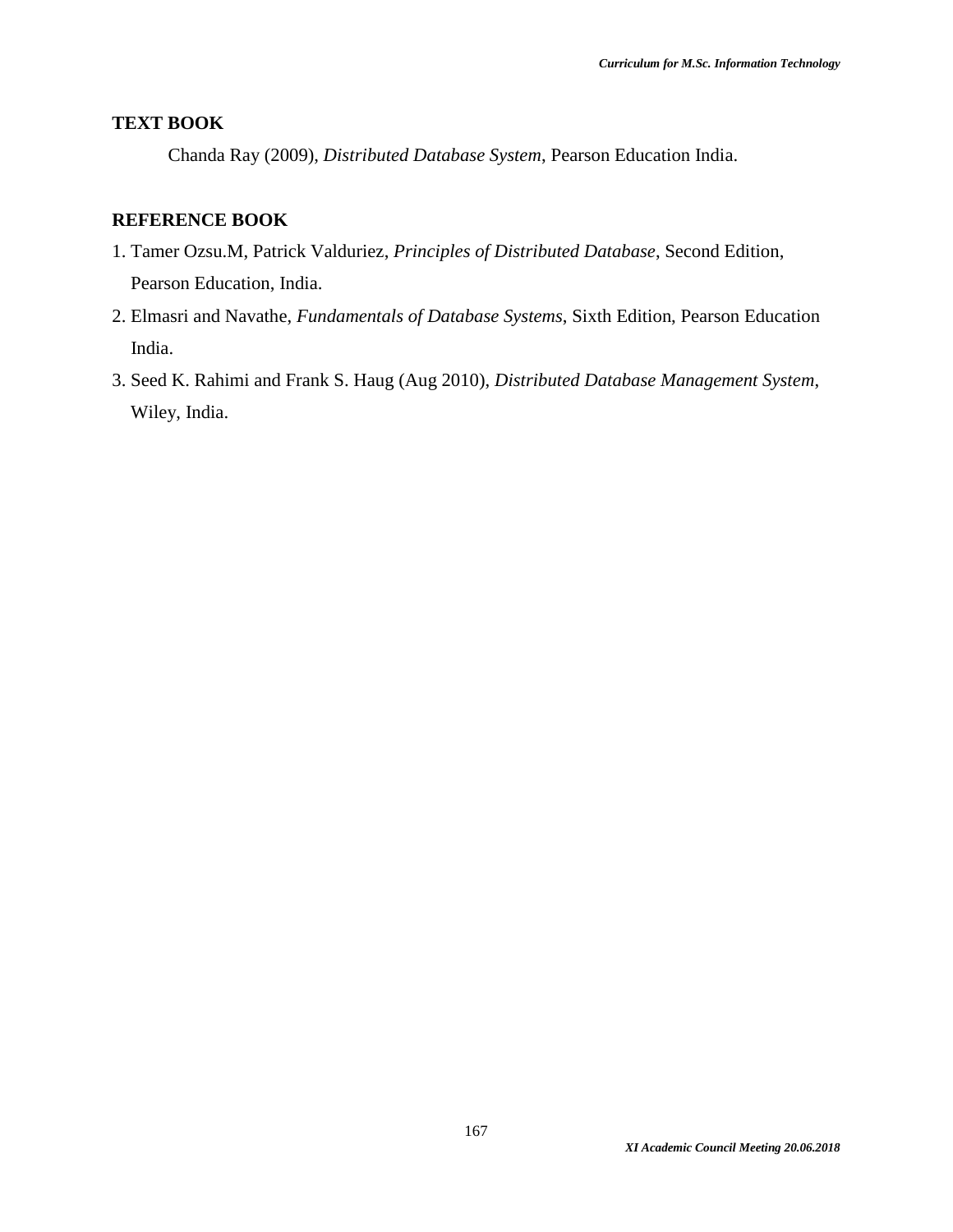

(Belonging to Virudhunagar Hindu Nadars) An Autonomous Institution Affiliated to Madurai Kamaraj University, Madurai *Re-accredited with 'A' Grade (3rd Cycle) by NAAC* VIRUDHUNAGAR - 626 001

# **M.Sc. INFORMATION TECHNOLOGY (2018 -19 onwards)**

| Semester: II       |                                | Hours/Week: 5 |          |  |
|--------------------|--------------------------------|---------------|----------|--|
| Core Course-5      | Credits: 5                     |               |          |  |
| <b>Course Code</b> | <b>ARTIFICIAL INTELLIGENCE</b> | Internal      | External |  |
| <b>18PITC22</b>    |                                | 40            | 60       |  |

# **COURSE OUTCOMES**

On completion of the course, the students will be able to

- search and create an animation
- showing different search strategies for a problem, program a new game/ problem in Prolog.
- evaluate different Knowledge Representation schemes for typical AI problems.
- design and implement a typical AI problem to be solved Using Machine Learning Techniques.
- design and implement a futuristic AI application

# **UNIT I**

**Introduction:** Introduction – Definition - Future of Artificial Intelligence – Characteristics of Intelligent Agents – Typical Intelligent Agents – Problem Solving Approach to Typical AI problems. (10 Hours)

# **UNIT II**

**Problem Solving Methods:** Problem solving Methods - Search Strategies- Uninformed - Informed - Heuristics - Local Search Algorithms and Optimization Problems - Searching with Partial Observations - Constraint Satisfaction Problems – Constraint Propagation - Backtracking Search - Game Playing -Optimal Decisions in Games -Alpha--Beta Pruning -Stochastic Games.

(15 Hours)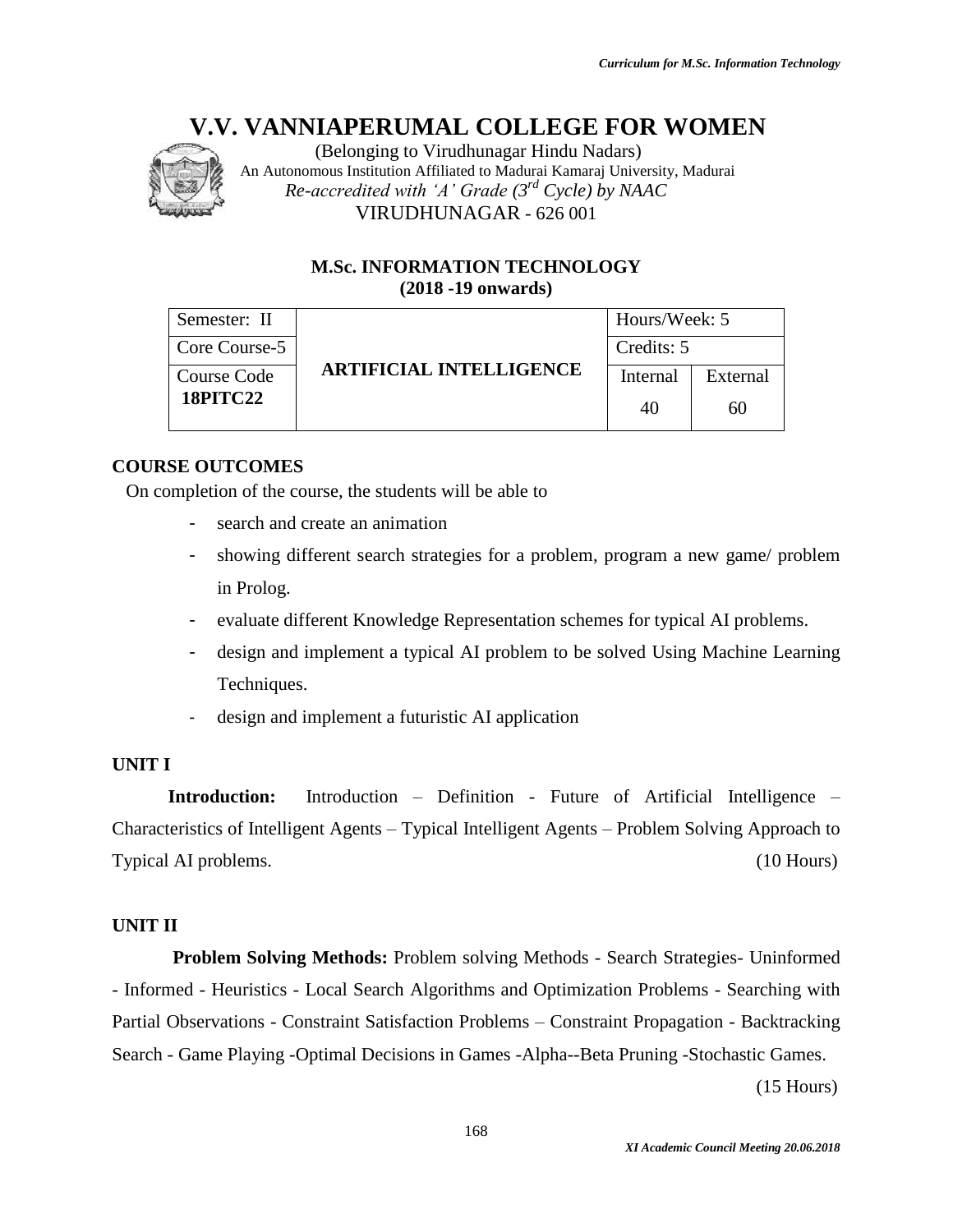#### **UNIT III**

**Knowledge Representation:** First Order Predicate Logic – Prolog Programming - Unification -Forward Chaining -Backward Chaining - Resolution –Knowledge Representation - Ontological Engineering - Categories and Objects –Events - Mental Events and Mental Objects - Reasoning Systems for Categories - Reasoning with Default Information. (15 Hours)

#### **UNIT IV**

**Machine Learning**: Probability basics - Bayes Rule and its Applications - Bayesian Networks – Exact and Approximate Inference in Bayesian Networks - Hidden Markov Models - Forms of Learning - Supervised Learning - Learning Decision Trees - Regression and Classification with Linear Models - Artificial Neural Networks - Nonparametric Models - Support Vector Machines - Statistical Learning - Learning with Complete Data - Learning with Hidden Variables- The EM Algorithm – Reinforcement Learning. (18 Hours)

#### **UNIT V**

**Applications:** AI applications – Language Models - Information Retrieval - Information Extraction – Natural Language Processing - Machine Translation – Speech recognition – Robot – Hardware – Perception – Planning – Moving. (17 Hours)

#### **TEXT BOOKS**

- 1. S. Russell and P. Norvig (2009), *Artificial Intelligence: A Modern Approach*, Third Edition, Prentice Hall.
- 2. Ivan Bratko (2011), *Prolog Programming for Artificial Intelligence (International Computer Science Series)*, Fourth edition, Addison-Wesley Educational Publishers.
- 3. David L. Poole, Alan K. Mackworth (2010), *Artificial Intelligence: Foundations of Computational Agents*, Cambridge University Press.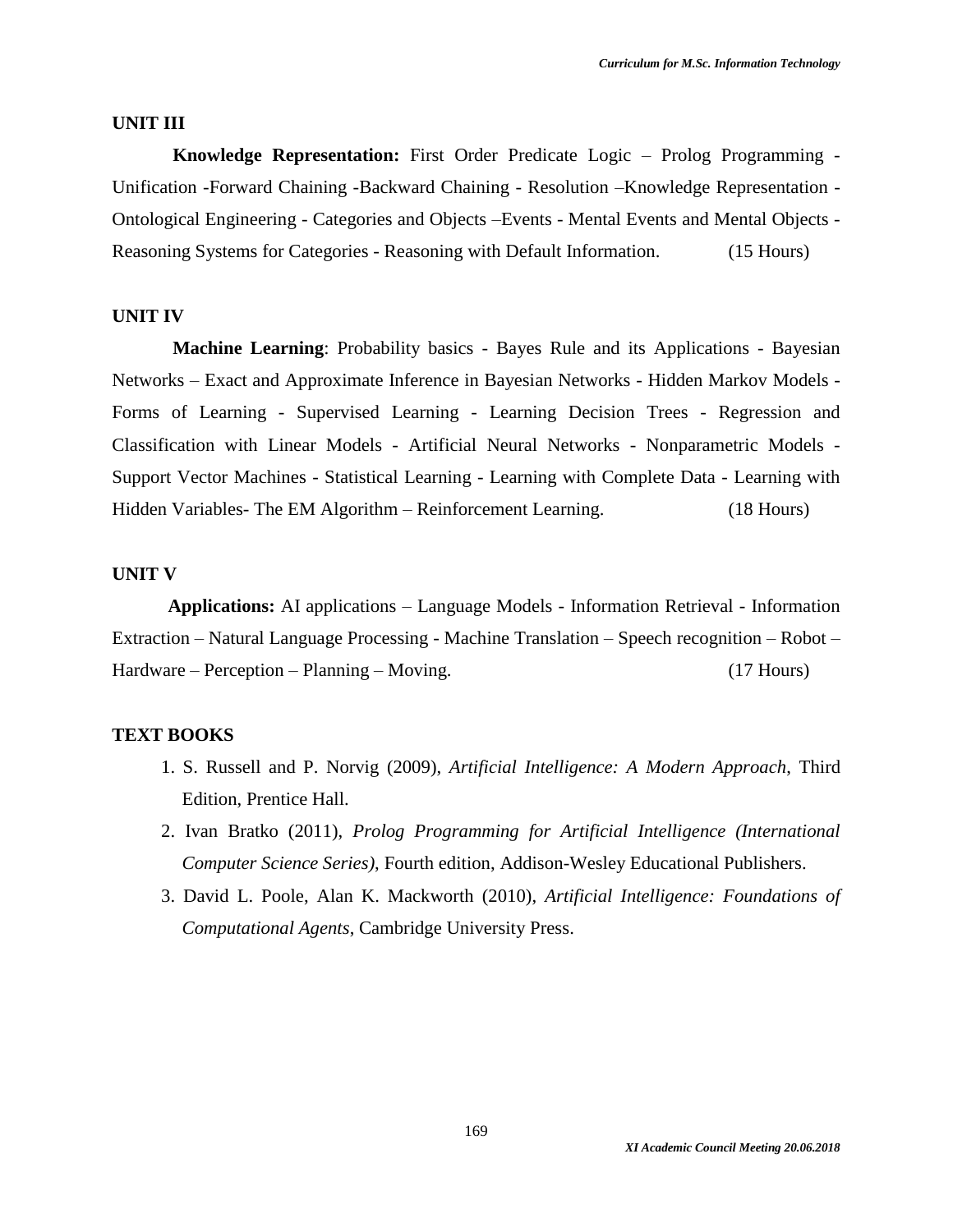- 1. M. Tim Jones (2008), *Artificial Intelligence: A Systems Approach (Computer Science)*, First Edition, Jones and Bartlett Publishers.
- 2. Ethem Alpaydin (2009), *Introduction to Machine Learning (Adaptive Computation and Machine Learning series)*, Second Edition, The MIT Press.
- 3. Nils J. Nilsson (2009), *The Quest for Artificial Intelligence*, Cambridge University Press.
- 4. William F. Clocksin, and Christopher S. Mellish (2003), *Programming in Prolog: Using the ISO Standard*, Fifth Edition, Springer.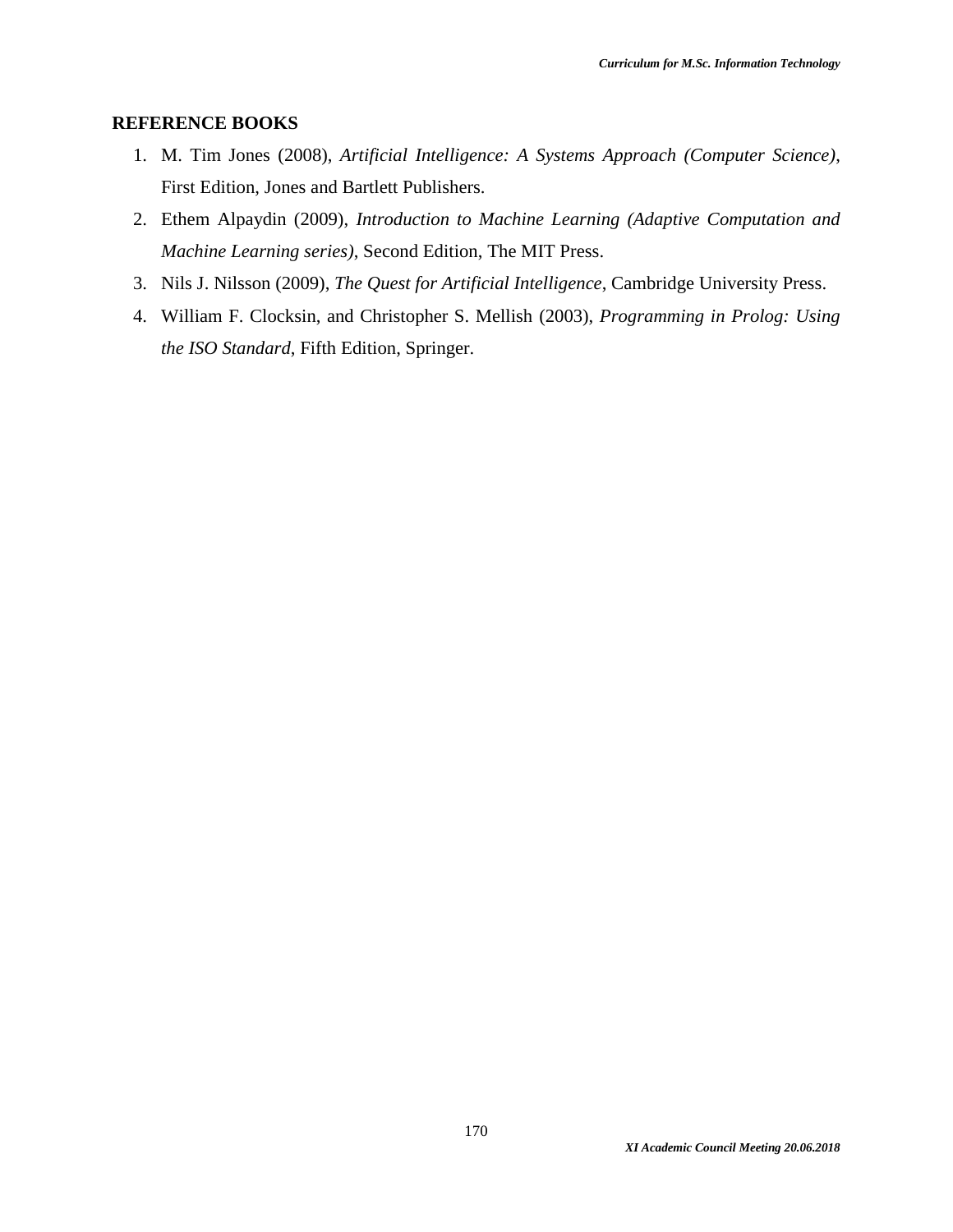

(Belonging to Virudhunagar Hindu Nadars) An Autonomous Institution Affiliated to Madurai Kamaraj University, Madurai *Re-accredited with 'A' Grade (3rd Cycle) by NAAC* VIRUDHUNAGAR - 626 001

# **M.Sc. INFORMATION TECHNOLOGY (2018 -19 onwards)**

| Semester II     |                            | Hours/Week: 5 |          |
|-----------------|----------------------------|---------------|----------|
| Core Course-6   | <b>MOBILE APPLICATIONS</b> | Credits: 5    |          |
| Course Code     | <b>DEVELOPMENT</b>         | Internal      | External |
| <b>18PITC23</b> |                            |               | 60       |

# **COURSE OUTCOMES**

On completion of the course, the students will be able to

- understand the limitations and challenges of working in a mobile and wireless environment.
- describe and apply the different types of application models/architectures used to develop mobile software applications.
- describe the components and structure of a mobile development frameworks (Android SDK and Eclipse Android Development Tools (ADT))
- apply the different components to develop a working system.
- design, implement and deploy mobile applications using an appropriate software development environment.
- know the android application life cycle.

# **UNIT I**

**History of mobile:** The Evolution of Devices - the Mobile ecosystem – Operators – Networks Devices – Platforms -Operating-Systems - Application Frameworks – Applications – Services - Size and Scope of the Mobile-Market -The Addressable Mobile Market-Mobile As a Medium. (12 Hours)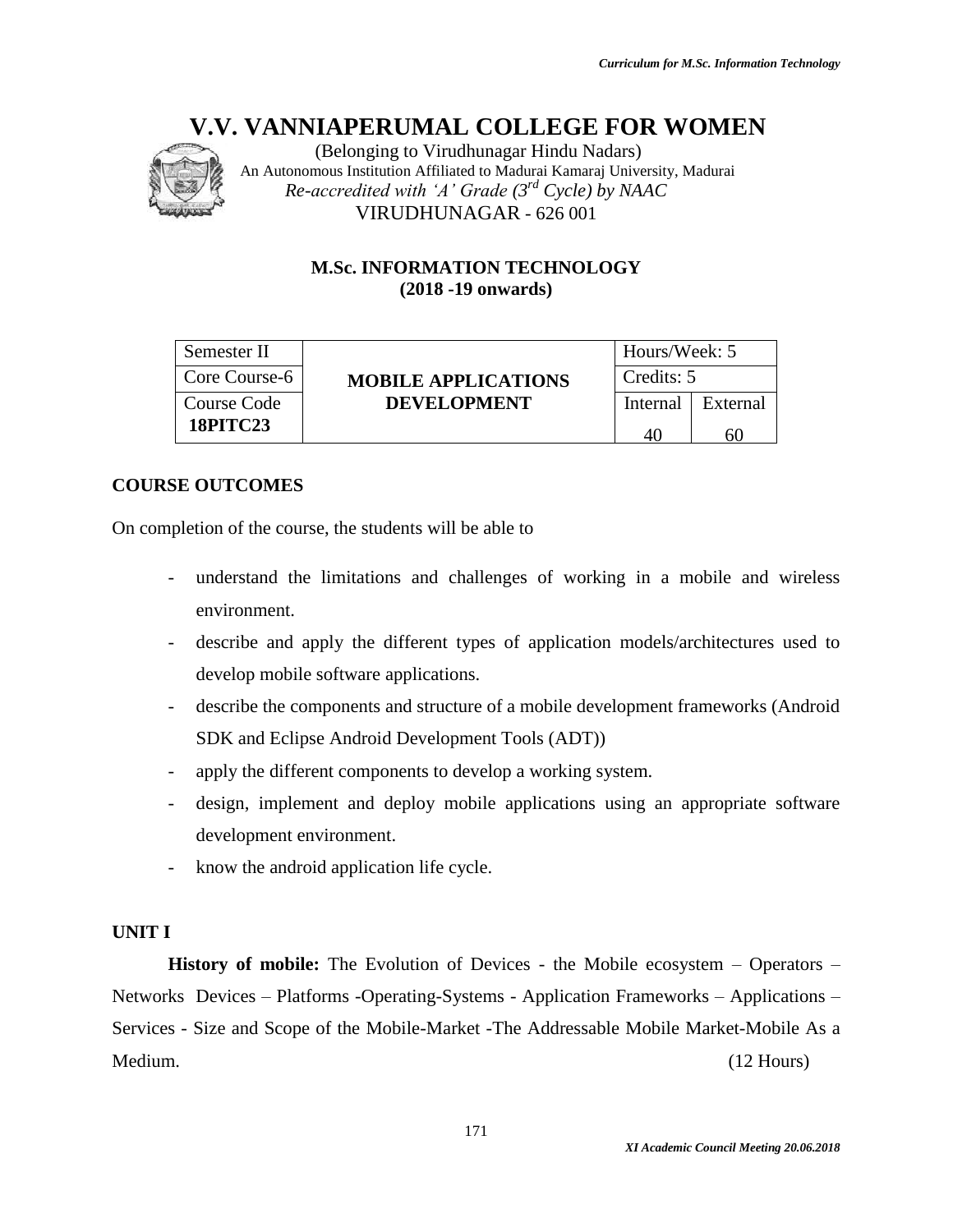#### **UNIT II**

**Mobile design:** Thinking in Context-Taking the Next Steps- Developing a Mobile Strategy -New Rules- Types of Mobile Applications-Mobile Application Medium Types- Mobile Information Architecture – Mobile Information Architecture-The Design Myth-Interpreting Design-the Mobile Design Tent-Pole-Designing for the best possible experience-the elements of Mobile Design-Mobile Design Tools-Designing for the right Device-Designing for different Screen Sizes. (15 Hours) (15 Hours)

#### **UNIT III**

**Mobile Application Development:** Mobile Web Apps Versus Native Applications-the Ubiquity Principle-When to Make a Native Application When to Make a Mobile Web Application- Mobile 2.0 - Mobile Web Development –Web Standards-Designing for Multiple Mobile Browsers-Device Plans-Markup – CSS: Cascading Style Sheets Java Script.

(18 Hours)

#### **UNIT IV**

**Introduction to Android:** Background - An Open Platform for Mobile Development.- Native Android Applications - Android SDKFeatures.-Introducing the Open Handset Alliance.- Android Run - Develop for Android-Introducing the Development Framework. (16 Hours)

#### **UNIT V**

**Application Development:** Developing for Android- Developing for Mobile Devices-To-Do List Example -Android Development Tools.-An Android Application -Introducing the Application Manifest.-Using the Manifest Editor - The Android Application Life Cycle-Understanding Application Priority and Process State - A Closer Look at Android Activities.

(14 Hours)

#### **TEXT BOOKS**

- 1. Brian Fling (2009)*, Mobile Design and Development Practical concepts and techniques for creating mobile sites and web apps*, O'Reilly Media Publisher.
- 2. Reto Meier (2012), *Professional Android Application Development*, John Wiley & Sons Publications.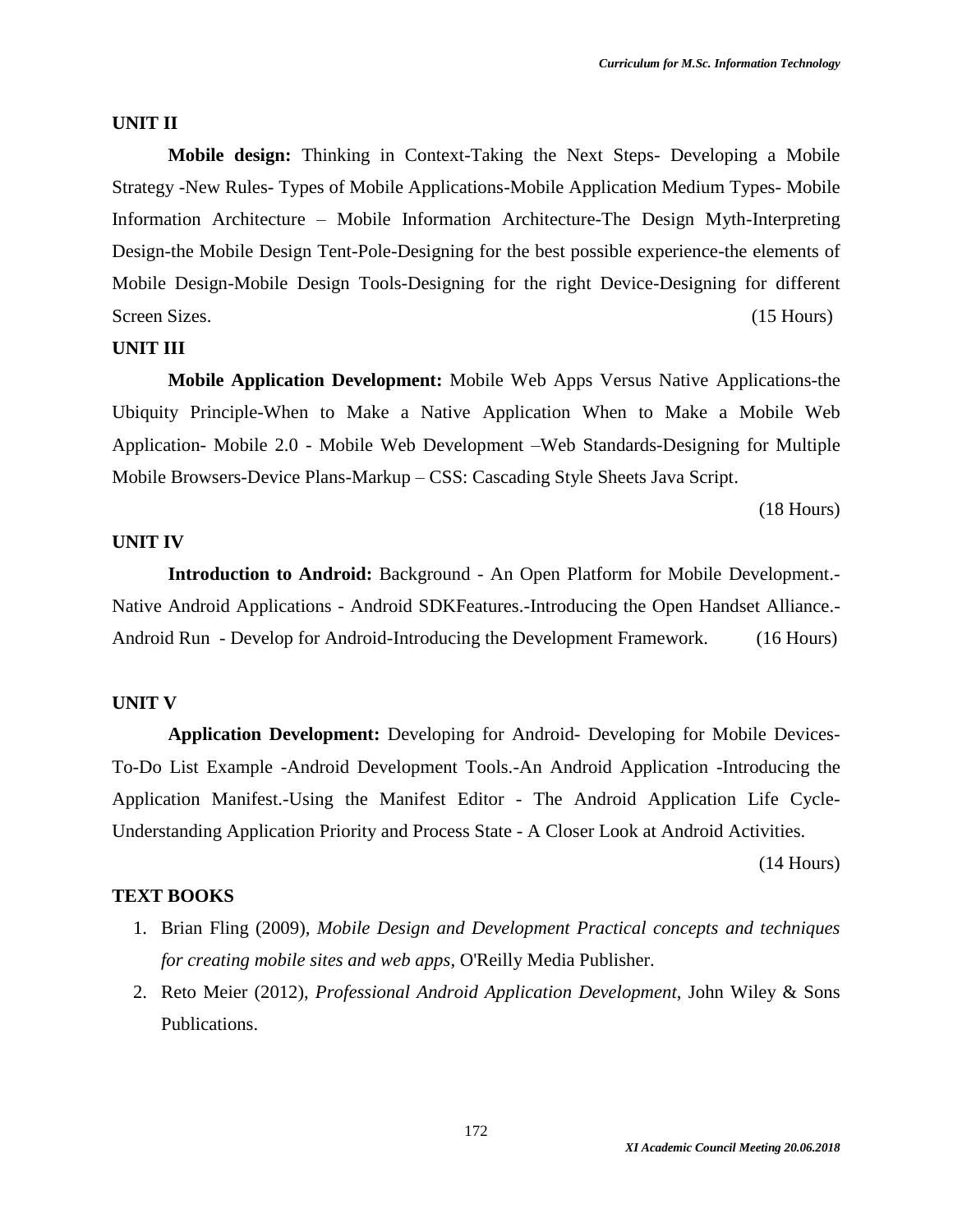- 1. Jeff McWherter, Scott Gowell (2012), *Professional Mobile Application Development*, John Wiley & Sons Publications.
- 2. Dan Hermes (2015), *Xamarin Mobile Application Development: Cross-Platform C# and Xamarin. Forms fundamentals*, Taylor & Francies Publications.
- 3. Anwar Ludin (2014), *Learn BlackBerry 10 App Development*, Apress.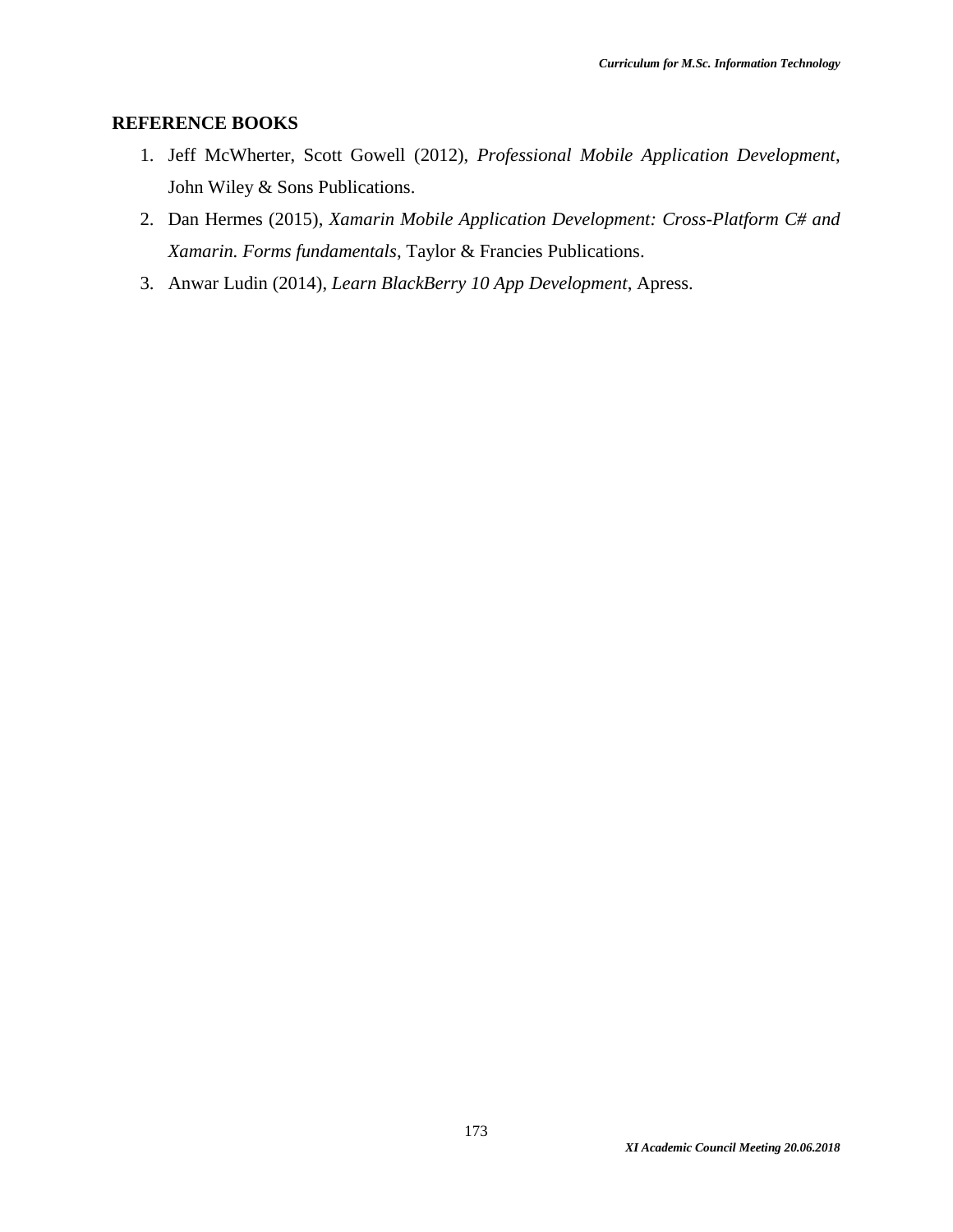

(Belonging to Virudhunagar Hindu Nadars) An Autonomous Institution Affiliated to Madurai Kamaraj University, Madurai *Re-accredited with 'A' Grade (3rd Cycle) by NAAC* VIRUDHUNAGAR - 626 001

# **M.Sc. INFORMATION TECHNOLOGY (2018 -19 onwards)**

| Semester II      | <b>MOBILE APPLICATIONS LAB</b> | Hours/Week: 5 |          |  |
|------------------|--------------------------------|---------------|----------|--|
| Core Practical-3 |                                | Credits: 3    |          |  |
| Course Code      |                                | Internal      | External |  |
| 18PITC21P        |                                | 40            | 60       |  |

- 1. Develop an application that uses GUI components, Font and Colors.
- 2. Develop an application that uses Layout Managers and event listeners.
- 3. Applications using controls
- 4. Develop a Native Calculator Application.
- 5. Write an application that draws basic graphical primitives on the screen.
- 6. Develop an application that makes use of database.
- 7. Applications involving Data Retrieval
- 8. Develop an application that makes use of RSS Feed.
- 9. Implement an application that implements Multi Threading
- 10. Develop a native application that uses GPS location information.
- 11. Implement an application that writes data to the SD card.
- 12. Implement an application that creates an alert upon receiving a message.
- 13. Write a mobile application that creates alarm clock
- 14. Mobile networking applications (SMS/Email)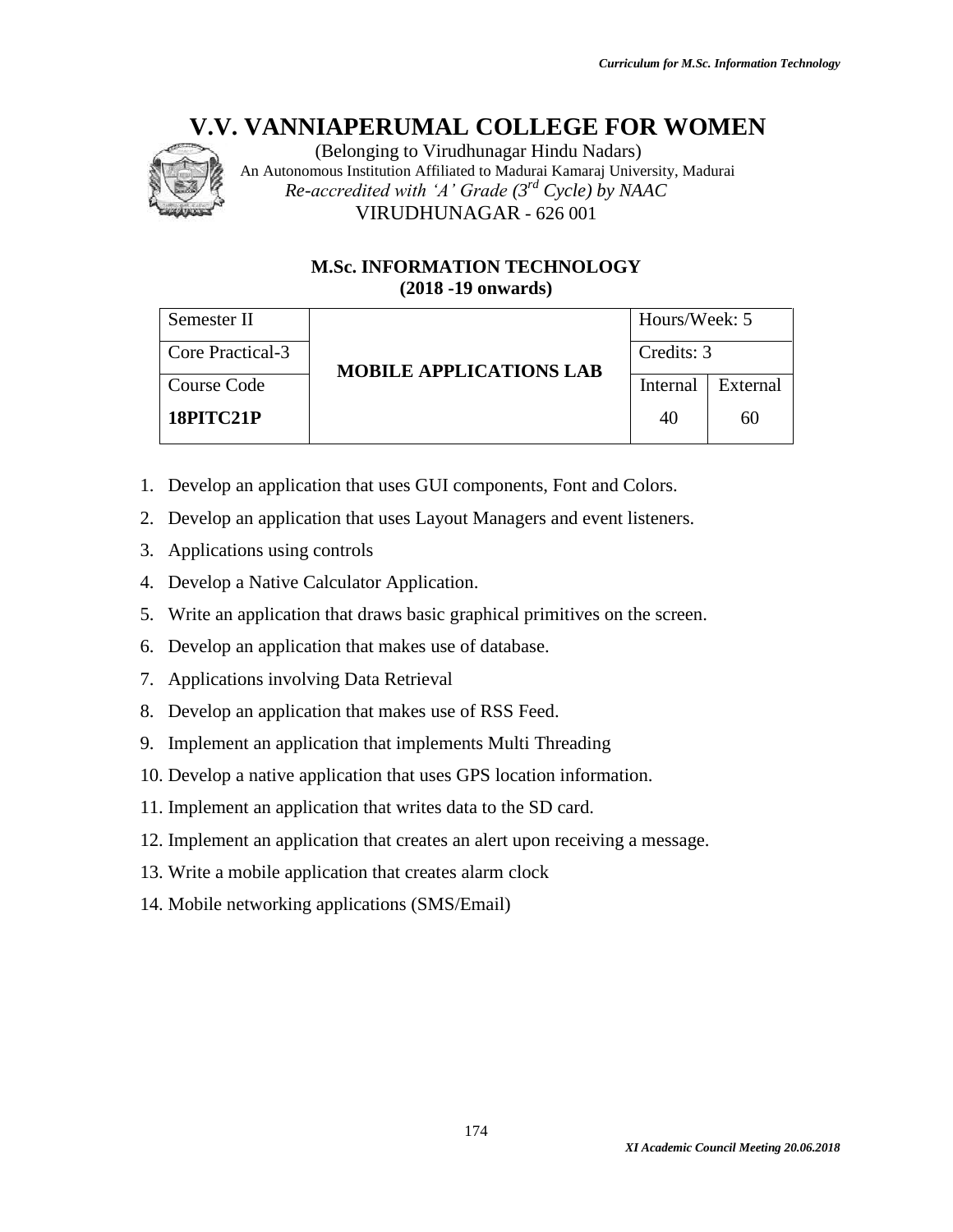

(Belonging to Virudhunagar Hindu Nadars) An Autonomous Institution Affiliated to Madurai Kamaraj University, Madurai *Re-accredited with 'A' Grade (3rd Cycle) by NAAC* VIRUDHUNAGAR - 626 001

# **M.Sc. INFORMATION TECHNOLOGY (2018 -19 onwards)**

| Semester II      |         | Hours/Week: 5 |          |  |
|------------------|---------|---------------|----------|--|
| Core Practical-4 | NET LAB | Credits: 3    |          |  |
| Course Code      |         | Internal      | External |  |
| 18PITC22P        |         | 40            | 60       |  |

# **Write programs for the following in**

# **VB.Net**

- 1.To prepare employee pay bill
- 2.Prepare book details using structure
- 3.To calculate area for different shapes using function overloading
- 4.To prepare student mark list using constructor overloading
- 5.To authenticate Login form.
- 6.To prepare student details using database connectivity.
- 7.To prepare EB-bill using database.

# **C#.Net**

- 8. To generate prime numbers and perfect numbers.
- 9. To prepare employee details using array of objects.
- 10. To calculate the time.
- 11. To subtract two complex numbers using constructor.
- 12. To prepare student mark list using multilevel inheritance.
- 13. To implement two and three dimensional objects using single inheritance.
- 14. To calculate area of different shapes using function overloading.
- 15. To process the banking transaction using this keyword.
- 16. To prepare inventory details using structure.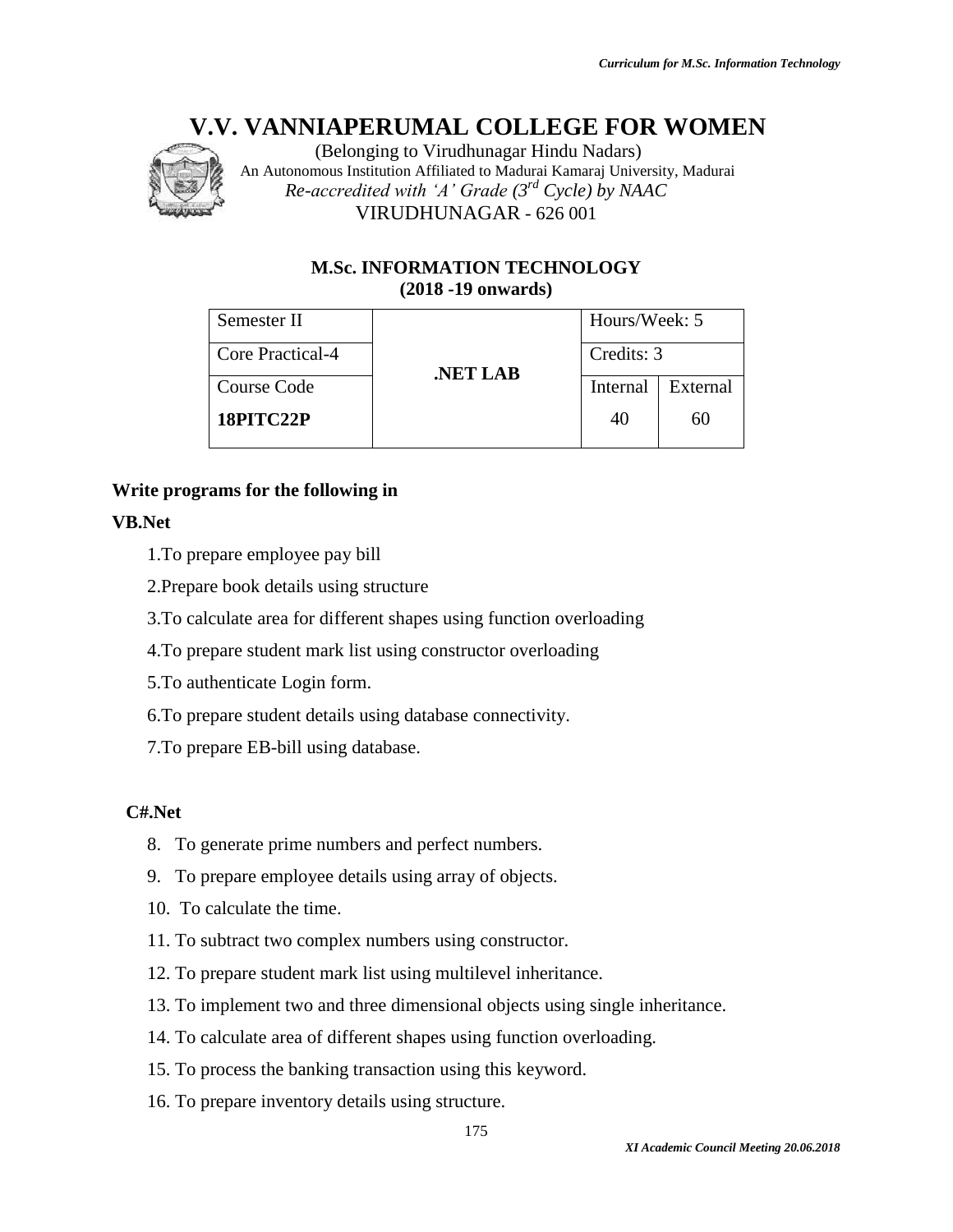- 17. To sort an array.
- 18. To perform binary operator overloading
- 19. To prepare book details using interface.

### **ASP.Net**

- 20. Program for Image map.
- 21. To prepare the product details using table.
- 22. Program for the validation control.
- 23. To display the student information in database grid view control.
- 24. To display the book details using Sql database control.
- 25. To display the items in tree view control using XML data source.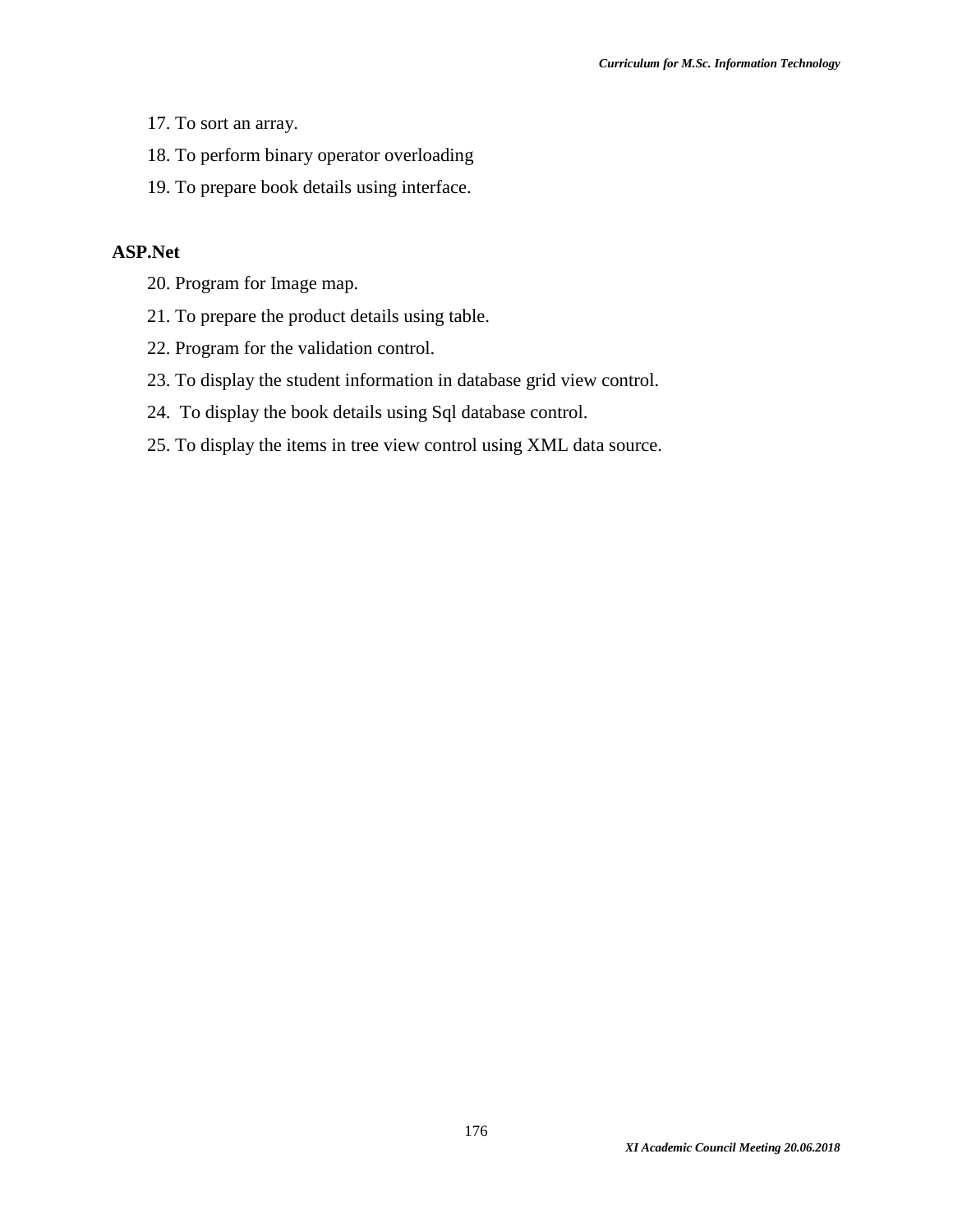

(Belonging to Virudhunagar Hindu Nadars) An Autonomous Institution Affiliated to Madurai Kamaraj University, Madurai *Re-accredited with 'A' Grade (3rd Cycle) by NAAC* VIRUDHUNAGAR - 626 001

# **M.Sc. INFORMATION TECHNOLOGY (2018 -19 onwards)**

| Semester II     | <b>INTERNET OF THINGS</b> | Hours/Week: 5 |                     |
|-----------------|---------------------------|---------------|---------------------|
| DSEC-2          |                           | Credits: 5    |                     |
| Course Code     |                           |               | Internal   External |
| <b>18PITE21</b> |                           | 40            | 60                  |

# **COURSE OUTCOMES**

On completion of the course, the students will be able to

- understand the Physical and logical design of IoT systems.
- know the IoT System Management with netconf protocol.
- understand Logical Design using Python programming.
- comprehend the working model for Raspberry Pi IoT devices.
- apprehend the Hadoop tool for big data analytics.

# **UNIT I**

**Introduction to Internet of Things**: Introduction – Physical Design of IoT – Logical Design of IoT – IoT Enabling Technologies – IoT & Deployment Templates.

**Domain Specific IoTs**: Introduction – Home Automation – Cities – Environment – Energy – Retail – Logistics – Agriculture – Industry – Health & Lifestye. (13 Hours)

# **UNIT II**

**IoT and M2M**: Introduction: M2M – Difference between IoT and M2M – SDN and NFV for IoT.

**IoT System Management with NETCONF-YANG**: Need for IoT Systems Management – Simple Network Management Protocol (SNMP) – Network Operator Requirements – NETCONF- YANG – IoT Systems Management with NETCONF\_YANG.

(17 Hours)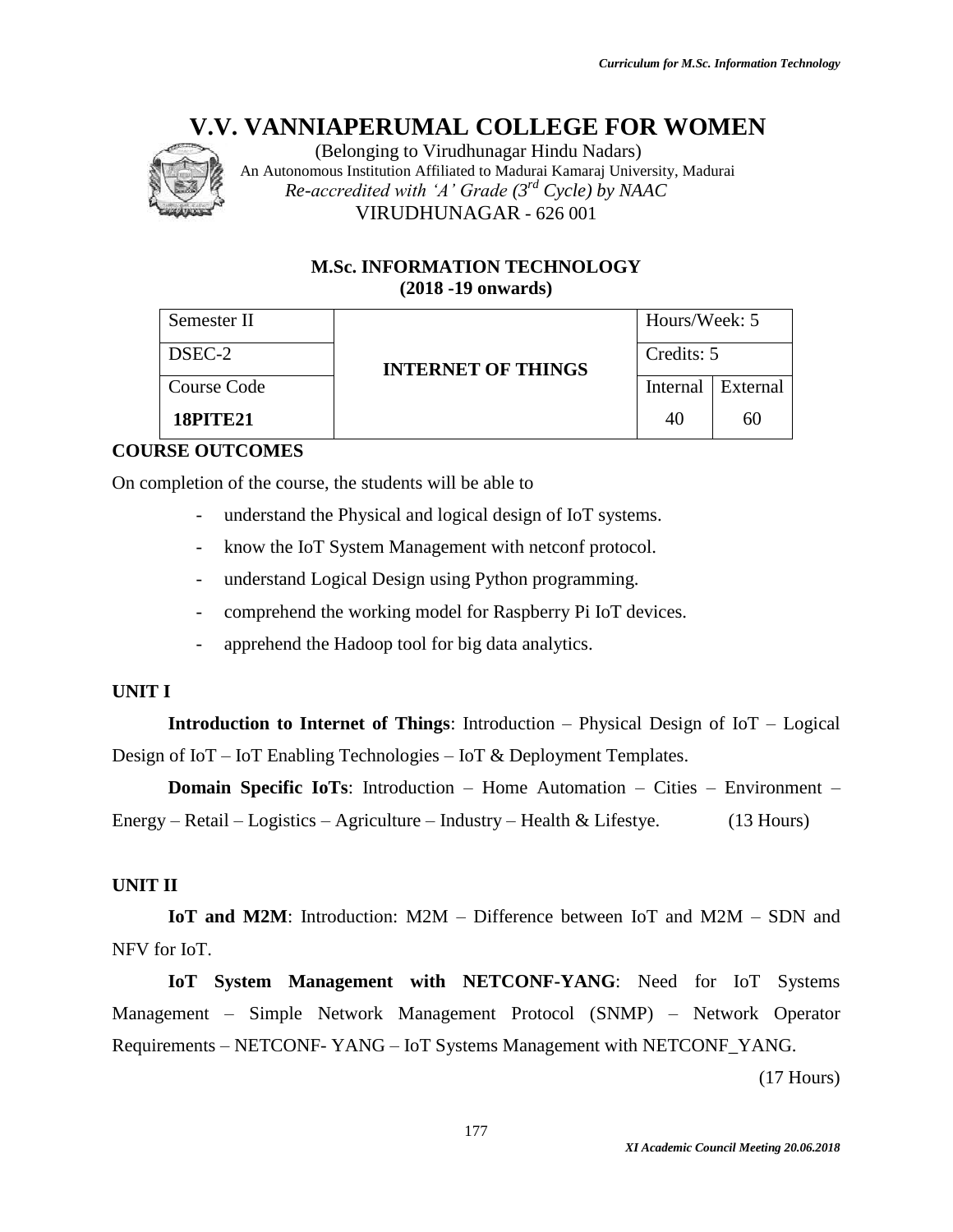#### **UNIT III**

**IoT Platforms Design Methodology**: Introduction – IoT Design Methodology – Case Study on IoT System for Weather Monitoring – Motivation for using Python.

**IoT Systems – Logical Design using Python**: Introduction – Installing Python – Python Data types & Data Structures – Control Flow – Functions – Modules – Packages – File Handling – Date/Time Operations – Classes – Python packages of Interest for IoT. (15 Hours)

#### **UNIT IV**

**IoT Physical Devices & Endpoints**: What is an IoT Device – Exemplary Device: Raspberry Pi – About the Board – Linux on Raspberry Pi – Raspberry Pi Interfaces – Programming Raspberry Pi with Python – Other IoTdevices.

**IoT Physical Servers & Cloud Offerings** : Introduction to Cloud Storage Models & Communication APIs – WAMP-AutoBahn for IoT – Xively Cloud for IoT – Python Web application Framework-Django – Designing a RESTful Web API – Amazon Web Services for IoT – SkynetIoT messaging platform. (16 Hours)

#### **UNIT V**

**Case Studies Illustrating IoT Design**: Introduction – Home Automation – Cities – Environment – Agriculture – Productivity applications.

**Data Analytics for IoT :** Introduction – Apache Hadoop – Using HadoopMapReduce for Batch Data Analysis – Apache Oozier – Apache Spark – Apache Storm – Using Apache Storm for Real-time Data Analysis. (14 Hours)

#### **TEXT BOOK**

Arshdeep Bahga, Vijay Madisetti (2015), *Internet of Things*, Universities Press (INDIA) Private Ltd.

- 1. Qusay F. Hassan, Atta urRehman Khan (2018), Sajjad A. Madani,*Internet of Things: Challenges, Advances, and Applications,*CRC Press.
- 2. Nasreddine Bouhai & ImadSaleh (2017), *Internet of Things: Evolutions and Innoations*, John Wiley & Sons Publications.
- 3. RajkumarBuyya, Amir VahidDastjerdi (2016), *Internet of Things:Principles and Paradigms*, Elsevier.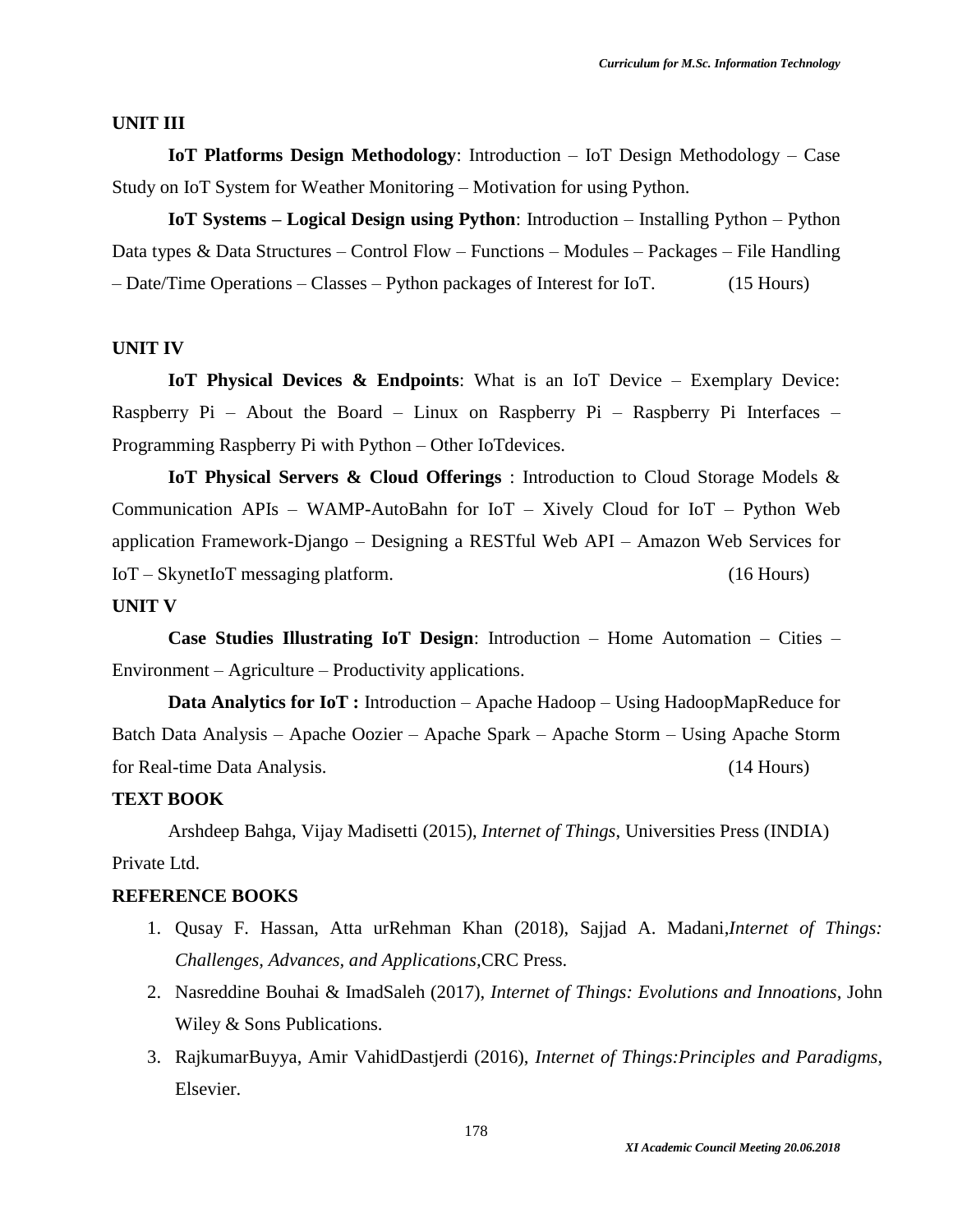

(Belonging to Virudhunagar Hindu Nadars) An Autonomous Institution Affiliated to Madurai Kamaraj University, Madurai *Re-accredited with 'A' Grade (3rd Cycle) by NAAC* VIRUDHUNAGAR - 626 001

# **M.Sc. INFORMATION TECHNOLOGY (2018 -19 onwards)**

| Semester II     |             | Hours/Week: 5 |          |
|-----------------|-------------|---------------|----------|
| DSEC-2          | DATA MINING | Credits: 5    |          |
| Course Code     |             | Internal      | External |
| <b>18PITE22</b> |             | 40            | 60       |

# **COURSE OUTCOMES**

On completion of the course, the students will be able to

- introduce the concept of data mining with in detail coverage of basic tasks, metrics, issues, and implication.
- deal with core topics like classification, clustering and association rules.
- know concept of data warehousing with special emphasis on architecture and design.
- know the Multidimensional data model.

# **UNIT I**

**Introduction:** Motivation of Data Mining–Importance of Data Mining - So, Definition of Data mining - Data Mining – kinds of data - Data Mining Functionalities – Kinds of Patterns Mined - Interesting Patterns - Classification of Data Mining Systems - Data Mining Task Primitives - Integration of a Data Mining System with a Database or Data Warehouse System - Major Issues in Data Mining.

**Data Preprocessing:** Need of Preprocessor of Data - Descriptive Data Summarization.

(15 Hours)

# **UNIT-II**

**Data Warehouse: An Overview** Data Ware House - A Multidimensional Data Model-Data Warehouse Architecture.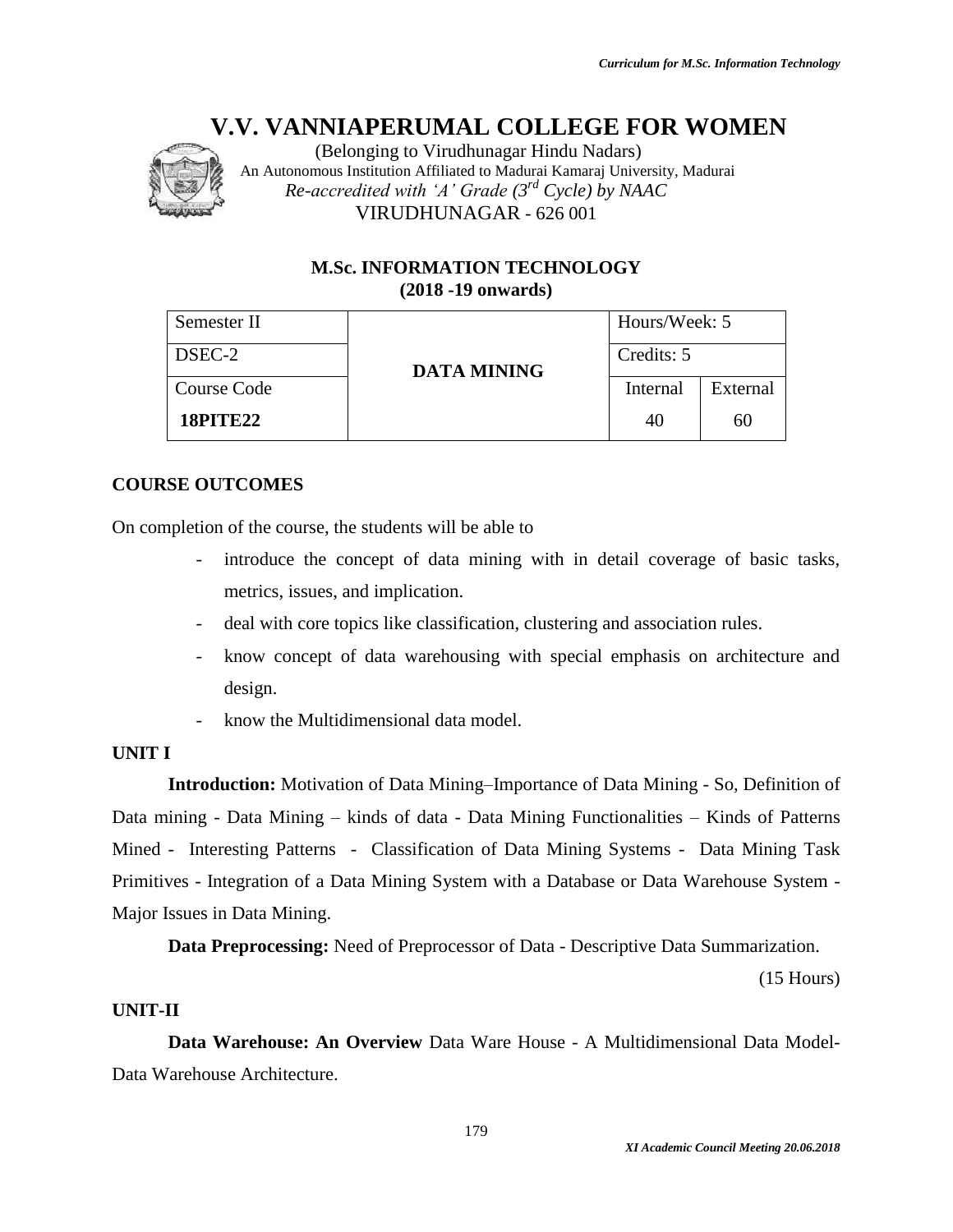**Mining Frequent Patterns and Associations:** Basic Concepts and a Road Map - Efficient and scalable frequent item set mining method- Mining various kinds of association rules. (10 Hours) (10 Hours)

#### **UNIT III**

**Classification and Prediction:** Classification – Prediction – Issues regarding Classification and prediction-Classification by Decision tree induction-Bayesian Classification-Lazy Learners-Other classification methods-Prediction. (15 Hours)

### **UNIT IV**

**Cluster Analysis:** Cluster analysis-Types of Data in Cluster Analysis-Partitioning Methods-Hierarchical Methods-Density Methods-Grid Based methods-Outlier analysis.

(15 Hours)

#### **UNIT V**

**Graph Mining, and Multi relational Data Mining:** Graph Mining – Multi relational Data Mining.

**Mining Objects, spatial, Multimedia, Text, and Web Data:** Multidimensional analysis and Descriptive Mining of complex data objects.

**Spatial data Mining:** spatial Data cube Construction and Spatial OLAP - Mining Spatial Association and Co-location Patterns.

**Multimedia Data Mining**: Similarity Search in Multimedia Data – Multidimensional Analysis of Multimedia Data.

**Applications of Data Mining:** Data Mining Applications**. (**20 Hours) **TEXT BOOK**

Jiawei Han and Micheline Kamber (2006), *Data Mining Concepts and Techniques*, Second Edition, Morgan Kaufmann Publishers.

- 1. Prabu.C.S.R (2007), *Data warehousing, concepts, Techniques, Products and Applications*, PHI.
- 2. Gupta.G.K. (2006), *Introduction to Data mining with Case Studies*, PHI.
- 3. BPB (2014), *Data Mining, Typical Data Mining Process for Predictive Modeling*, BPB Publications.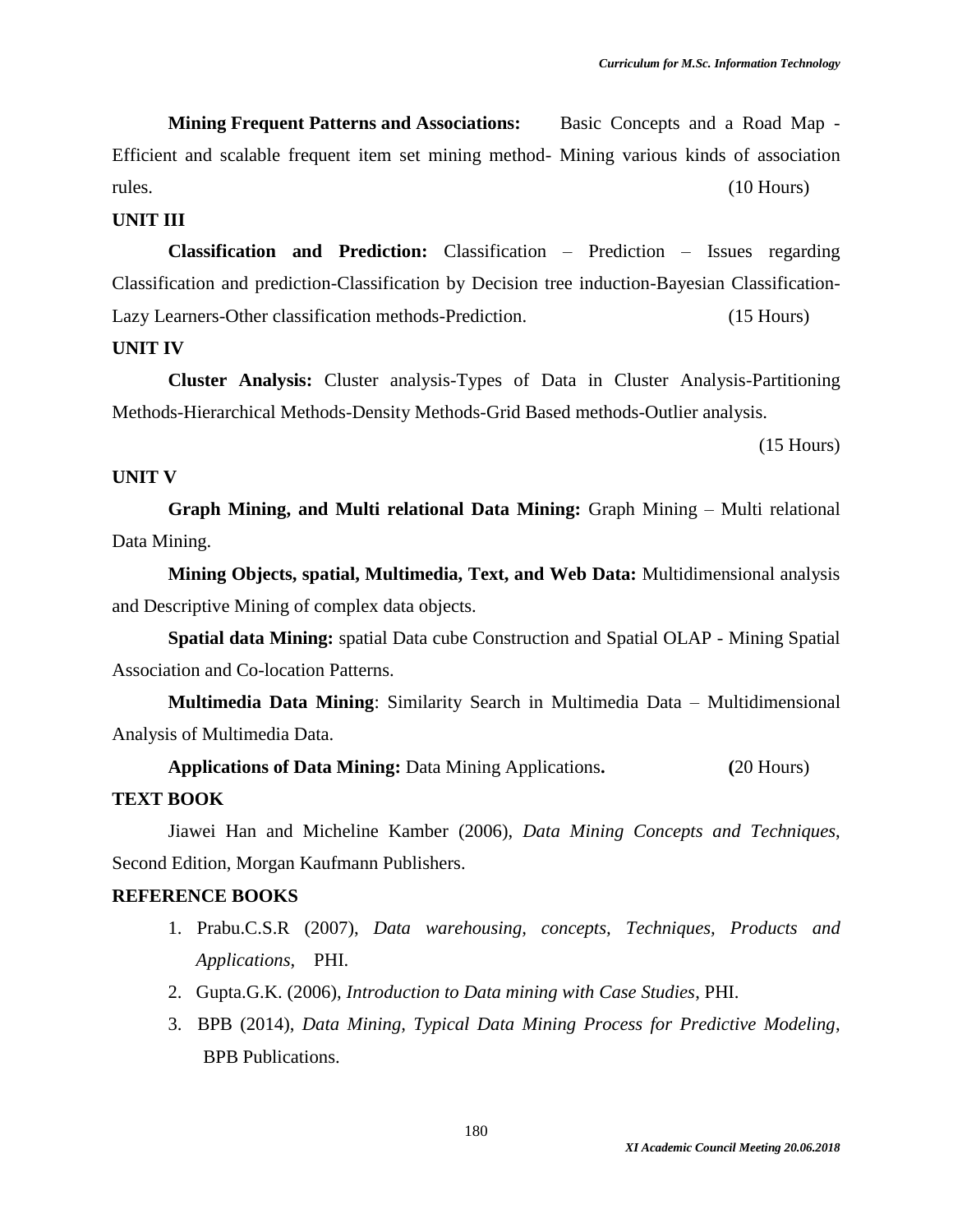

(Belonging to Virudhunagar Hindu Nadars) An Autonomous Institution Affiliated to Madurai Kamaraj University, Madurai *Re-accredited with 'A' Grade (3rd Cycle) by NAAC* VIRUDHUNAGAR - 626 001

# **M.Sc. INFORMATION TECHNOLOGY (2018 -19 onwards)**

| Semester II     |                          | Hours/Week: 5 |          |
|-----------------|--------------------------|---------------|----------|
| DSEC-2          | <b>ADVANCED SOFTWARE</b> | Credits: 5    |          |
| Course Code     | <b>ENGINEERING</b>       | Internal      | External |
| <b>18PITE23</b> |                          | 40            | 60       |

# **COURSE OUTCOMES**

On completion of the course, the students will be able to

- aware of different life cycle models
- aware of analysis modeling and specification
- aware of architectural and detailed design methods
- aware of implementation and testing strategies
- aware of verification and validation techniques
- aware of Reengineering and Reverse Engineering.

# **UNIT I**

**Software Engineering:** Software Engineering-The Software Process-Software Engineering Practice.

**Process Models:** A Generic Process Model – Process Assessment and Improvement - Prescriptive Process Models. (15 Hours) (15 Hours)

# **UNIT II**

**Understanding Requirement:** Requirements Engineering – Establishing the Groundwork – Eliciting Requirements – Developing Use cases – Building Requirements Model – Negotiating Requirements – Validating Requirements.